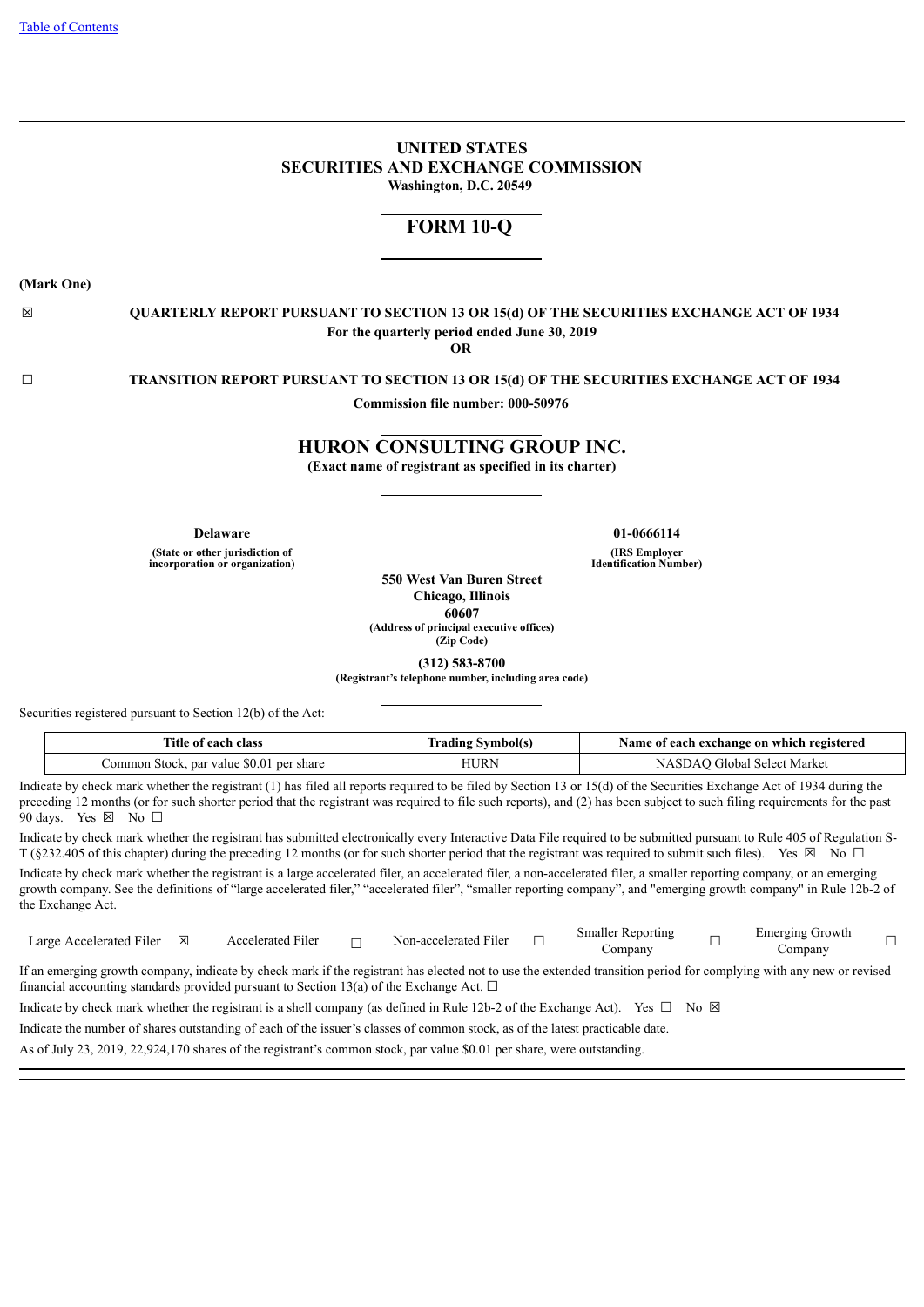# <span id="page-1-0"></span>**Huron Consulting Group Inc.**

# **HURON CONSULTING GROUP INC.**

# **INDEX**

**Page**

|                  | <b>Part I - Financial Information</b>                                                        |                |
|------------------|----------------------------------------------------------------------------------------------|----------------|
| Item 1.          | <b>Consolidated Financial Statements (Unaudited)</b>                                         |                |
|                  | <b>Consolidated Balance Sheets</b>                                                           |                |
|                  | <b>Consolidated Statements of Operations and Other Comprehensive Income</b>                  | $\overline{2}$ |
|                  | <b>Consolidated Statements of Stockholders' Equity</b>                                       | $\overline{3}$ |
|                  | <b>Consolidated Statements of Cash Flows</b>                                                 | $\overline{4}$ |
|                  | <b>Notes to Consolidated Financial Statements</b>                                            | $\overline{5}$ |
| Item 2.          | <u>Management's Discussion and Analysis of Financial Condition and Results of Operations</u> | 25             |
| Item 3.          | Quantitative and Qualitative Disclosures About Market Risk                                   | 42             |
| Item 4.          | <b>Controls and Procedures</b>                                                               | 43             |
|                  | <b>Part II - Other Information</b>                                                           |                |
| Item 1.          | <b>Legal Proceedings</b>                                                                     | $\frac{43}{2}$ |
| Item 1A.         | <b>Risk Factors</b>                                                                          | 44             |
| Item 2.          | Unregistered Sales of Equity Securities and Use of Proceeds                                  | 44             |
| Item 3.          | <b>Defaults Upon Senior Securities</b>                                                       | 44             |
| Item 4.          | <b>Mine Safety Disclosures</b>                                                               | <u>44</u>      |
| Item 5.          | <b>Other Information</b>                                                                     | 44             |
| Item 6.          | <b>Exhibits</b>                                                                              | 45             |
| <b>Signature</b> |                                                                                              | 46             |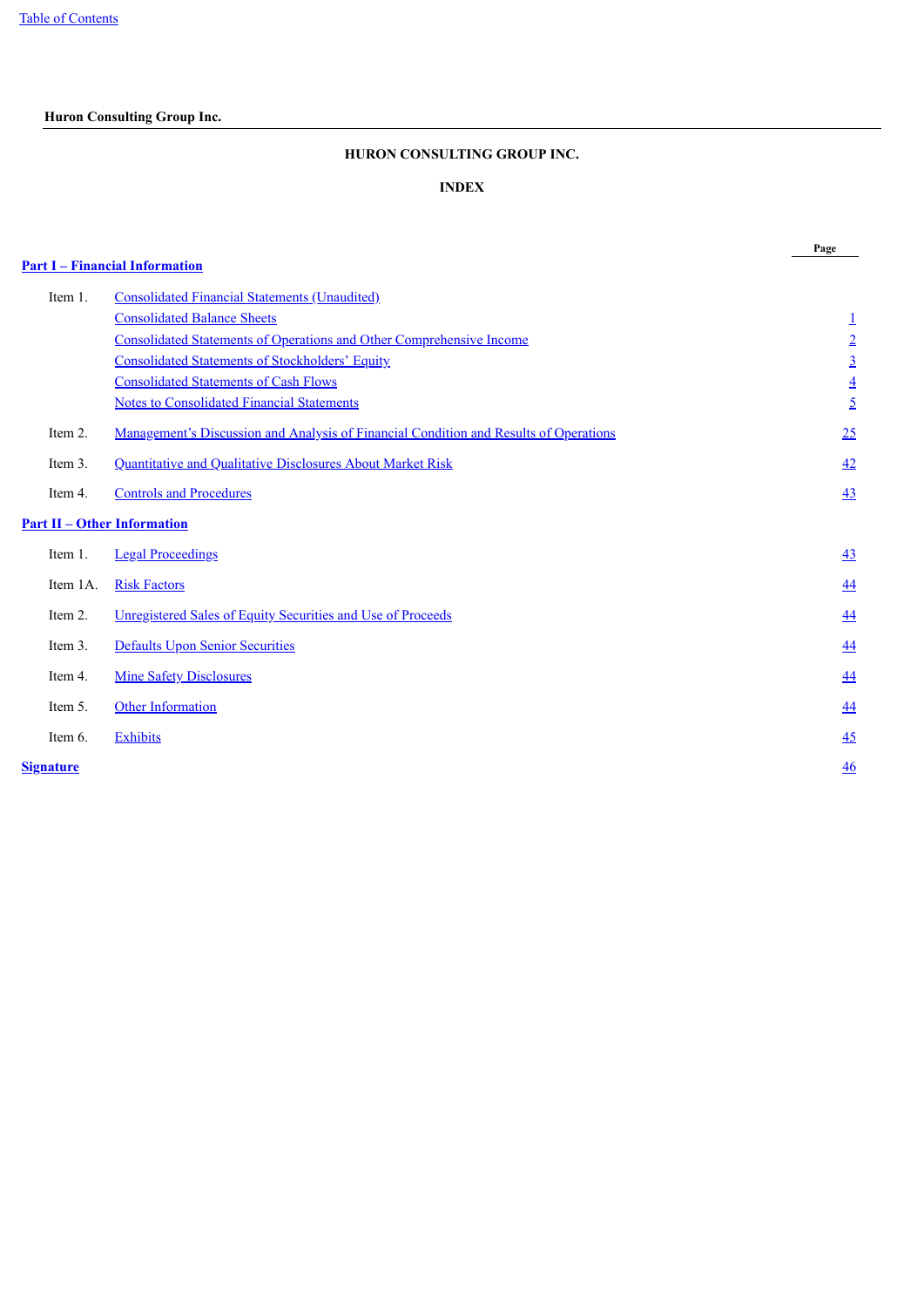# **PART I - FINANCIAL INFORMATION ITEM 1. CONSOLIDATED FINANCIAL STATEMENTS**

# **HURON CONSULTING GROUP INC. CONSOLIDATED BALANCE SHEETS (In thousands, except share and per share amounts) (Unaudited)**

<span id="page-2-2"></span><span id="page-2-1"></span><span id="page-2-0"></span>

|                                                                                                                                                                |      | <b>June 30,</b><br>2019 |                    | December 31,<br>2018 |
|----------------------------------------------------------------------------------------------------------------------------------------------------------------|------|-------------------------|--------------------|----------------------|
| <b>Assets</b>                                                                                                                                                  |      |                         |                    |                      |
| Current assets:                                                                                                                                                |      |                         |                    |                      |
| Cash and cash equivalents                                                                                                                                      | $\$$ | 9,177                   | $\mathbb{S}$       | 33,107               |
| Receivables from clients, net                                                                                                                                  |      | 116,665                 |                    | 109,677              |
| Unbilled services, net                                                                                                                                         |      | 91,751                  |                    | 69,613               |
| Income tax receivable                                                                                                                                          |      | 846                     |                    | 6,612                |
| Prepaid expenses and other current assets                                                                                                                      |      | 14,766                  |                    | 13,922               |
| Total current assets                                                                                                                                           |      | 233,205                 |                    | 232,931              |
| Property and equipment, net                                                                                                                                    |      | 40,189                  |                    | 40,374               |
| Deferred income taxes, net                                                                                                                                     |      | 1,094                   |                    | 2,153                |
| Long-term investment                                                                                                                                           |      | 59,357                  |                    | 50,429               |
| Operating lease right-of-use assets                                                                                                                            |      | 55,045                  |                    |                      |
| Other non-current assets                                                                                                                                       |      | 41,482                  |                    | 30,525               |
| Intangible assets, net                                                                                                                                         |      | 39,037                  |                    | 47,857               |
| Goodwill                                                                                                                                                       |      | 645,266                 |                    | 645,263              |
| Total assets                                                                                                                                                   | $\$$ | 1,114,675               | \$                 | 1,049,532            |
| Liabilities and stockholders' equity                                                                                                                           |      |                         |                    |                      |
| Current liabilities:                                                                                                                                           |      |                         |                    |                      |
| Accounts payable                                                                                                                                               | $\$$ | 9,456                   | $\mathbf{\hat{s}}$ | 10,020               |
| Accrued expenses and other current liabilities                                                                                                                 |      | 20,663                  |                    | 17,207               |
| Accrued payroll and related benefits                                                                                                                           |      | 78,619                  |                    | 109,825              |
| Accrued contingent consideration for business acquisitions                                                                                                     |      | 535                     |                    | 9,991                |
| Current maturities of long-term debt                                                                                                                           |      | 248,034                 |                    | 243,132              |
| Current maturities of operating lease liabilities                                                                                                              |      | 10,536                  |                    |                      |
| Deferred revenues                                                                                                                                              |      | 27,575                  |                    | 28,130               |
| Total current liabilities                                                                                                                                      |      | 395,418                 |                    | 418,305              |
| Non-current liabilities:                                                                                                                                       |      |                         |                    |                      |
| Deferred compensation and other liabilities                                                                                                                    |      | 27,367                  |                    | 20,875               |
| Accrued contingent consideration for business acquisitions, net of current portion                                                                             |      | 95                      |                    | 1,450                |
| Long-term debt, net of current portion                                                                                                                         |      | 59,590                  |                    | 53,853               |
| Operating lease liabilities, net of current portion                                                                                                            |      | 62,130                  |                    |                      |
| Deferred lease incentives                                                                                                                                      |      |                         |                    | 13,693               |
| Deferred income taxes, net                                                                                                                                     |      | 1,714                   |                    | 732                  |
| Total non-current liabilities                                                                                                                                  |      | 150,896                 |                    | 90,603               |
| <b>Commitments and contingencies</b>                                                                                                                           |      |                         |                    |                      |
| <b>Stockholders' equity</b>                                                                                                                                    |      |                         |                    |                      |
| Common stock; \$0.01 par value; 500,000,000 shares authorized; 25,316,458 and 25,114,739 shares issued at June<br>30, 2019 and December 31, 2018, respectively |      | 247                     |                    | 244                  |
| Treasury stock, at cost, 2,399,279 and 2,568,288 shares at June 30, 2019 and December 31, 2018, respectively                                                   |      | (127, 133)              |                    | (124, 794)           |
| Additional paid-in capital                                                                                                                                     |      | 463,190                 |                    | 452,573              |
| Retained earnings                                                                                                                                              |      | 209,882                 |                    | 196,106              |
| Accumulated other comprehensive income                                                                                                                         |      | 22,175                  |                    | 16,495               |
| Total stockholders' equity                                                                                                                                     |      | 568,361                 |                    | 540,624              |
| Total liabilities and stockholders' equity                                                                                                                     | $\$$ | 1,114,675               | $\mathbb S$        | 1,049,532            |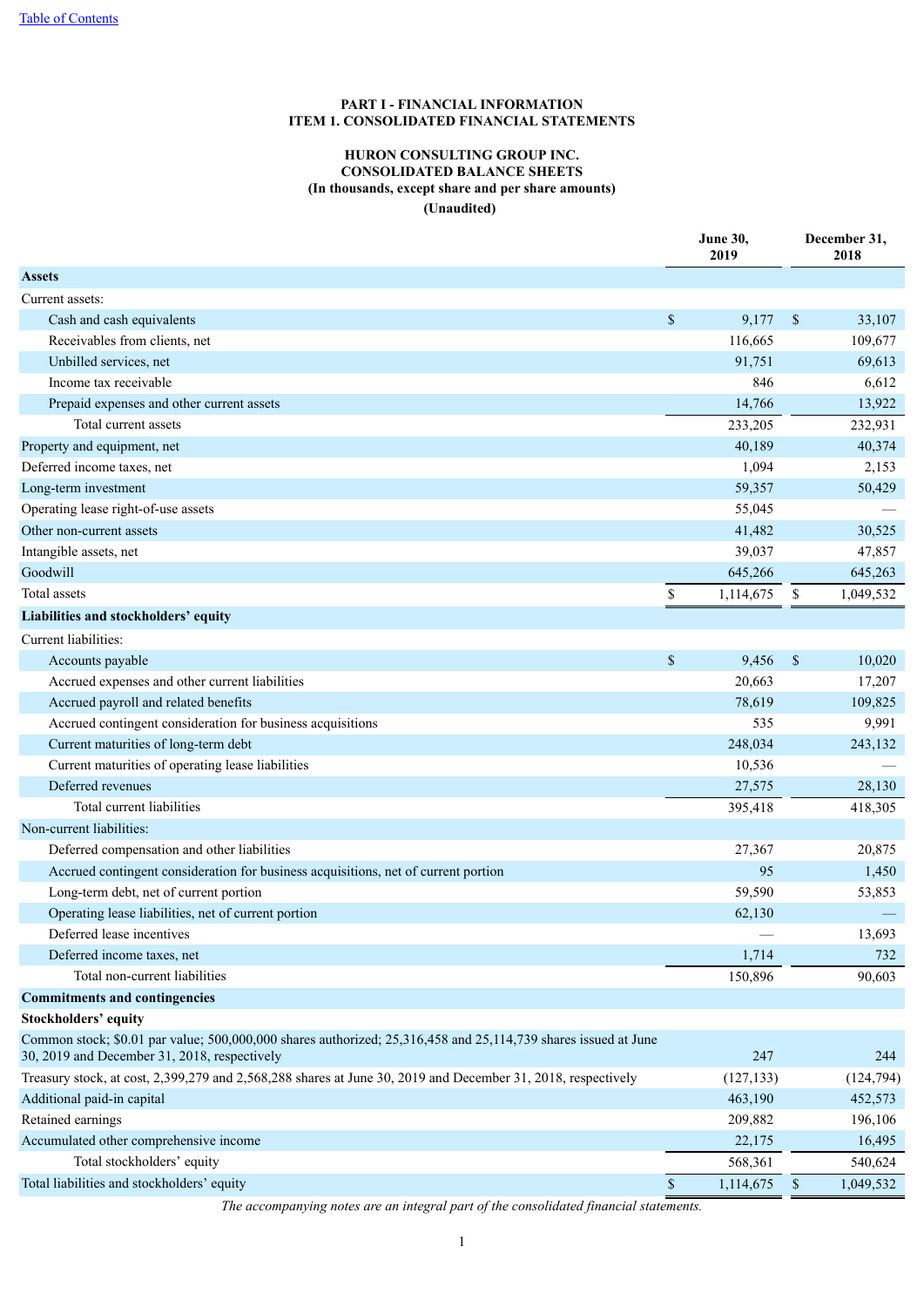# <span id="page-3-0"></span>**HURON CONSULTING GROUP INC. CONSOLIDATED STATEMENTS OF OPERATIONS AND OTHER COMPREHENSIVE INCOME (In thousands, except per share amounts)**

**(Unaudited)**

|                                                                                                                     | <b>Three Months Ended</b><br><b>June 30,</b> |          |              |           |               | <b>Six Months Ended</b><br><b>June 30,</b> |               |           |  |
|---------------------------------------------------------------------------------------------------------------------|----------------------------------------------|----------|--------------|-----------|---------------|--------------------------------------------|---------------|-----------|--|
|                                                                                                                     |                                              | 2019     |              | 2018      |               | 2019                                       |               | 2018      |  |
| Revenues and reimbursable expenses:                                                                                 |                                              |          |              |           |               |                                            |               |           |  |
| Revenues                                                                                                            | \$                                           | 220,754  | \$           | 197,544   | S             | 425,199                                    | <sup>\$</sup> | 391,223   |  |
| Reimbursable expenses                                                                                               |                                              | 23,534   |              | 20,733    |               | 42,151                                     |               | 38,352    |  |
| Total revenues and reimbursable expenses                                                                            |                                              | 244,288  |              | 218,277   |               | 467,350                                    |               | 429,575   |  |
| Direct costs and reimbursable expenses (exclusive of depreciation and<br>amortization shown in operating expenses): |                                              |          |              |           |               |                                            |               |           |  |
| Direct costs                                                                                                        |                                              | 141,628  |              | 127,574   |               | 279,408                                    |               | 260,360   |  |
| Amortization of intangible assets and software development costs                                                    |                                              | 1,171    |              | 968       |               | 2,288                                      |               | 2,186     |  |
| Reimbursable expenses                                                                                               |                                              | 23,657   |              | 20,915    |               | 42,326                                     |               | 38,464    |  |
| Total direct costs and reimbursable expenses                                                                        |                                              | 166,456  |              | 149,457   |               | 324,022                                    |               | 301,010   |  |
| Operating expenses and other gains, net                                                                             |                                              |          |              |           |               |                                            |               |           |  |
| Selling, general and administrative expenses                                                                        |                                              | 52,537   |              | 45,488    |               | 103,286                                    |               | 92,566    |  |
| Restructuring charges                                                                                               |                                              | 754      |              | 1,984     |               | 2,029                                      |               | 2,696     |  |
| Litigation and other gains, net                                                                                     |                                              | (485)    |              | (6,707)   |               | (941)                                      |               | (5, 877)  |  |
| Depreciation and amortization                                                                                       |                                              | 7,151    |              | 8,917     |               | 14,323                                     |               | 17,720    |  |
| Total operating expenses and other gains, net                                                                       |                                              | 59,957   |              | 49,682    |               | 118,697                                    |               | 107,105   |  |
| Operating income                                                                                                    |                                              | 17,875   |              | 19,138    |               | 24,631                                     |               | 21,460    |  |
| Other income (expense), net:                                                                                        |                                              |          |              |           |               |                                            |               |           |  |
| Interest expense, net of interest income                                                                            |                                              | (4, 524) |              | (5,022)   |               | (8, 782)                                   |               | (10,008)  |  |
| Other income (expense), net                                                                                         |                                              | 695      |              | (5,693)   |               | 2,912                                      |               | (5,838)   |  |
| Total other expense, net                                                                                            |                                              | (3,829)  |              | (10, 715) |               | (5,870)                                    |               | (15, 846) |  |
| Income from continuing operations before taxes                                                                      |                                              | 14,046   |              | 8,423     |               | 18,761                                     |               | 5,614     |  |
| Income tax expense                                                                                                  |                                              | 3,477    |              | 2,561     |               | 4,842                                      |               | 2,974     |  |
| Net income from continuing operations                                                                               |                                              | 10,569   |              | 5,862     |               | 13,919                                     |               | 2,640     |  |
| Loss from discontinued operations, net of tax                                                                       |                                              | (97)     |              | (490)     |               | (143)                                      |               | (532)     |  |
| Net income                                                                                                          | $\mathbb{S}$                                 | 10,472   | $\mathbb{S}$ | 5,372     | $\mathcal{S}$ | 13,776                                     | $\mathbb{S}$  | 2,108     |  |
| Net earnings per basic share:                                                                                       |                                              |          |              |           |               |                                            |               |           |  |
| Net income from continuing operations                                                                               | $\mathbb{S}$                                 | 0.48     | \$           | 0.27      | $\mathbb{S}$  | 0.63                                       | \$            | 0.12      |  |
| Loss from discontinued operations, net of tax                                                                       |                                              |          |              | (0.02)    |               |                                            |               | (0.02)    |  |
| Net income                                                                                                          | $\mathbb{S}$                                 | 0.48     | $\mathbb{S}$ | 0.25      | $\mathbb S$   | 0.63                                       | $\mathbb S$   | 0.10      |  |
| Net earnings per diluted share:                                                                                     |                                              |          |              |           |               |                                            |               |           |  |
| Net income from continuing operations                                                                               | $\mathbb{S}$                                 | 0.47     | $\mathbb{S}$ | 0.27      | $\mathcal{S}$ | 0.62                                       | $\mathbb{S}$  | 0.12      |  |
| Loss from discontinued operations, net of tax                                                                       |                                              |          |              | (0.02)    |               |                                            |               | (0.02)    |  |
| Net income                                                                                                          | $\mathbb S$                                  | 0.47     | $\mathbb{S}$ | 0.25      | $\mathbb{S}$  | 0.62                                       | $\mathbb{S}$  | 0.10      |  |
| Weighted average shares used in calculating earnings per share:                                                     |                                              |          |              |           |               |                                            |               |           |  |
| <b>Basic</b>                                                                                                        |                                              | 21,997   |              | 21,709    |               | 21,933                                     |               | 21,651    |  |
| Diluted                                                                                                             |                                              | 22,400   |              | 21,918    |               | 22,356                                     |               | 21,866    |  |
| <b>Comprehensive income:</b>                                                                                        |                                              |          |              |           |               |                                            |               |           |  |
| Net income                                                                                                          | \$                                           | 10,472   | $\mathbb S$  | 5,372     | \$            | 13,776                                     | \$            | 2,108     |  |
| Foreign currency translation adjustments, net of tax                                                                |                                              | (359)    |              | (954)     |               | (43)                                       |               | (920)     |  |
| Unrealized gain on investment, net of tax                                                                           |                                              | 3,915    |              | 3,159     |               | 6,572                                      |               | 5,325     |  |
| Unrealized gain (loss) on cash flow hedging instruments, net of tax                                                 |                                              | (612)    |              | 183       |               | (849)                                      |               | 615       |  |
| Other comprehensive income                                                                                          |                                              | 2,944    |              | 2,388     |               | 5,680                                      |               | 5,020     |  |
| Comprehensive income                                                                                                | $\mathbb S$                                  | 13,416   | $\mathbb{S}$ | 7,760     | $\mathbb{S}$  | 19,456                                     | $\mathbb{S}$  | 7,128     |  |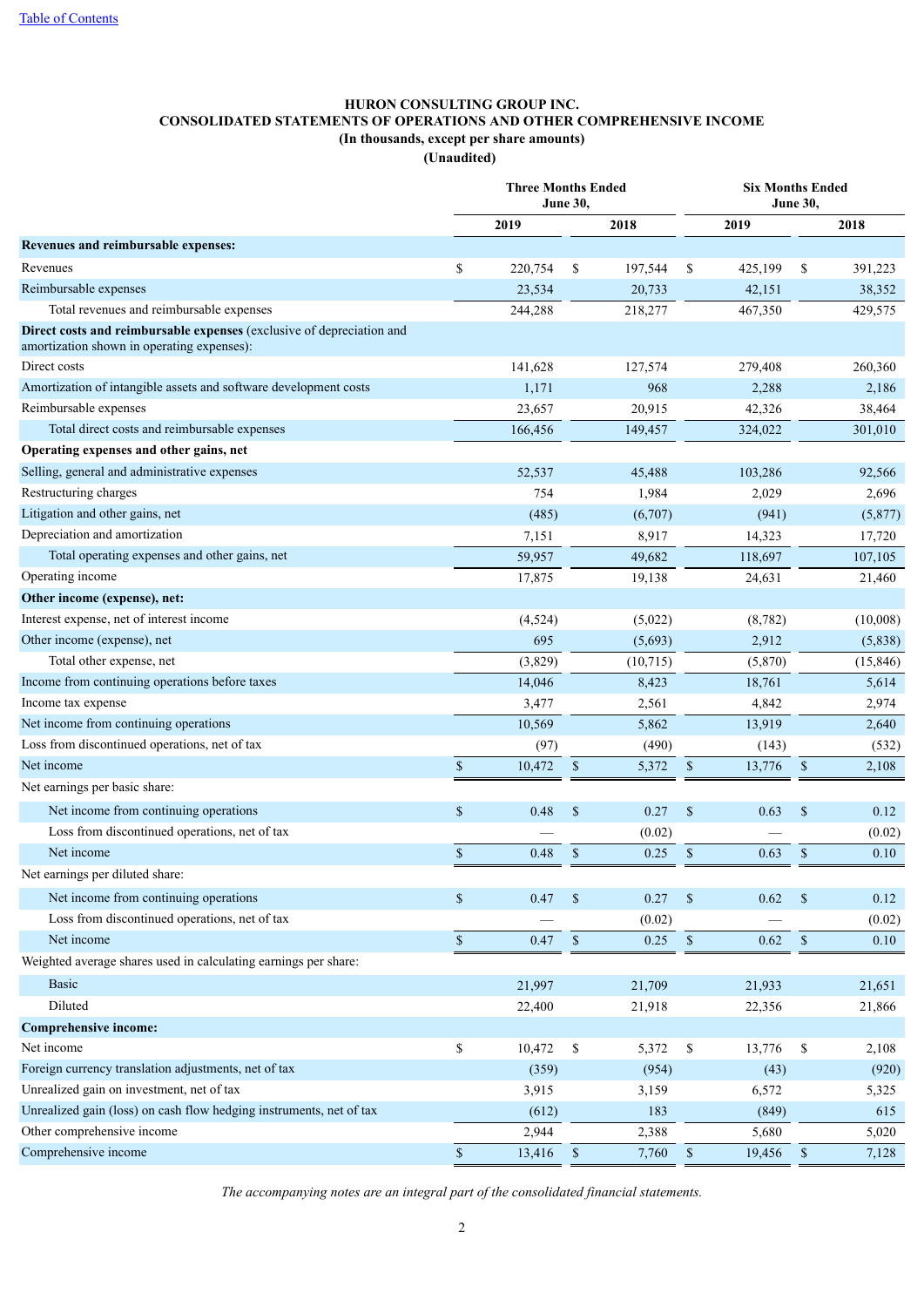## **HURON CONSULTING GROUP INC. CONSOLIDATED STATEMENTS OF STOCKHOLDERS' EQUITY (In thousands, except share amounts) (Unaudited)**

<span id="page-4-0"></span>

|                                                          | Three Months Ended June 30,          |               |        |                                        |              |            |              |                                  |    |                                    |              |                                                     |              |               |
|----------------------------------------------------------|--------------------------------------|---------------|--------|----------------------------------------|--------------|------------|--------------|----------------------------------|----|------------------------------------|--------------|-----------------------------------------------------|--------------|---------------|
|                                                          | <b>Common Stock</b><br><b>Shares</b> |               |        | <b>Treasury Stock</b><br><b>Shares</b> |              |            |              | <b>Additional</b><br>Paid-In     |    | <b>Retained</b><br><b>Earnings</b> |              | <b>Accumulated Other</b><br>Comprehensive<br>Income |              | Stockholders' |
|                                                          |                                      |               | Amount |                                        |              | Amount     |              | Capital                          |    |                                    |              |                                                     |              | <b>Equity</b> |
| <b>Balance at March 31, 2019</b><br>Comprehensive income | 24,682,802                           | $\mathbb{S}$  | 247    | (2,738,850)                            | $\mathbf{s}$ | (126,983)  | $\mathbf{s}$ | 457,748                          | \$ | 199,410                            | $\mathbb{S}$ | 19,231                                              | $\mathbf{s}$ | 549,653       |
|                                                          |                                      |               |        |                                        |              |            |              |                                  |    | 10,472                             |              | 2,944                                               |              | 13,416        |
| Issuance of common stock in connection<br>with:          |                                      |               |        |                                        |              |            |              |                                  |    |                                    |              |                                                     |              |               |
| Restricted stock awards, net of<br>cancellations         | 18,391                               |               |        | (2, 438)                               |              | (75)       |              | 75                               |    |                                    |              |                                                     |              |               |
| Exercise of stock options                                | 10,000                               |               |        |                                        |              |            |              | 234                              |    |                                    |              |                                                     |              | 234           |
| Share-based compensation                                 |                                      |               |        |                                        |              |            |              | 5,133                            |    |                                    |              |                                                     |              | 5,133         |
| Shares redeemed for employee tax<br>withholdings         |                                      |               |        | (1, 538)                               |              | (75)       |              |                                  |    |                                    |              |                                                     |              | (75)          |
| Balance at June 30, 2019                                 | 24,711,193                           | S             | 247    | (2,742,826)                            | S            | (127, 133) | \$           | 463,190                          | S  | 209,882                            | $\mathbb{S}$ | 22,175                                              | \$           | 568,361       |
| Balance at March 31, 2018                                | 24,307,368                           | \$            | 243    | (2,632,790)                            | S            | (123, 235) | \$           | 438,325                          | \$ | 179,135                            | S            | 13,002                                              | \$           | 507,470       |
| Comprehensive income                                     |                                      |               |        |                                        |              |            |              |                                  |    | 5,372                              |              | 2,388                                               |              | 7,760         |
| Issuance of common stock in connection<br>with:          |                                      |               |        |                                        |              |            |              |                                  |    |                                    |              |                                                     |              |               |
| Restricted stock awards, net of<br>cancellations         | 7.934                                |               |        | (82)                                   |              | 56         |              | (56)                             |    |                                    |              |                                                     |              |               |
| Exercise of stock options                                | 10,000                               |               |        |                                        |              |            |              | 234                              |    |                                    |              |                                                     |              | 235           |
| Share-based compensation                                 |                                      |               |        |                                        |              |            |              | 3,310                            |    |                                    |              |                                                     |              | 3,310         |
| Shares redeemed for employee tax<br>withholdings         |                                      |               |        | (883)                                  |              | (36)       |              |                                  |    |                                    |              |                                                     |              | (36)          |
| <b>Balance at June 30, 2018</b>                          | 24,325,302                           | $\mathsf{\$}$ | 244    | (2,633,755)                            | S            | (123, 215) | \$           | 441,813                          | S  | 184,507                            | $\mathbf S$  | 15,390                                              | \$           | 518,739       |
|                                                          |                                      |               |        |                                        |              |            |              | <b>Six Months Ended June 30.</b> |    |                                    |              |                                                     |              |               |

| <b>Additional</b><br><b>Accumulated Other</b><br><b>Common Stock</b><br><b>Treasury Stock</b><br>Paid-In<br><b>Retained</b><br>Stockholders'<br>Comprehensive<br><b>Shares</b><br><b>Shares</b><br>Capital<br>Earnings<br>Income<br><b>Equity</b><br>Amount<br>Amount<br>24,418,252<br>244<br>(2,671,962)<br>(124, 794)<br>452,573<br>196,106<br>16,495<br>\$<br>540,624<br><b>Balance at December 31, 2018</b><br>$\mathbb{S}$<br>\$<br>$\mathbb{S}$<br>S<br>S<br>Comprehensive income<br>13,776<br>5,680<br>19,456<br>Issuance of common stock in connection<br>with:<br>Restricted stock awards, net of<br>272,941<br>3<br>25,174<br>2,121<br>cancellations<br>(2,124)<br>Exercise of stock options<br>20,000<br>468<br>468<br>Share-based compensation<br>12,273<br>12,273<br>Shares redeemed for employee tax<br>(96,038)<br>withholdings<br>(4,460)<br>(4, 460)<br>Balance at June 30, 2019<br>24,711,193<br>247<br>463,190<br>209,882<br>22,175<br>S<br>(2,742,826)<br>(127, 133)<br>568,361<br><sup>\$</sup><br>S<br>S<br>24,098,822<br>S<br>241<br>(2,591,135)<br>(121, 994)<br>180,443<br><sup>\$</sup><br>10,370<br>\$<br>503,316<br><b>Balance at December 31, 2017</b><br>S<br>\$<br>434,256<br>-S<br>Comprehensive income<br>2,108<br>5,020<br>7,128<br>Issuance of common stock in connection<br>with:<br>Restricted stock awards, net of<br>cancellations<br>206,480<br>2<br>34,095<br>1,499<br>(1,501)<br>Exercise of stock options<br>20,000<br>468<br>469<br>$\mathbf{1}$<br>Share-based compensation<br>8,590<br>8,590<br>Shares redeemed for employee tax<br>(76, 715)<br>(2,720)<br>withholdings<br>Cumulative-effect adjustment from adoption<br>of ASC 606<br>1,956<br>1,956<br>Balance at June 30, 2018<br>15,390<br>24,325,302<br>244<br>(2,633,755)<br>(123, 215)<br>441,813<br>184,507<br>\$<br>518,739<br>S<br>S<br><sup>\$</sup><br>S | этх толину писа запезу. |  |  |  |  |  |  |  |  |  |  |  |         |
|---------------------------------------------------------------------------------------------------------------------------------------------------------------------------------------------------------------------------------------------------------------------------------------------------------------------------------------------------------------------------------------------------------------------------------------------------------------------------------------------------------------------------------------------------------------------------------------------------------------------------------------------------------------------------------------------------------------------------------------------------------------------------------------------------------------------------------------------------------------------------------------------------------------------------------------------------------------------------------------------------------------------------------------------------------------------------------------------------------------------------------------------------------------------------------------------------------------------------------------------------------------------------------------------------------------------------------------------------------------------------------------------------------------------------------------------------------------------------------------------------------------------------------------------------------------------------------------------------------------------------------------------------------------------------------------------------------------------------------------------------------------------------------------------------------------------------------------------------------------------|-------------------------|--|--|--|--|--|--|--|--|--|--|--|---------|
|                                                                                                                                                                                                                                                                                                                                                                                                                                                                                                                                                                                                                                                                                                                                                                                                                                                                                                                                                                                                                                                                                                                                                                                                                                                                                                                                                                                                                                                                                                                                                                                                                                                                                                                                                                                                                                                                     |                         |  |  |  |  |  |  |  |  |  |  |  |         |
|                                                                                                                                                                                                                                                                                                                                                                                                                                                                                                                                                                                                                                                                                                                                                                                                                                                                                                                                                                                                                                                                                                                                                                                                                                                                                                                                                                                                                                                                                                                                                                                                                                                                                                                                                                                                                                                                     |                         |  |  |  |  |  |  |  |  |  |  |  |         |
|                                                                                                                                                                                                                                                                                                                                                                                                                                                                                                                                                                                                                                                                                                                                                                                                                                                                                                                                                                                                                                                                                                                                                                                                                                                                                                                                                                                                                                                                                                                                                                                                                                                                                                                                                                                                                                                                     |                         |  |  |  |  |  |  |  |  |  |  |  |         |
|                                                                                                                                                                                                                                                                                                                                                                                                                                                                                                                                                                                                                                                                                                                                                                                                                                                                                                                                                                                                                                                                                                                                                                                                                                                                                                                                                                                                                                                                                                                                                                                                                                                                                                                                                                                                                                                                     |                         |  |  |  |  |  |  |  |  |  |  |  |         |
|                                                                                                                                                                                                                                                                                                                                                                                                                                                                                                                                                                                                                                                                                                                                                                                                                                                                                                                                                                                                                                                                                                                                                                                                                                                                                                                                                                                                                                                                                                                                                                                                                                                                                                                                                                                                                                                                     |                         |  |  |  |  |  |  |  |  |  |  |  |         |
|                                                                                                                                                                                                                                                                                                                                                                                                                                                                                                                                                                                                                                                                                                                                                                                                                                                                                                                                                                                                                                                                                                                                                                                                                                                                                                                                                                                                                                                                                                                                                                                                                                                                                                                                                                                                                                                                     |                         |  |  |  |  |  |  |  |  |  |  |  |         |
|                                                                                                                                                                                                                                                                                                                                                                                                                                                                                                                                                                                                                                                                                                                                                                                                                                                                                                                                                                                                                                                                                                                                                                                                                                                                                                                                                                                                                                                                                                                                                                                                                                                                                                                                                                                                                                                                     |                         |  |  |  |  |  |  |  |  |  |  |  |         |
|                                                                                                                                                                                                                                                                                                                                                                                                                                                                                                                                                                                                                                                                                                                                                                                                                                                                                                                                                                                                                                                                                                                                                                                                                                                                                                                                                                                                                                                                                                                                                                                                                                                                                                                                                                                                                                                                     |                         |  |  |  |  |  |  |  |  |  |  |  |         |
|                                                                                                                                                                                                                                                                                                                                                                                                                                                                                                                                                                                                                                                                                                                                                                                                                                                                                                                                                                                                                                                                                                                                                                                                                                                                                                                                                                                                                                                                                                                                                                                                                                                                                                                                                                                                                                                                     |                         |  |  |  |  |  |  |  |  |  |  |  |         |
|                                                                                                                                                                                                                                                                                                                                                                                                                                                                                                                                                                                                                                                                                                                                                                                                                                                                                                                                                                                                                                                                                                                                                                                                                                                                                                                                                                                                                                                                                                                                                                                                                                                                                                                                                                                                                                                                     |                         |  |  |  |  |  |  |  |  |  |  |  |         |
|                                                                                                                                                                                                                                                                                                                                                                                                                                                                                                                                                                                                                                                                                                                                                                                                                                                                                                                                                                                                                                                                                                                                                                                                                                                                                                                                                                                                                                                                                                                                                                                                                                                                                                                                                                                                                                                                     |                         |  |  |  |  |  |  |  |  |  |  |  |         |
|                                                                                                                                                                                                                                                                                                                                                                                                                                                                                                                                                                                                                                                                                                                                                                                                                                                                                                                                                                                                                                                                                                                                                                                                                                                                                                                                                                                                                                                                                                                                                                                                                                                                                                                                                                                                                                                                     |                         |  |  |  |  |  |  |  |  |  |  |  |         |
|                                                                                                                                                                                                                                                                                                                                                                                                                                                                                                                                                                                                                                                                                                                                                                                                                                                                                                                                                                                                                                                                                                                                                                                                                                                                                                                                                                                                                                                                                                                                                                                                                                                                                                                                                                                                                                                                     |                         |  |  |  |  |  |  |  |  |  |  |  |         |
|                                                                                                                                                                                                                                                                                                                                                                                                                                                                                                                                                                                                                                                                                                                                                                                                                                                                                                                                                                                                                                                                                                                                                                                                                                                                                                                                                                                                                                                                                                                                                                                                                                                                                                                                                                                                                                                                     |                         |  |  |  |  |  |  |  |  |  |  |  |         |
|                                                                                                                                                                                                                                                                                                                                                                                                                                                                                                                                                                                                                                                                                                                                                                                                                                                                                                                                                                                                                                                                                                                                                                                                                                                                                                                                                                                                                                                                                                                                                                                                                                                                                                                                                                                                                                                                     |                         |  |  |  |  |  |  |  |  |  |  |  |         |
|                                                                                                                                                                                                                                                                                                                                                                                                                                                                                                                                                                                                                                                                                                                                                                                                                                                                                                                                                                                                                                                                                                                                                                                                                                                                                                                                                                                                                                                                                                                                                                                                                                                                                                                                                                                                                                                                     |                         |  |  |  |  |  |  |  |  |  |  |  |         |
|                                                                                                                                                                                                                                                                                                                                                                                                                                                                                                                                                                                                                                                                                                                                                                                                                                                                                                                                                                                                                                                                                                                                                                                                                                                                                                                                                                                                                                                                                                                                                                                                                                                                                                                                                                                                                                                                     |                         |  |  |  |  |  |  |  |  |  |  |  | (2,720) |
|                                                                                                                                                                                                                                                                                                                                                                                                                                                                                                                                                                                                                                                                                                                                                                                                                                                                                                                                                                                                                                                                                                                                                                                                                                                                                                                                                                                                                                                                                                                                                                                                                                                                                                                                                                                                                                                                     |                         |  |  |  |  |  |  |  |  |  |  |  |         |
|                                                                                                                                                                                                                                                                                                                                                                                                                                                                                                                                                                                                                                                                                                                                                                                                                                                                                                                                                                                                                                                                                                                                                                                                                                                                                                                                                                                                                                                                                                                                                                                                                                                                                                                                                                                                                                                                     |                         |  |  |  |  |  |  |  |  |  |  |  |         |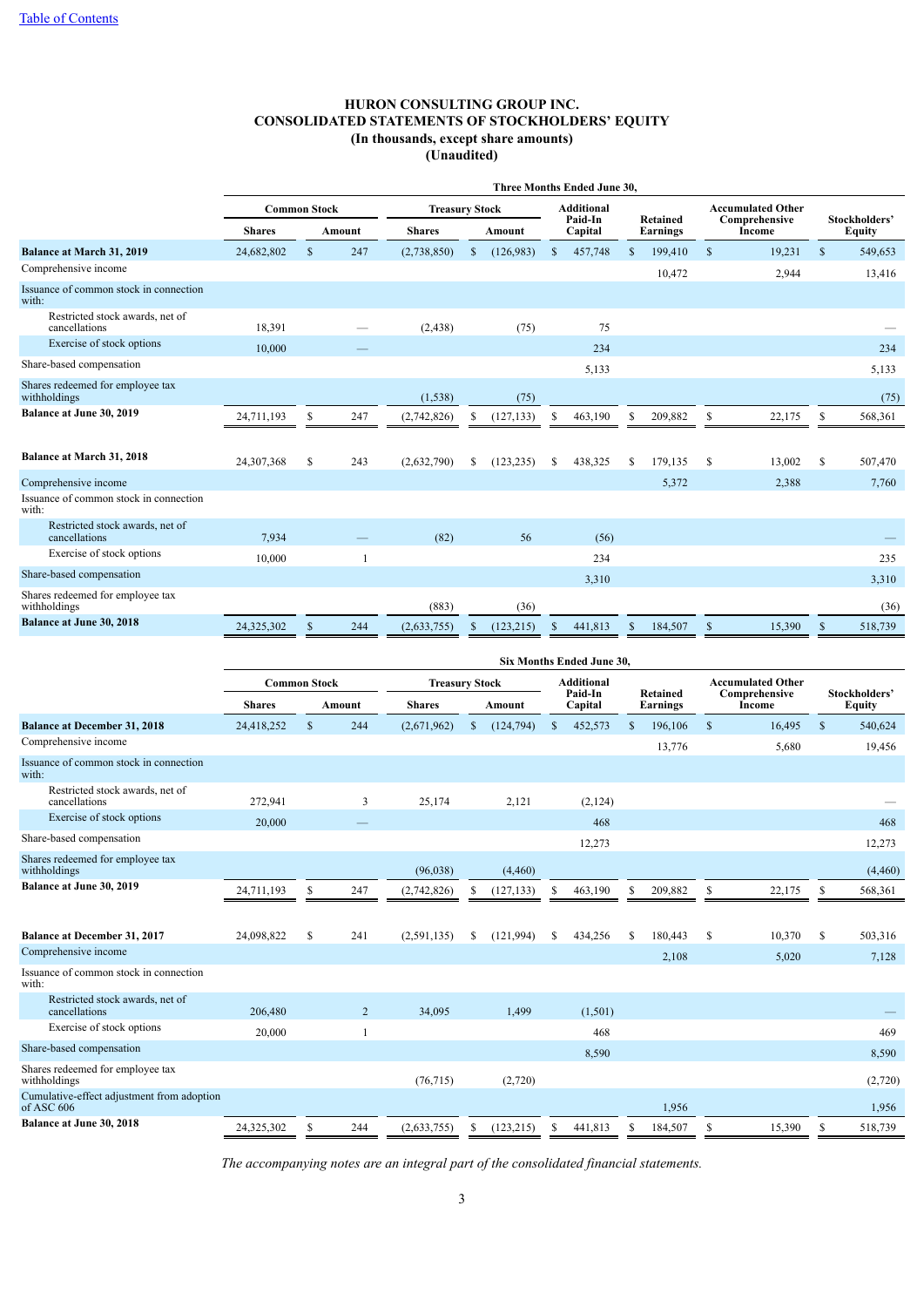# **HURON CONSULTING GROUP INC. CONSOLIDATED STATEMENTS OF CASH FLOWS (In thousands) (Unaudited)**

<span id="page-5-0"></span>

|                                                                                                                | <b>Six Months Ended</b><br><b>June 30,</b> |           |               |            |
|----------------------------------------------------------------------------------------------------------------|--------------------------------------------|-----------|---------------|------------|
|                                                                                                                |                                            | 2019      |               | 2018       |
| Cash flows from operating activities:                                                                          |                                            |           |               |            |
| Net income                                                                                                     | \$                                         | 13,776    | \$            | 2,108      |
| Adjustments to reconcile net income to net cash provided by (used in) operating activities:                    |                                            |           |               |            |
| Depreciation and amortization                                                                                  |                                            | 21,682    |               | 20,394     |
| Lease impairment charge                                                                                        |                                            | 805       |               |            |
| Share-based compensation                                                                                       |                                            | 11,483    |               | 9,117      |
| Amortization of debt discount and issuance costs                                                               |                                            | 5,264     |               | 5,155      |
| Allowances for doubtful accounts and unbilled services                                                         |                                            | 170       |               | 390        |
| Loss on sale of business                                                                                       |                                            |           |               | 5,831      |
| Change in fair value of contingent consideration liabilities                                                   |                                            | (876)     |               | (3,350)    |
| Changes in operating assets and liabilities, net of acquisitions and divestiture:                              |                                            |           |               |            |
| (Increase) decrease in receivables from clients, net                                                           |                                            | (6,984)   |               | (5,384)    |
| (Increase) decrease in unbilled services, net                                                                  |                                            | (22,105)  |               | (19,693)   |
| (Increase) decrease in current income tax receivable / payable, net                                            |                                            | 6,486     |               | 600        |
| (Increase) decrease in other assets                                                                            |                                            | (4,743)   |               | (4,140)    |
| Increase (decrease) in accounts payable and other liabilities                                                  |                                            | (133)     |               | (996)      |
| Increase (decrease) in accrued payroll and related benefits                                                    |                                            | (30, 462) |               | (4,736)    |
| Increase (decrease) in deferred revenues                                                                       |                                            | (570)     |               | 1,617      |
| Net cash provided by (used in) operating activities                                                            |                                            | (6,207)   |               | 6,913      |
| Cash flows from investing activities:                                                                          |                                            |           |               |            |
| Purchases of property and equipment, net                                                                       |                                            | (6,384)   |               | (5,131)    |
| Investment in life insurance policies                                                                          |                                            | (4,087)   |               | (1,689)    |
| Purchases of businesses, net of cash acquired                                                                  |                                            |           |               | (215)      |
| Capitalization of internally developed software costs                                                          |                                            | (4,409)   |               | (2,149)    |
| Proceeds from note receivable                                                                                  |                                            |           |               | 1,040      |
| Divestiture of business                                                                                        |                                            |           |               | (1, 862)   |
| Net cash used in investing activities                                                                          |                                            | (14,880)  |               | (10,006)   |
| Cash flows from financing activities:                                                                          |                                            |           |               |            |
| Proceeds from exercise of stock options                                                                        |                                            | 469       |               | 469        |
| Shares redeemed for employee tax withholdings                                                                  |                                            | (4,460)   |               | (2,720)    |
| Proceeds from borrowings under credit facility                                                                 |                                            | 87,500    |               | 139,300    |
| Repayments of debt                                                                                             |                                            | (81,756)  |               | (134, 049) |
| Payments for debt issuance costs                                                                               |                                            |           |               | (1,385)    |
| Payments of contingent consideration liabilities                                                               |                                            | (4,674)   |               | (4,906)    |
| Net cash used in financing activities                                                                          |                                            | (2,921)   |               | (3,291)    |
| Effect of exchange rate changes on cash                                                                        |                                            | 78        |               | (73)       |
| Net decrease in cash and cash equivalents                                                                      |                                            | (23,930)  |               | (6, 457)   |
| Cash and cash equivalents at beginning of the period                                                           |                                            | 33,107    |               | 16,909     |
| Cash and cash equivalents at end of the period                                                                 | $\mathbb{S}$                               | 9,177     | ${\mathbb S}$ | 10,452     |
| Supplemental disclosure of cash flow information:                                                              |                                            |           |               |            |
|                                                                                                                |                                            |           |               |            |
| Non-cash investing and financing activities:                                                                   |                                            |           |               |            |
| Property and equipment expenditures and capitalized software included in accounts payable and accrued expenses | \$                                         | 3,842     | \$            | 1,483      |
| Contingent consideration related to business acquisition                                                       | $\mathbb{S}$                               |           | $\mathbb{S}$  | 212        |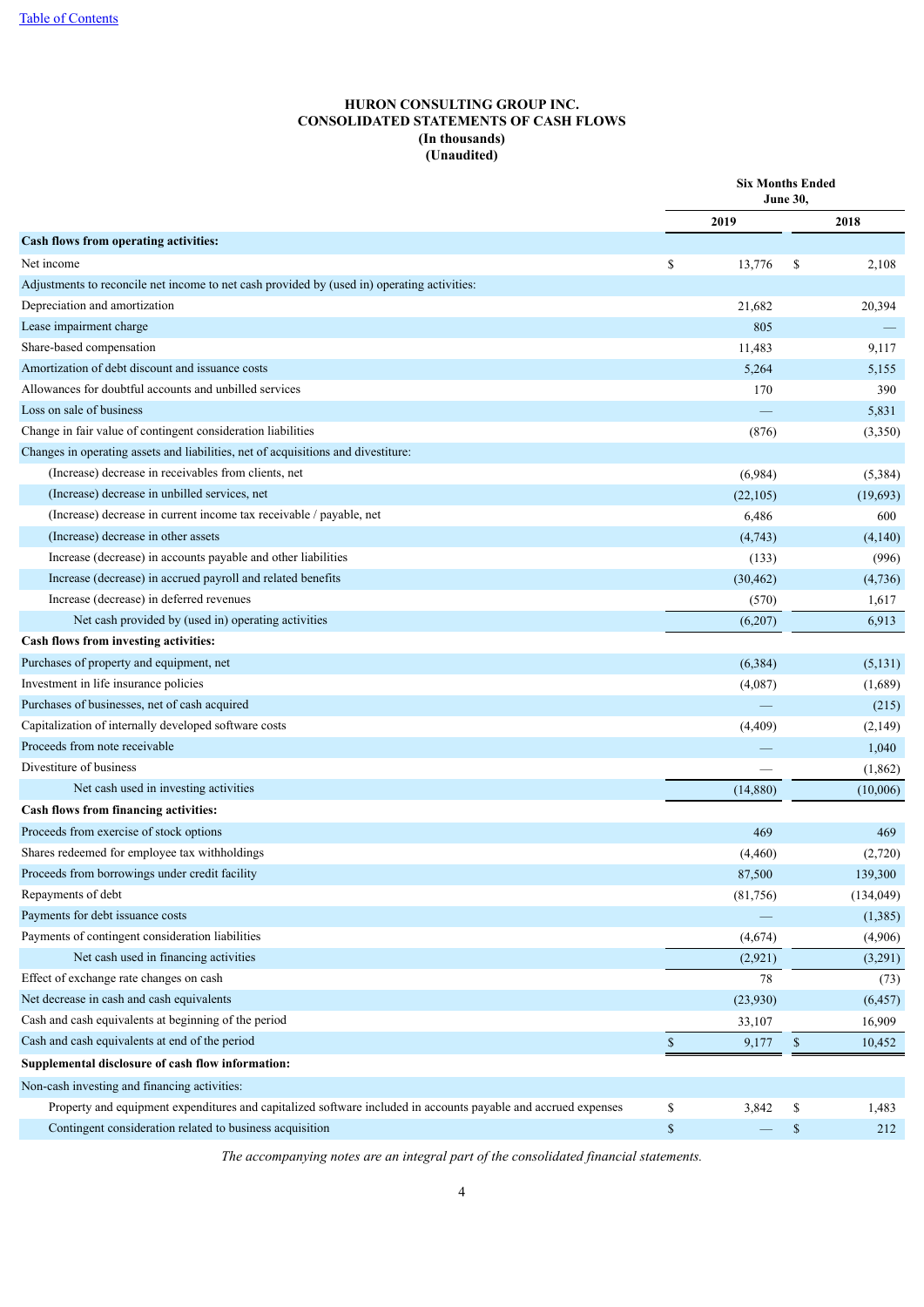### <span id="page-6-0"></span>**1. Description of Business**

Huron is a global consultancy that helps clients drive growth, enhance performance and sustain leadership in the markets they serve. We partner with clients to develop strategies and implement solutions that enable the transformative change our clients need to own their future.

#### **2. Basis of Presentation and Significant Accounting Policies**

The accompanying unaudited consolidated financial statements reflect the financial position, results of operations, and cash flows as of and for the three and six months ended June 30, 2019 and 2018. These financial statements have been prepared in accordance with the rules and regulations of the U.S. Securities and Exchange Commission ("SEC") for Quarterly Reports on Form 10-Q. Accordingly, these financial statements do not include all of the information and note disclosures required by accounting principles generally accepted in the United States of America ("GAAP") for annual financial statements. In the opinion of management, these financial statements reflect all adjustments of a normal, recurring nature necessary for the fair statement of our financial position, results of operations, and cash flows for the interim periods presented in conformity with GAAP. These financial statements should be read in conjunction with our consolidated financial statements and notes thereto for the year ended December 31, 2018 included in our Annual Report on Form 10-K and our Quarterly Report on Form 10-Q for the period ended March 31, 2019. Our results for any interim period are not necessarily indicative of results for a full year or any other interim period.

On January 1, 2019, we adopted Accounting Standard Update ("ASU") 2016-02, *Leases*. Below is an update to our lease accounting policy as a result of the adoption. Refer to Note 3 "New Accounting Pronouncements" for additional information on the adoption of ASU 2016-02.

#### *Leases*

We determine if an arrangement contains a lease and the classification of such lease at inception. As of June 30, 2019, all of our material leases are classified as operating leases; we have not entered into any material finance leases. For all operating leases with an initial term greater than 12 months, we recognize an operating lease right-of-use ("ROU") asset and operating lease liability. Leases with an initial term of 12 months or less are not recorded on the balance sheet; we recognize lease expense for these leases on a straight-line basis over the lease term.

Operating lease ROU assets represent our right to use an underlying asset for the lease term, and lease liabilities represent our obligation to make lease payments arising from the lease. Operating lease ROU assets and liabilities are recognized at the lease commencement date based on the present value of lease payments over the lease term. As our leases do not provide an implicit rate, we use our incremental borrowing rate based on the information available at the lease commencement date and provided by the administrative agent for our senior secured credit facility, in determining the present value of lease payments. Operating lease ROU assets exclude lease incentives.

Certain lease agreements contain variable lease payments that do not depend on an index or rate. These variable lease payments are not included in the calculation of the operating lease ROU asset and operating lease liability; instead, they are expensed as incurred. Certain lease agreements contain lease and nonlease components, which are accounted for separately. We separate the contract consideration between lease and nonlease components based on the relative standalone price of each component. Our leases may contain options to extend or terminate the lease, and we include these terms in our calculation of the operating lease ROU asset and operating lease liability when it is reasonably certain that we will exercise the option.

Operating lease expense is recognized on a straight-line basis over the lease term and recorded within selling, general and administrative expenses on our consolidated statement of operations. In accordance with our accounting policy for impairment of long-lived assets, operating lease ROU assets are reviewed for impairment whenever events or changes in circumstances indicate that the carrying amount of the asset group to which the operating lease ROU asset is assigned may not be recoverable. We evaluate the recoverability of the asset group based on forecasted undiscounted cash flows. See Note 5 "Leases" for additional information on our leases, including the lease impairment charges recorded in the first six months of 2019.

#### **3. New Accounting Pronouncements**

### *Recently Adopted*

In March 2016, the Financial Accounting Standards Board ("FASB") issued ASU 2016-02, *Leases*, as a new Topic, ASC 842, which superseded ASC Topic 840, *Leases*, and sets forth the principles for the recognition, measurement, presentation, and disclosure of leases for both lessees and lessors. ASU 2016-02 requires lessees to classify leases as either finance or operating leases and to record on the balance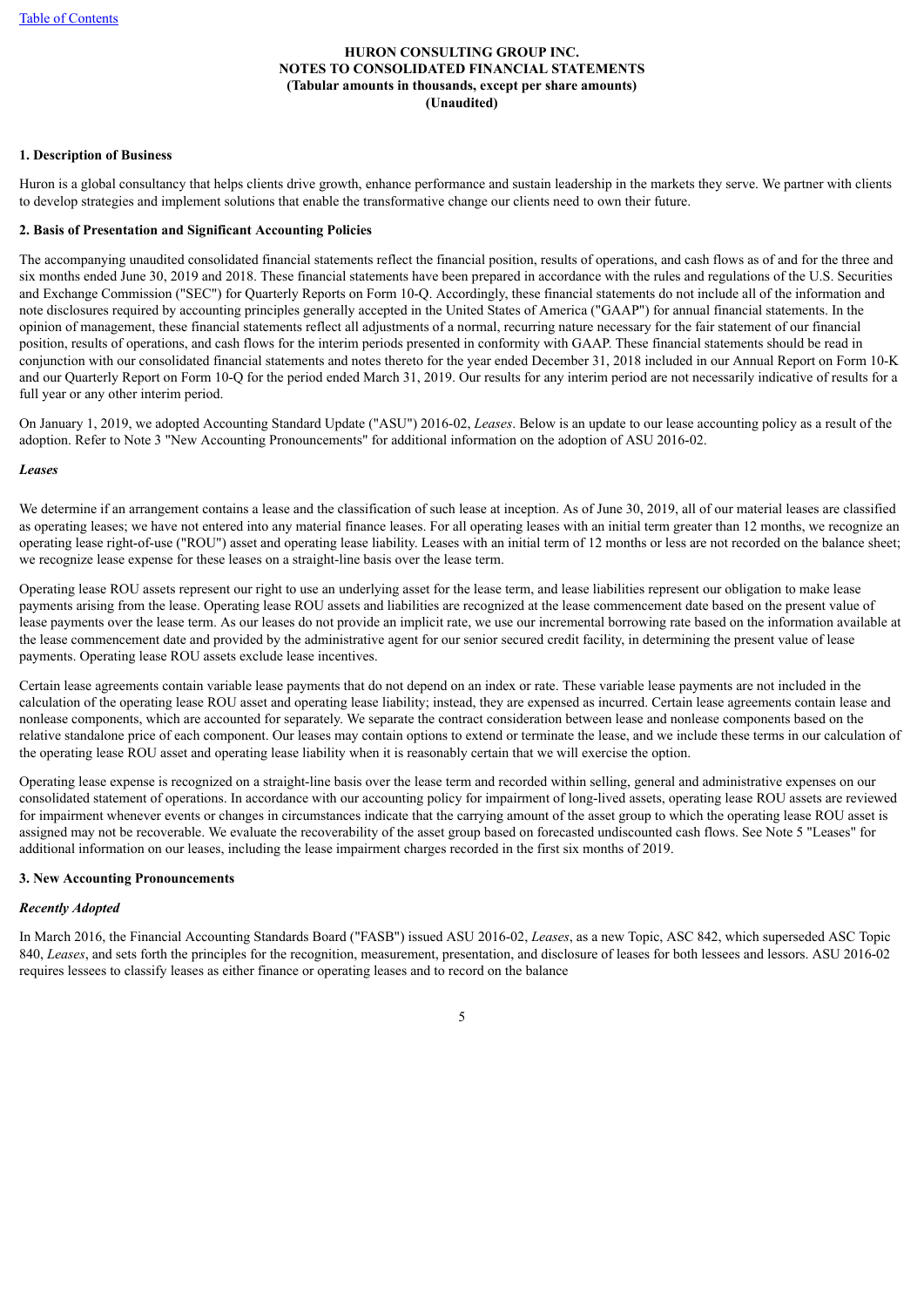sheet a right-of-use asset and a lease liability, equal to the present value of the remaining lease payments, for all leases with a term greater than 12 months regardless of the lease classification. The lease classification will determine whether the lease expense is recognized using an effective interest rate method or on a straight-line basis over the term of the lease. In July 2018, the FASB issued ASU 2018-11, *Leases (Topic 842): Targeted Improvements*, which provides an optional transition method that allows entities to initially apply ASC 842 at the adoption date and recognize a cumulative-effect adjustment to the opening balance of retained earnings on the adoption date. We adopted ASC 842 effective January 1, 2019 on a modified retrospective basis for existing leases using the transition method allowed by ASU 2018-11, which had no impact on our consolidated financial statements in the prior periods presented. The new lease standard had a material impact on our consolidated balance sheet upon adoption but did not impact our consolidated statement of operations. The most significant impact to our consolidated balance sheet is the recognition of ROU assets and lease liabilities for operating leases. The impact of the new lease standard on our consolidated balance sheet upon adoption follows:

|                                                     | As of<br>December 31, 2018      |     | <b>ASC 842</b><br>Adjustment | As of<br><b>January 1, 2019</b> |        |  |
|-----------------------------------------------------|---------------------------------|-----|------------------------------|---------------------------------|--------|--|
| <b>Assets</b>                                       |                                 |     |                              |                                 |        |  |
| Operating lease right-of-use assets                 | \$                              |     | 56,463                       |                                 | 56,463 |  |
|                                                     |                                 |     |                              |                                 |        |  |
| <b>Liabilities</b>                                  |                                 |     |                              |                                 |        |  |
| Accrued expenses and other current liabilities      | 17,207                          | -S  | $(2,557)$ \$                 |                                 | 14,650 |  |
| Current maturities of operating lease liabilities   | $\hspace{0.1mm}-\hspace{0.1mm}$ |     | 10,537                       | - \$                            | 10,537 |  |
| Deferred compensation and other liabilities         | 20,875                          | -S  | $(536)$ \$                   |                                 | 20,339 |  |
| Deferred lease incentives                           | 13,693                          | \$. | $(13,693)$ \$                |                                 |        |  |
| Operating lease liabilities, net of current portion |                                 |     | 62,712                       |                                 | 62,712 |  |

### *Not Yet Adopted*

In August 2018, the FASB issued ASU 2018-13, Fair Value Measurement (Topic 820): Disclosure Framework - Changes to the Disclosure Requirements for *Fair Value Measurement,* which modifies certain disclosure requirements related to fair value measurements. ASU 2018-13 will be effective for us beginning January 1, 2020, with early adoption permitted. We do not expect this guidance to have an impact on the amounts reported on our consolidated financial statements, and we are currently evaluating the potential impact this guidance will have on our disclosures within the notes to our consolidated financial statements.

### **4. Goodwill and Intangible Assets**

The table below sets forth the changes in the carrying amount of goodwill by reportable segment for the six months ended June 30, 2019.

|                                       | <b>Healthcare</b> | <b>Business</b><br><b>Advisory</b> |   | Education |   | <b>Total</b> |
|---------------------------------------|-------------------|------------------------------------|---|-----------|---|--------------|
| Balance as of December 31, 2018:      |                   |                                    |   |           |   |              |
| Goodwill                              | \$<br>636.810     | 301,700                            | S | 102.829   | S | 1,041,339    |
| Accumulated impairment losses         | (208, 081)        | (187,995)                          |   |           |   | (396,076)    |
| Goodwill, net as of December 31, 2018 | 428.729           | 113.705                            |   | 102.829   |   | 645,263      |
| Foreign currency translation          |                   |                                    |   |           |   |              |
| Goodwill, net as of June 30, 2019     | 428.729           | 113.708                            | S | 102.829   |   | 645.266      |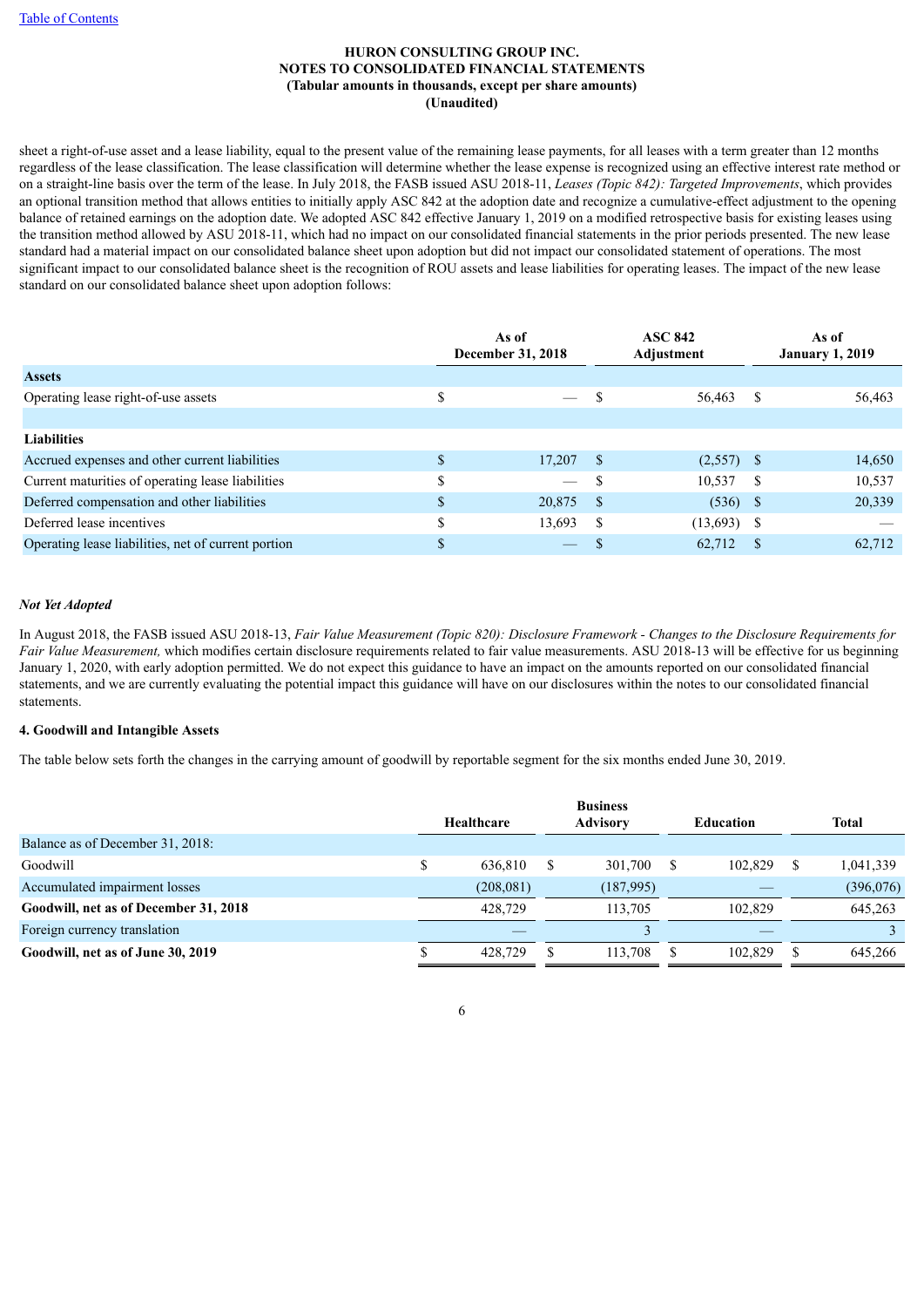## *Intangible Assets*

Intangible assets as of June 30, 2019 and December 31, 2018 consisted of the following:

|                            |                                  | As of June 30, 2019                |   |                             |   | As of December 31, 2018     |    |                             |
|----------------------------|----------------------------------|------------------------------------|---|-----------------------------|---|-----------------------------|----|-----------------------------|
|                            | <b>Useful Life</b><br>(in years) | <b>Gross</b><br>Carrying<br>Amount |   | Accumulated<br>Amortization |   | Gross<br>Carrying<br>Amount |    | Accumulated<br>Amortization |
| Customer relationships     | 4 to 13                          | \$<br>91,968                       | S | 60,482                      | S | 98,235                      | -S | 60,462                      |
| Trade names                | $5$ to 6                         | 28,930                             |   | 24,537                      |   | 28,930                      |    | 23,181                      |
| Technology and software    | $3$ to 5                         | 5,694                              |   | 3,581                       |   | 5,694                       |    | 2,842                       |
| Non-competition agreements | $3$ to $5$                       | 2,540                              |   | 1,495                       |   | 3,650                       |    | 2,241                       |
| Favorable lease contract   | 3                                |                                    |   |                             |   | 720                         |    | 646                         |
| Total                      |                                  | 129,132                            |   | 90,095                      | S | 137,229                     | -S | 89,372                      |

Identifiable intangible assets with finite lives are amortized over their estimated useful lives. Customer relationships, as well as certain trade names and technology and software, are amortized on an accelerated basis to correspond to the cash flows expected to be derived from the assets. All other intangible assets with finite lives are amortized on a straight-line basis.

Intangible asset amortization expense was \$4.3 million and \$6.0 million for the three months ended June 30, 2019 and 2018, respectively; and \$8.8 million and \$12.3 million for the six months ended June 30, 2019 and 2018, respectively. The table below sets forth the estimated annual amortization expense for the year ending December 31, 2019 and each of the five succeeding years for the intangible assets recorded as of June 30, 2019.

|                                 |                | <b>Estimated Amortization</b> |
|---------------------------------|----------------|-------------------------------|
| <b>Year Ending December 31,</b> | <b>Expense</b> |                               |
| 2019                            |                | 17,206                        |
| 2020                            |                | 12,083                        |
| 2021                            |                | 8,064                         |
| 2022                            |                | 6,090                         |
| 2023                            |                | 3,512                         |
| 2024                            |                | 741                           |

Actual future amortization expense could differ from these estimated amounts as a result of future acquisitions, dispositions, and other factors.

## **5. Leases**

We lease office space, data centers and certain equipment under operating leases expiring on various dates through 2028, with various renewal options that can extend the lease terms by one to ten years. Our operating leases include fixed payments plus, in some cases, scheduled base rent increases over the term of the lease. Certain leases require variable payments of real estate taxes and insurance. We exclude these variable payments from the measurements of our lease liabilities and expense them as incurred. Additionally, certain leases require payments for operating expenses applicable to the property. We account for these nonlease components separately from the lease components. No lease agreements contain any residual value guarantees or material restrictive covenants. As of June 30, 2019, we have not entered into any material finance leases. We sublease certain office spaces to third parties resulting from restructuring activities in certain locations.

Operating lease right-of-use ("ROU") assets are reviewed for impairment whenever events or changes in circumstances indicate that the carrying amount of the asset group to which the operating lease ROU asset is assigned may not be recoverable. First, we test the asset group for recoverability by comparing the undiscounted cash flows of the asset group, which include expected future lease and nonlease payments under the lease agreement offset by expected sublease income, to the carrying amount of the asset group. If the first step of the long-lived asset impairment test concludes that the carrying amount of the asset group is not recoverable, we perform the second step of the long-lived asset impairment test by comparing the fair value of the asset group to its carrying amount and recognizing a lease impairment charge for the amount by which the carrying amount exceeds the fair value. To estimate the fair value of the asset group, we rely on a discounted cash flow approach using market participant assumptions of the expected cash flows and discount rate. During the first six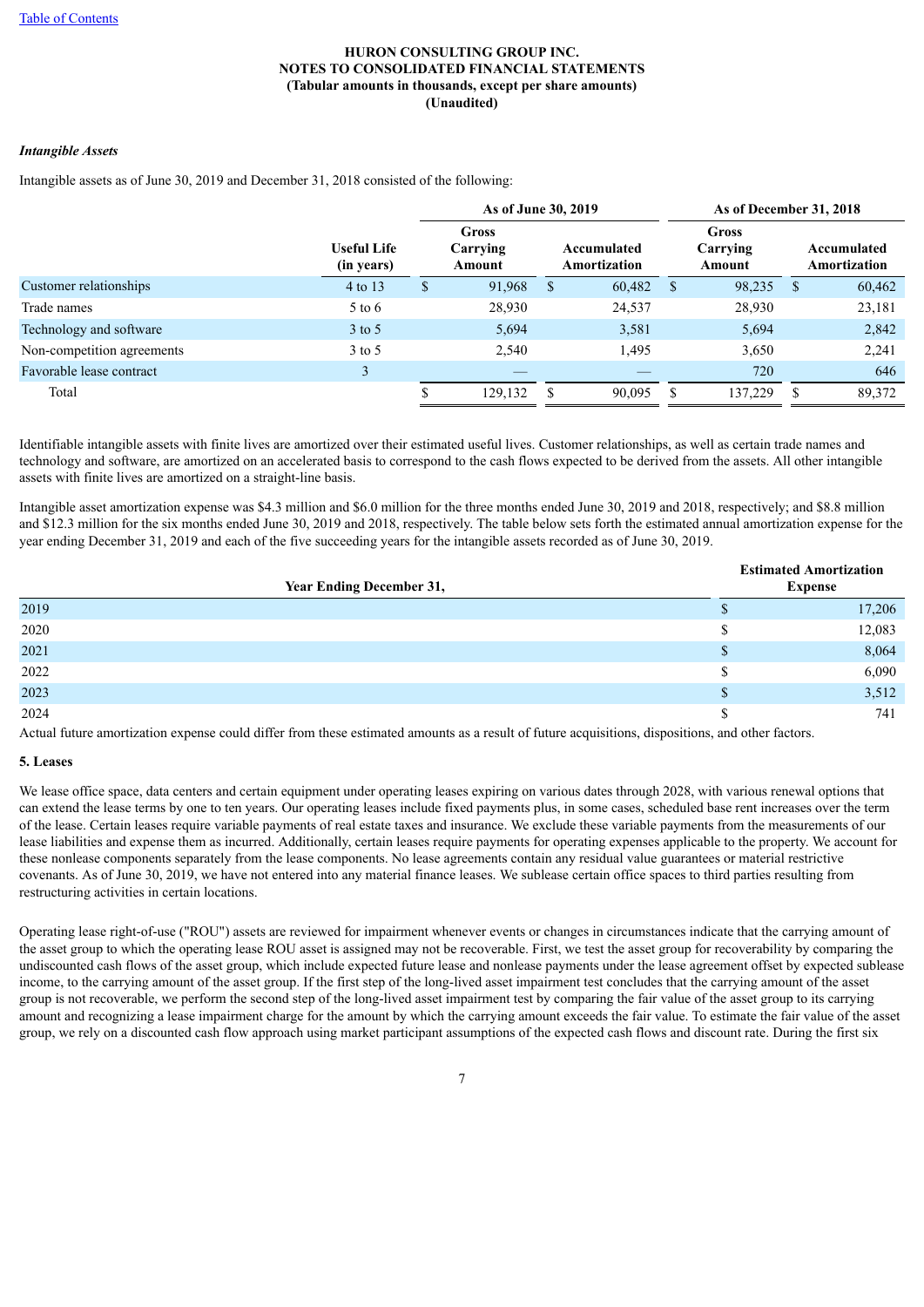months of 2019, we recorded \$0.8 million of lease impairment charges for office spaces vacated in the first six months of 2019, of which \$0.6 million was allocated to the operating lease ROU assets and \$0.2 million was allocated to the leasehold improvements based on their relative carrying amounts. The \$0.8 million lease impairment charge was recognized in restructuring charges on our consolidated statement of operations. See Note 9 "Restructuring Charges" for additional information on our restructuring activities.

Additional information on our operating leases as of June 30, 2019 follows.

| <b>Balance Sheet</b>                                |  | June 30, 2019 |
|-----------------------------------------------------|--|---------------|
| Operating lease right-of-use assets                 |  | 55,045        |
|                                                     |  |               |
| Current maturities of operating lease liabilities   |  | 10,536        |
| Operating lease liabilities, net of current portion |  | 62,130        |
| <b>Total lease liabilities</b>                      |  | 72,666        |

| <b>Lease Cost</b>          | <b>Three Months Ended</b><br>June 30, 2019 |       |              | <b>Six Months Ended</b><br>June 30, 2019 |  |  |
|----------------------------|--------------------------------------------|-------|--------------|------------------------------------------|--|--|
| Operating lease cost       |                                            | 3,055 | <sup>S</sup> | 6,055                                    |  |  |
| Short-term leases $(1)$    |                                            | 128   |              | 175                                      |  |  |
| Variable lease costs       |                                            | 301   |              | 675                                      |  |  |
| Sublease income            |                                            | (618) |              | (1,235)                                  |  |  |
| Net lease cost $(2)(3)(4)$ |                                            | 2,866 |              | 5,670                                    |  |  |

(1) Includes variable lease costs related to short-term leases.

(2) Net lease cost includes \$0.2 million for both the three and six months ended June 30, 2019 recorded as restructuring charges as they relate to vacated office spaces. See Note 9 "Restructuring Charges" for additional information on our vacated office spaces.

(3) Net lease cost includes \$0.1 million for both the three and six months ended June 30, 2019 related to vacated office spaces directly related to discontinued operations.

(4) Rent expense, including operating expenses, real estate taxes and insurance, recorded under ASC 840 for the three and six months ended June 30, 2018 was \$3.7 million and \$7.6 million, respectively.

The table below summarizes the remaining expected lease payments under our operating leases as of June 30, 2019 and December 31, 2018.

| <b>Future Lease Payments</b>                 |   | <b>June 30,</b><br>2019 | December 31,<br>$2018$ <sup>(1,2)</sup> |        |  |
|----------------------------------------------|---|-------------------------|-----------------------------------------|--------|--|
| 2019                                         | P | $6,851$ \$              |                                         | 13,701 |  |
| 2020                                         |   | 13,606                  |                                         | 12,724 |  |
| 2021                                         |   | 12,536                  |                                         | 11,590 |  |
| 2022                                         |   | 11,646                  |                                         | 10,766 |  |
| 2023                                         |   | 11,622                  |                                         | 10,707 |  |
| Thereafter                                   |   | 28,747                  |                                         | 27,033 |  |
| Total operating lease payments               | S | 85,008                  | <sup>S</sup>                            | 86,521 |  |
| Less: imputed interest                       |   | (12, 342)               |                                         | n/a    |  |
| Present value of operating lease liabilities |   | 72,666                  |                                         | n/a    |  |

(1) The expected lease payments as of December 31, 2018 represent our future minimum rental commitments as defined by ASC 840.

(2) As of December 31, 2018, the expected total future minimum sublease income to be received was \$10.2 million.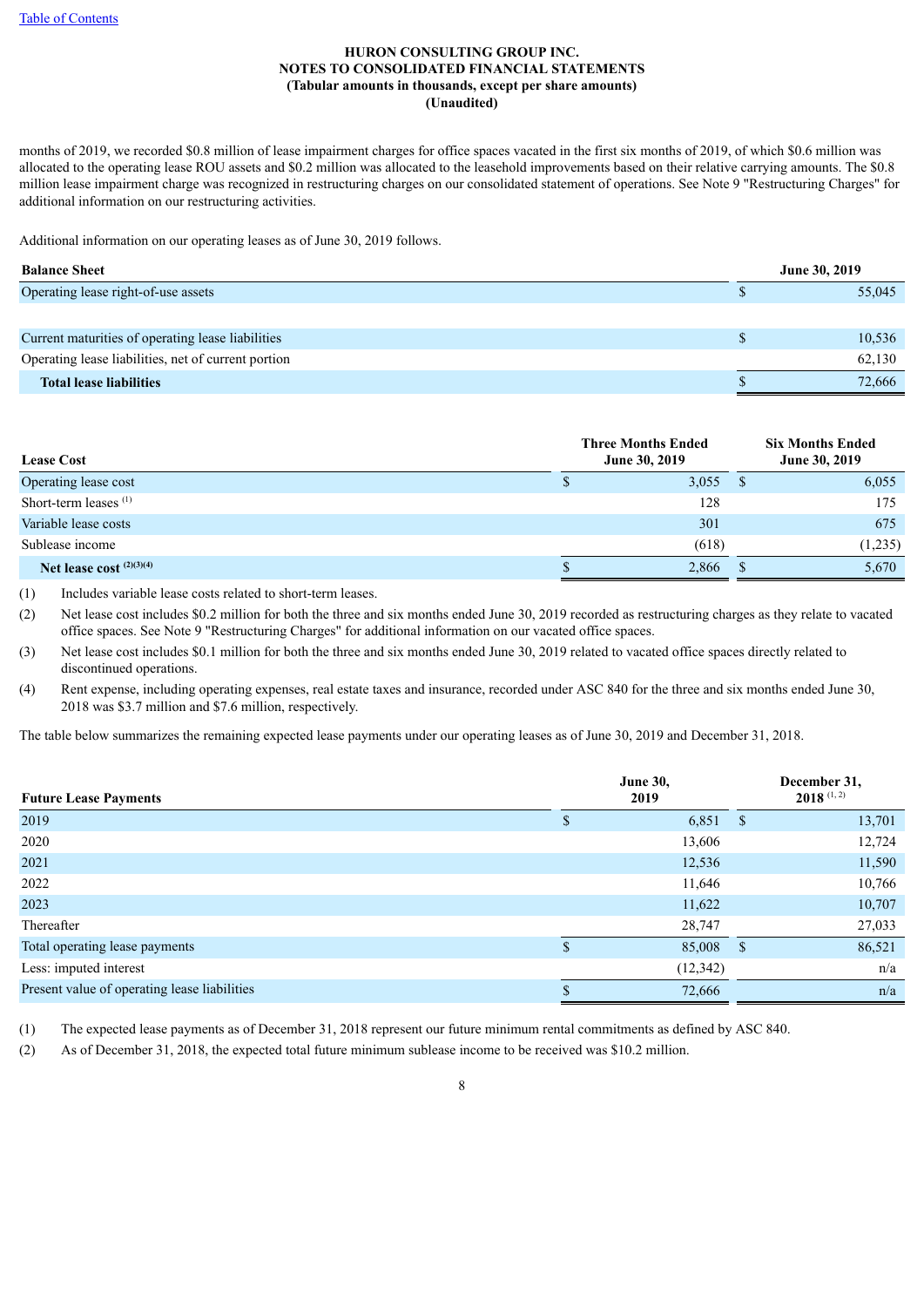| <b>Other Information</b>                                                                 | <b>Six Months Ended</b><br>June 30, 2019 |
|------------------------------------------------------------------------------------------|------------------------------------------|
| Cash paid for operating lease liabilities                                                | 7,056                                    |
| Operating lease right-of-use assets obtained in exchange for operating lease liabilities | 3,611                                    |
|                                                                                          |                                          |
| Weighted average remaining lease term - operating leases                                 | 6.7 years                                |
| Weighted average discount rate - operating leases                                        | $4.7\%$                                  |

### **6. Revenues**

For the three months ended June 30, 2019 and 2018, we recognized revenues of \$220.8 million and \$197.5 million, respectively. Of the \$220.8 million recognized in the second quarter of 2019, we recognized revenues of \$3.6 million from obligations satisfied, or partially satisfied, in prior periods, primarily due to the release of allowances on unbilled services due to securing contract amendments. During the second quarter of 2019, we recognized a \$0.3 million decrease to revenues due to changes in the estimates of our variable consideration under performance-based billing arrangements. Of the \$197.5 million recognized in the second quarter of 2018, we recognized revenues of \$5.2 million from obligations satisfied, or partially satisfied, in prior periods, of which \$2.9 million was primarily due to the release of allowances on unbilled services due to securing contract amendments and \$2.3 million was due to changes in the estimates of our variable consideration under performance-based billing arrangements.

For the six months ended June 30, 2019 and 2018, we recognized revenues of \$425.2 million and \$391.2 million, respectively. Of the \$425.2 million recognized in the first six months of 2019, we recognized revenues of \$2.1 million from obligations satisfied, or partially satisfied, in prior periods, primarily due to the release of allowances on unbilled services due to securing contract amendments. During the first six months of 2019, we recognized a \$1.5 million decrease to revenues due to changes in the estimates of our variable consideration under performance-based billing arrangements. Of the \$391.2 million recognized in the first six months of 2018, we recognized revenues of \$8.1 million from obligations satisfied, or partially satisfied, in prior periods, of which \$4.7 million was due to changes in the estimates of our variable consideration under performance-based billing arrangements and \$3.4 million was primarily due to the release of allowances on unbilled services due to securing contract amendments.

As of June 30, 2019, we had \$65.1 million of remaining performance obligations under engagements with original expected durations greater than one year. These remaining performance obligations exclude obligations under contracts with an original expected duration of one year or less, variable consideration which has been excluded from the total transaction price due to the constraint, and performance obligations under time-and-expense engagements which are recognized in the amount invoiced. Of the \$65.1 million of performance obligations, we expect to recognize approximately \$37.5 million as revenue in 2019, \$16.4 million in 2020, and the remaining \$11.2 million thereafter. Actual revenue recognition could differ from these amounts as a result of changes in the estimated timing of work to be performed, adjustments to estimated variable consideration in performance-based arrangements, or other factors.

### *Contract Assets and Liabilities*

The payment terms and conditions in our customer contracts vary. Differences between the timing of billings and the recognition of revenue are recognized as either unbilled services or deferred revenues in the consolidated balance sheets.

Unbilled services include revenues recognized for services performed but not yet billed to clients. Services performed that we are not yet entitled to bill because certain events, such as the completion of the measurement period or client approval in performance-based engagements, must occur are recorded as contract assets and included within unbilled services, net. The contract asset balance as of June 30, 2019 and December 31, 2018 was \$29.8 million and \$9.1 million, respectively. The \$20.7 million increase primarily reflects timing differences between the completion of our performance obligations and the amounts billed or billable to clients in accordance with their contractual billing terms.

Client prepayments and retainers are classified as deferred revenues and recognized over future periods in accordance with the applicable engagement agreement and our revenue recognition policy. Our deferred revenues balance as of June 30, 2019 and December 31, 2018, was \$27.6 million and \$28.1 million, respectively. The \$0.5 million decrease primarily reflects timing differences between client payments in accordance with their contract terms and the completion of our performance obligations. For the three and six months ended June 30, 2019, \$10.7 million and \$22.5 million, respectively, of revenues recognized were included in the deferred revenue balance as of December 31, 2018.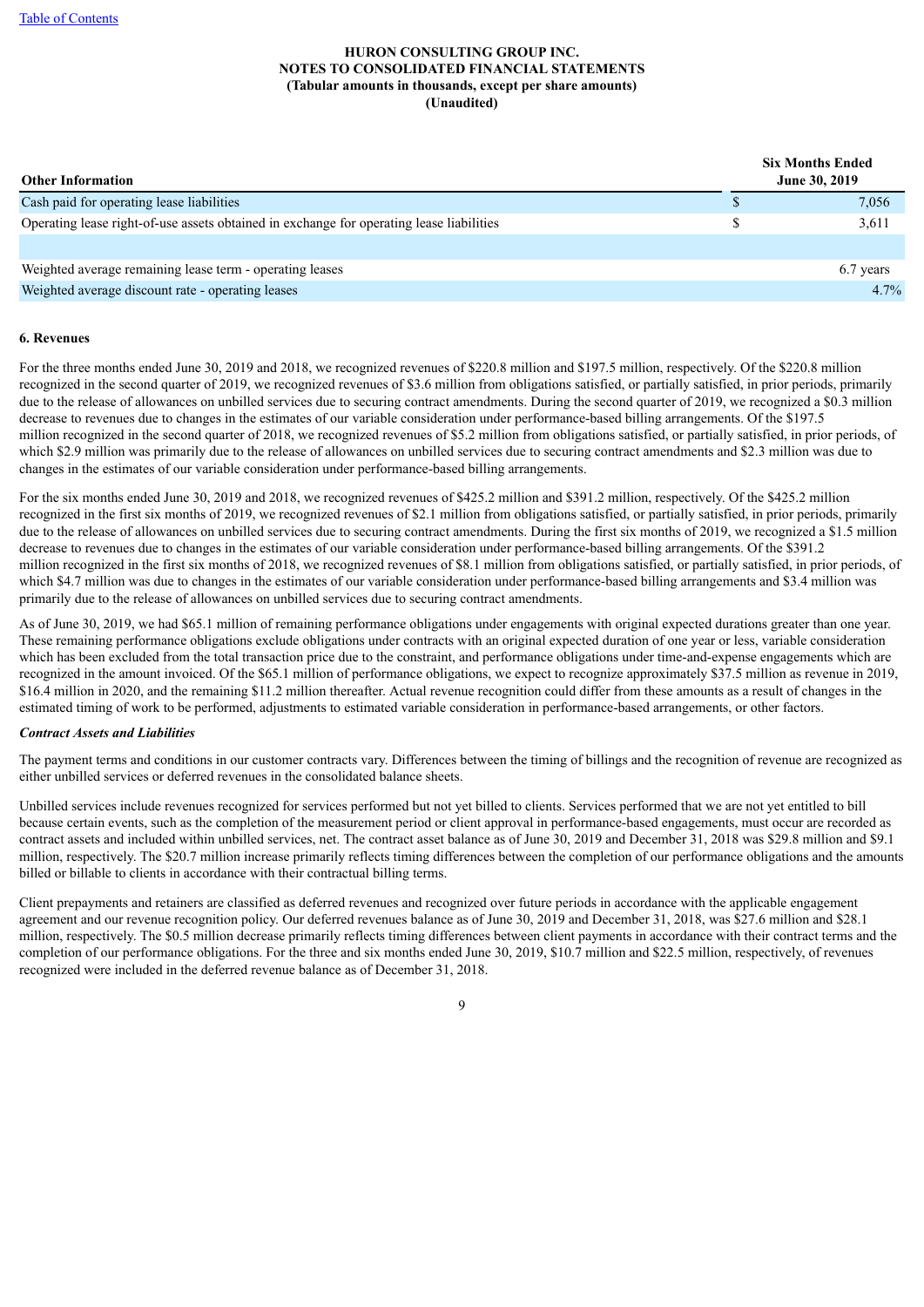# **7. Earnings Per Share**

Basic earnings per share excludes dilution and is computed by dividing net income by the weighted average number of common shares outstanding for the period, excluding unvested restricted common stock. Diluted earnings per share reflects the potential reduction in earnings per share that could occur if securities or other contracts to issue common stock were exercised or converted into common stock under the treasury stock method. Such securities or other contracts include unvested restricted stock awards, outstanding common stock options, convertible senior notes, and outstanding warrants, to the extent dilutive. Earnings (loss) per share under the basic and diluted computations are as follows:

|                                                      |                           | <b>Three Months Ended</b><br><b>June 30,</b> |               |        |                    | <b>Six Months Ended</b><br><b>June 30,</b> |                    |        |  |  |
|------------------------------------------------------|---------------------------|----------------------------------------------|---------------|--------|--------------------|--------------------------------------------|--------------------|--------|--|--|
|                                                      |                           | 2018<br>2019                                 |               |        |                    | 2019                                       | 2018               |        |  |  |
| Net income from continuing operations                | $\boldsymbol{\mathsf{S}}$ | 10,569                                       | $\mathcal{S}$ | 5,862  | $\mathcal{S}$      | 13,919                                     | - S                | 2,640  |  |  |
| Loss from discontinued operations, net of tax        |                           | (97)                                         |               | (490)  |                    | (143)                                      |                    | (532)  |  |  |
| Net income                                           | $\mathbf S$               | 10,472                                       | $\mathbb{S}$  | 5,372  | \$                 | 13,776                                     | $\mathbf{\hat{s}}$ | 2,108  |  |  |
|                                                      |                           |                                              |               |        |                    |                                            |                    |        |  |  |
| Weighted average common shares outstanding - basic   |                           | 21,997                                       |               | 21,709 |                    | 21,933                                     |                    | 21,651 |  |  |
| Weighted average common stock equivalents            |                           | 403                                          |               | 209    |                    | 423                                        |                    | 215    |  |  |
| Weighted average common shares outstanding - diluted |                           | 22,400                                       |               | 21,918 |                    | 22,356                                     |                    | 21,866 |  |  |
| Net earnings per basic share:                        |                           |                                              |               |        |                    |                                            |                    |        |  |  |
| Net income from continuing operations                | \$                        | 0.48                                         | \$            | 0.27   | \$                 | 0.63                                       | $\mathbf S$        | 0.12   |  |  |
| Loss from discontinued operations, net of tax        |                           |                                              |               | (0.02) |                    |                                            |                    | (0.02) |  |  |
| Net income                                           | \$                        | 0.48                                         | S             | 0.25   | \$                 | 0.63                                       | \$                 | 0.10   |  |  |
|                                                      |                           |                                              |               |        |                    |                                            |                    |        |  |  |
| Net earnings per diluted share:                      |                           |                                              |               |        |                    |                                            |                    |        |  |  |
| Net income from continuing operations                | \$                        | 0.47                                         | $\mathbb{S}$  | 0.27   | $\mathbf{\hat{s}}$ | 0.62                                       | -\$                | 0.12   |  |  |
| Loss from discontinued operations, net of tax        |                           |                                              |               | (0.02) |                    |                                            |                    | (0.02) |  |  |
| Net income                                           | $\mathbf S$               | 0.47                                         |               | 0.25   | $\mathcal{S}$      | 0.62                                       | $\mathbf{\hat{S}}$ | 0.10   |  |  |

The number of anti-dilutive securities excluded from the computation of the weighted average common stock equivalents presented above were as follows:

|                                                              | As of June 30, |       |  |  |
|--------------------------------------------------------------|----------------|-------|--|--|
|                                                              | 2019           | 2018  |  |  |
| Unvested restricted stock awards                             |                | 63    |  |  |
| Outstanding common stock options                             |                | 37    |  |  |
| Convertible senior notes                                     | 3,129          | 3,129 |  |  |
| Warrants related to the issuance of convertible senior notes | 3.129          | 3,129 |  |  |
| Total anti-dilutive securities                               | 6,258          | 6,358 |  |  |

See Note 8 "Financing Arrangements" for further information on the convertible senior notes and warrants related to the issuance of convertible notes.

We currently have a share repurchase program permitting us to repurchase up to \$125 million of our common stock through October 31, 2019 (the "Share Repurchase Program"). The amount and timing of the repurchases will be determined by management and will depend on a variety of factors, including the trading price of our common stock, capacity under our credit facility, general market and business conditions, and applicable legal requirements. No shares were repurchased during the first six months of 2019 and 2018. As of June 30, 2019, \$35.1 million remains available for share repurchases.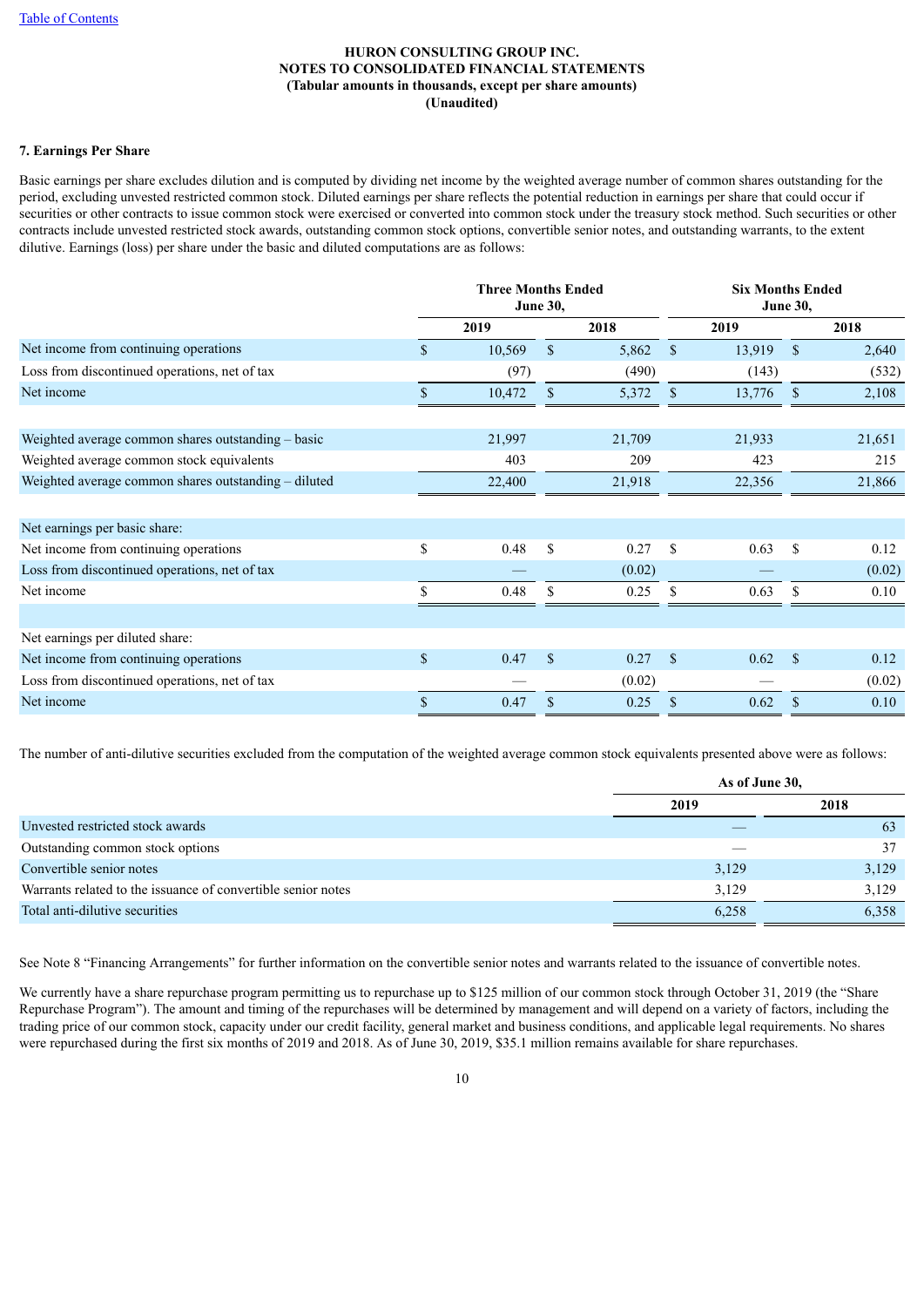# **8. Financing Arrangements**

A summary of the carrying amounts of our debt follows:

|                                         | June 30, 2019 | December 31, 2018 |
|-----------------------------------------|---------------|-------------------|
| 1.25% convertible senior notes due 2019 | 247,512       | 242,617<br>-S     |
| Senior secured credit facility          | 56,000        | 50,000            |
| Promissory note due 2024                | 4.112         | 4,368             |
| Total long-term debt                    | 307.624       | 296,985           |
| Current maturities of long-term debt    | (248, 034)    | (243, 132)        |
| Long-term debt, net of current portion  | 59.590        | 53,853            |

Below is a summary of the scheduled remaining principal payments of our debt as of June 30, 2019.

|            | <b>Principal Payments of</b><br><b>Long-Term Debt</b> |
|------------|-------------------------------------------------------|
| 2019       | 250,259                                               |
| 2020       | 529                                                   |
| 2021       | 544                                                   |
| 2022       | 559                                                   |
| 2023       | 56,575                                                |
| Thereafter | 1,646                                                 |

### *Convertible Notes*

In September 2014, the Company issued \$250 million principal amount of 1.25% convertible senior notes due 2019 (the "Convertible Notes") in a private offering. The Convertible Notes are governed by the terms of an indenture between the Company and U.S. Bank National Association, as Trustee (the "Indenture"). The Convertible Notes are senior unsecured obligations of the Company and will pay interest semi-annually on April 1 and October 1 of each year at an annual rate of 1.25%. The Convertible Notes will mature on October 1, 2019, unless earlier repurchased by the Company or converted in accordance with their terms. We expect to refinance the principal amount of the outstanding Convertible Notes at maturity with the borrowing capacity available under our revolving credit facility.

Upon conversion, the Convertible Notes will be settled, at our election, in cash, shares of the Company's common stock, or a combination of cash and shares of the Company's common stock. Our current intent and policy is to settle conversions with a combination of cash and shares of common stock with the principal amount of the Convertible Notes paid in cash, in accordance with the settlement provisions of the Indenture.

The initial conversion rate for the Convertible Notes is 12.5170 shares of our common stock per \$1,000 principal amount of the Convertible Notes, which is equal to an initial conversion price of approximately \$79.89 per share of our common stock. The conversion rate will be subject to adjustment upon the occurrence of certain specified events but will not be adjusted for accrued and unpaid interest, except in certain limited circumstances described in the Indenture. Upon the occurrence of a "make-whole fundamental change" (as defined in the Indenture) the Company will, in certain circumstances, increase the conversion rate by a number of additional shares for a holder that elects to convert its Convertible Notes in connection with such make-whole fundamental change. Additionally, if the Company undergoes a "fundamental change" (as defined in the Indenture), a holder will have the option to require the Company to repurchase all or a portion of its Convertible Notes for cash at a price equal to 100% of the principal amount of the Convertible Notes being repurchased plus any accrued and unpaid interest. As discussed below, the convertible note hedge transactions and warrants, which were entered into in connection with the Convertible Notes, effectively raise the price at which economic dilution would occur from the initial conversion price of approximately \$79.89 to approximately \$97.12 per share.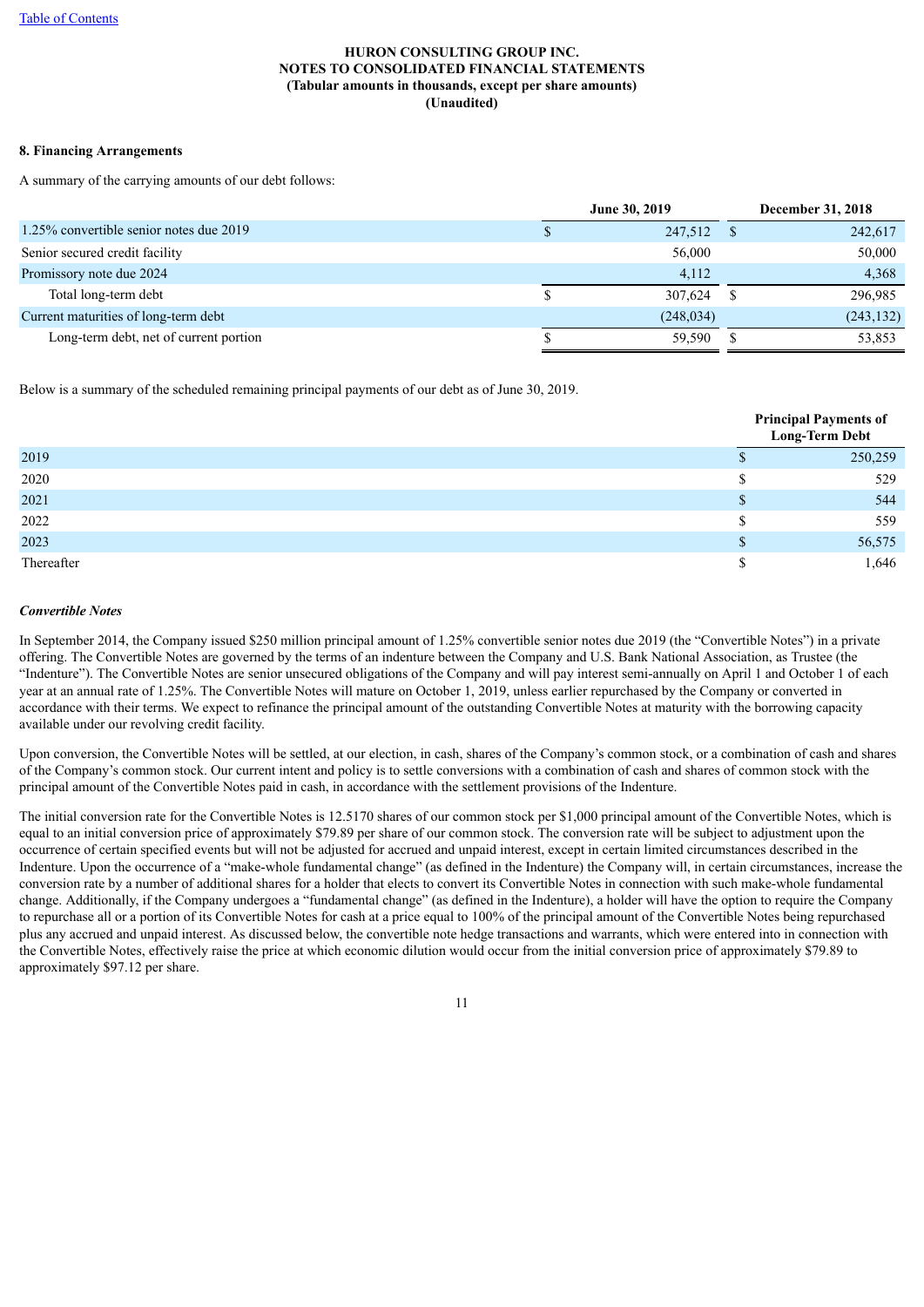Holders of the Convertible Notes had the option to convert the Convertible Notes any time prior to July 1, 2019, only under the following circumstances:

- during any calendar quarter (and only during such calendar quarter) commencing after December 31, 2014 if, for each of at least 20 trading days (whether or not consecutive) during the 30 consecutive trading day period ending on, and including, the last trading day of the immediately preceding calendar quarter, the last reported sale price of the Company's common stock for such trading day is equal to or greater than 130% of the applicable conversion price on such trading day;
- during the five consecutive business day period immediately following any five consecutive trading day period (such five consecutive trading day period, the "measurement period") in which, for each trading day of the measurement period, the "trading price" (as defined in the Indenture) per \$1,000 principal amount of the Convertible Notes for such trading day was less than 98% of the product of the last reported sale price of the Company's common stock for such trading day and the applicable conversion rate on such trading day; or
	- upon the occurrence of specified corporate transactions described in the Indenture.

On or after July 1, 2019 until the close of business on the second scheduled trading day immediately preceding the maturity date, a holder may convert all or a portion of its Convertible Notes, regardless of the foregoing circumstances.

We have separated the Convertible Notes into liability and equity components. The carrying amount of the liability component was determined by measuring the fair value of a similar liability that does not have an associated convertible feature, assuming our non-convertible debt borrowing rate. The carrying value of the equity component representing the conversion option, which is recognized as a debt discount, was determined by deducting the fair value of the liability component from the proceeds of the Convertible Notes. The debt discount is amortized to interest expense using an effective interest rate of 4.751% over the term of the Convertible Notes. As of June 30, 2019, the remaining life of the Convertible Notes is three months. The equity component will not be remeasured as long as it continues to meet the conditions for equity classification.

The transaction costs related to the issuance of the Convertible Notes were separated into liability and equity components based on their relative values, as determined above. Transaction costs attributable to the liability component are recorded as a deduction to the carrying amount of the liability and amortized to interest expense over the term of the Convertible Notes; and transaction costs attributable to the equity component are netted with the equity component of the Convertible Notes in stockholders' equity. Total debt issuance costs were approximately \$7.3 million, of which \$6.2 million was allocated to liability issuance costs and \$1.1 million was allocated to equity issuance costs.

As of June 30, 2019, and December 31, 2018, the Convertible Notes consisted of the following:

|                                                | June 30, 2019 |         |  | December 31, 2018 |  |  |
|------------------------------------------------|---------------|---------|--|-------------------|--|--|
| Liability component:                           |               |         |  |                   |  |  |
| Proceeds                                       |               | 250,000 |  | 250,000           |  |  |
| Less: debt discount, net of amortization       |               | (2,171) |  | (6, 436)          |  |  |
| Less: debt issuance costs, net of amortization |               | (317)   |  | (947)             |  |  |
| Net carrying amount                            |               | 247.512 |  | 242,617           |  |  |
| Equity component $(1)$                         |               | 39,287  |  | 39,287            |  |  |

(1) Included in additional paid-in capital on the consolidated balance sheet.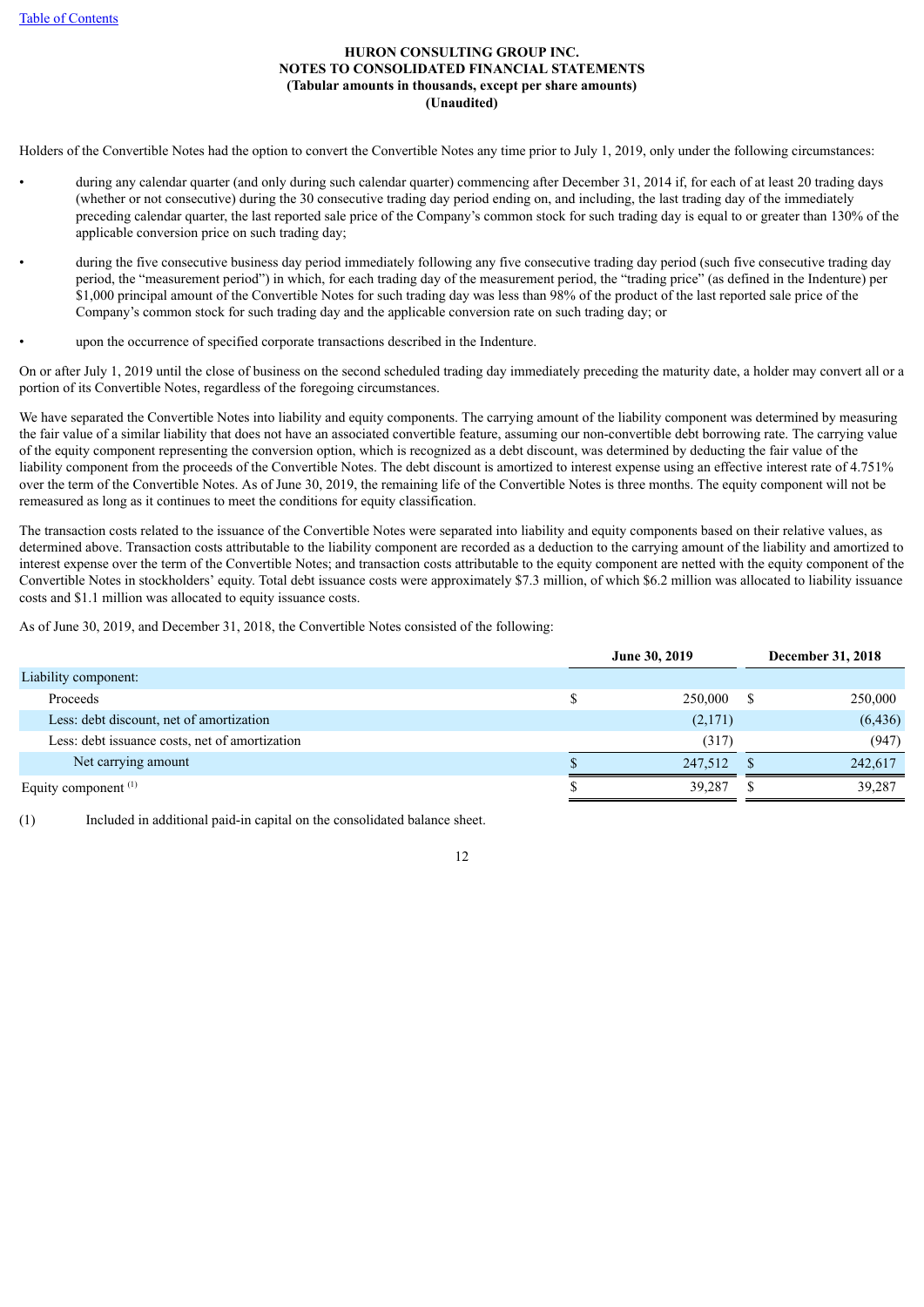The following table presents the amount of interest expense recognized related to the Convertible Notes for the periods presented.

|                                     | <b>Three Months Ended</b><br><b>June 30,</b> |   |       | <b>Six Months Ended</b><br><b>June 30,</b> |  |       |  |
|-------------------------------------|----------------------------------------------|---|-------|--------------------------------------------|--|-------|--|
|                                     | 2019                                         |   | 2018  | 2019                                       |  | 2018  |  |
| Contractual interest coupon         | 781                                          | S | 781   | 1,563                                      |  | 1,563 |  |
| Amortization of debt discount       | 2,145                                        |   | 2,047 | 4,265                                      |  | 4,068 |  |
| Amortization of debt issuance costs | 315                                          |   | 310   | 630                                        |  | 619   |  |
| Total interest expense              | 3,241                                        |   | 3,138 | 6,458                                      |  | 6,250 |  |

In connection with the issuance of the Convertible Notes, we entered into convertible note hedge transactions and warrant transactions. The convertible note hedge transactions are intended to reduce the potential future economic dilution associated with the conversion of the Convertible Notes and, combined with the warrants, effectively raise the price at which economic dilution would occur from the initial conversion price of approximately \$79.89 to approximately \$97.12 per share. For purposes of the computation of diluted earnings per share in accordance with GAAP, dilution will occur when the average share price of our common stock for a given period exceeds the conversion price of the Convertible Notes, which initially is equal to approximately \$79.89 per share. The convertible note hedge transactions and warrant transactions are discussed separately below.

• *Convertible Note Hedge Transactions*. In connection with the issuance of the Convertible Notes, the Company entered into convertible note hedge transactions whereby the Company has call options to purchase a total of approximately 3.1 million shares of the Company's common stock, which is the number of shares initially issuable upon conversion of the Convertible Notes in full, at a price of approximately \$79.89, which corresponds to the initial conversion price of the Convertible Notes, subject to customary anti-dilution adjustments substantially similar to those in the Convertible Notes. The convertible note hedge transactions are exercisable upon conversion of the Convertible Notes and will expire in 2019 if not earlier exercised. We paid an aggregate amount of \$42.1 million for the convertible note hedge transactions, which was recorded as additional paid-in capital on the consolidated balance sheet. The convertible note hedge transactions are separate transactions and are not part of the terms of the Convertible Notes.

*Warrants*. In connection with the issuance of the Convertible Notes, the Company sold warrants whereby the holders of the warrants have the option to purchase a total of approximately 3.1 million shares of the Company's common stock at a strike price of approximately \$97.12. The warrants will expire incrementally on 100 different dates from January 6, 2020 to May 28, 2020 and are exercisable at each such expiry date. If the average market value per share of our common stock for the reporting period exceeds the strike price of the warrants, the warrants will have a dilutive effect on our earnings per share. We received aggregate proceeds of \$23.6 million from the sale of the warrants, which was recorded as additional paid-in capital on the consolidated balance sheet. The warrants are separate transactions and are not part of the terms of the Convertible Notes or the convertible note hedge transactions.

The Company recorded an initial deferred tax liability of \$15.4 million in connection with the debt discount associated with the Convertible Notes and recorded an initial deferred tax asset of \$16.5 million in connection with the convertible note hedge transactions. The deferred tax liability and deferred tax asset are included in deferred income taxes, net on the consolidated balance sheets.

# *Senior Secured Credit Facility*

The Company has a \$500 million senior secured revolving credit facility, subject to the terms of a Second Amended and Restated Credit Agreement dated as of March 31, 2015, as amended to date (as amended and modified the "Amended Credit Agreement"), that becomes due and payable in full upon maturity on March 23, 2023. The Amended Credit Agreement provides the option to increase the revolving credit facility or establish term loan facilities in an aggregate amount of up to \$150 million, subject to customary conditions and the approval of any lender whose commitment would be increased, resulting in a maximum available principal amount under the Amended Credit Agreement of \$650 million. The initial borrowings under the Amended Credit Agreement were used to refinance borrowings outstanding under a prior credit agreement, and future borrowings under the Amended Credit Agreement may be used for working capital, capital expenditures, acquisitions of businesses, share repurchases, and general corporate purposes.

Fees and interest on borrowings vary based on our Consolidated Leverage Ratio (as defined in the Amended Credit Agreement). At our option, borrowings under the Amended Credit Agreement will bear interest at one, two, three or six-month LIBOR or an alternate base rate, in each case plus the applicable margin. The applicable margin will fluctuate between 1.25% per annum and 2.00% per annum, in the case of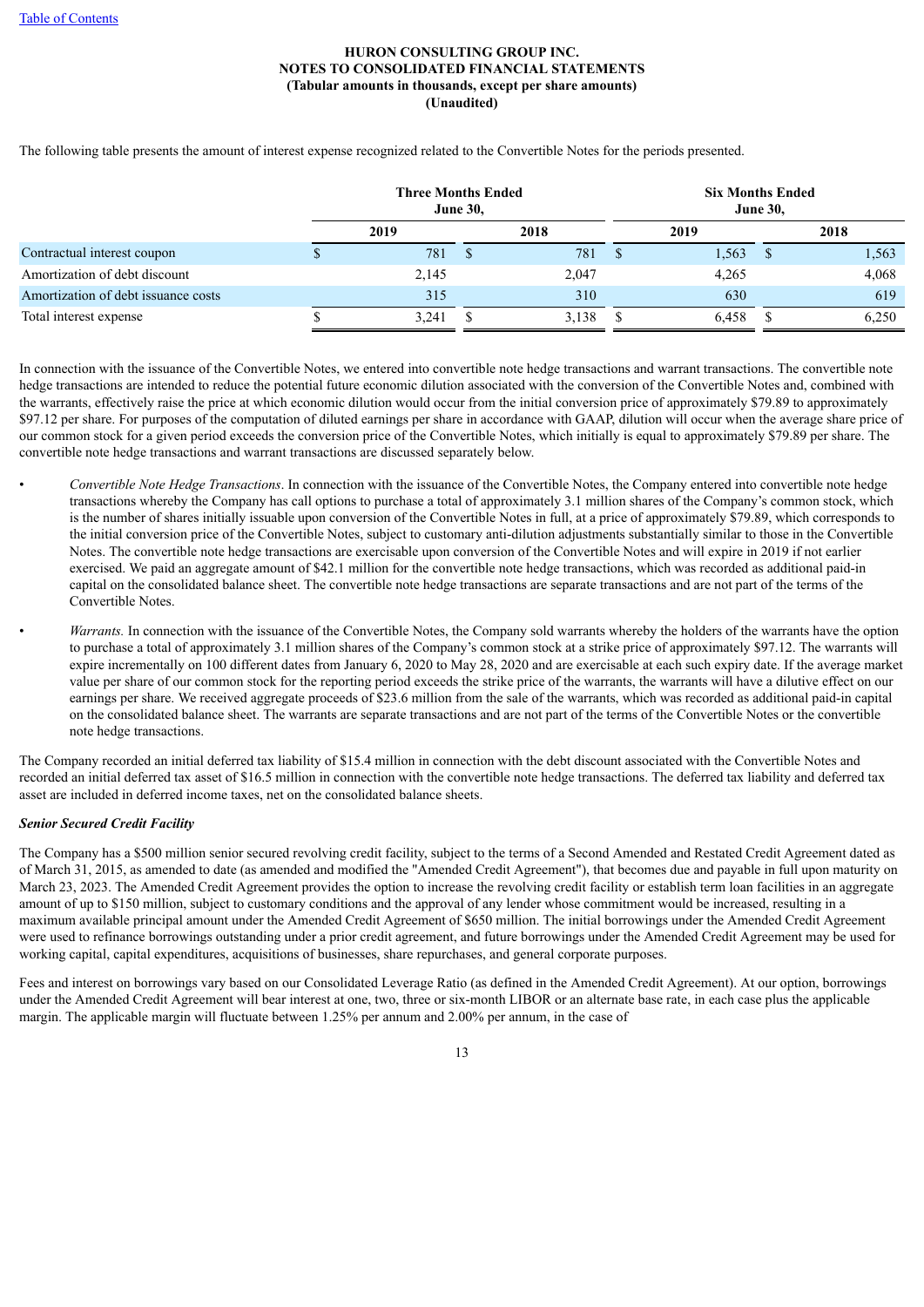LIBOR borrowings, or between 0.25% per annum and 1.00% per annum, in the case of base rate loans, based upon our Consolidated Leverage Ratio at such time.

Amounts borrowed under the Amended Credit Agreement may be prepaid at any time without premium or penalty. We are required to prepay the amounts outstanding under the Amended Credit Agreement in certain circumstances, including a requirement to pay all amounts outstanding under the Amended Credit Agreement 90 days prior to the Convertible Indebtedness Maturity Date (as defined in the Amended Credit Agreement) unless (1) the Convertible Indebtedness Maturity Date is waived or extended to a later date, (2) the Company can demonstrate (a) Liquidity (as defined in the Amended Credit Agreement) in an amount at least equal to the principal amount due on the Convertible Indebtedness Maturity Date, and (b) financial covenant compliance after giving effect to such payments and any additional indebtedness incurred on a pro forma basis, or (3) this requirement is waived by the Required Lenders (as defined in the Amended Credit Agreement). In addition, we have the right to permanently reduce or terminate the unused portion of the commitments provided under the Amended Credit Agreement at any time.

The loans and obligations under the Amended Credit Agreement are secured pursuant to a Second Amended and Restated Security Agreement and a Second Amended and Restated Pledge Agreement (the "Pledge Agreement") with Bank of America, N.A. as collateral agent, pursuant to which the Company and the subsidiary guarantors grant Bank of America, N.A., for the ratable benefit of the lenders under the Amended Credit Agreement, a first-priority lien, subject to permitted liens, on substantially all of the personal property assets of the Company and the subsidiary guarantors, and a pledge of 100% of the stock or other equity interests in all domestic subsidiaries and 65% of the stock or other equity interests in each "material first-tier foreign subsidiary" (as defined in the Pledge Agreement).

The Amended Credit Agreement contains usual and customary representations and warranties; affirmative and negative covenants, which include limitations on liens, investments, additional indebtedness, and restricted payments; and two quarterly financial covenants as follows: (i) a maximum Consolidated Leverage Ratio (defined as the ratio of debt to consolidated EBITDA) ranging from 3.50 to 1.00 to 4.00 to 1.00, depending on the measurement period, and (ii) a minimum Consolidated Interest Coverage Ratio (defined as the ratio of consolidated EBITDA to interest) of 3.50 to 1.00. Consolidated EBITDA for purposes of the financial covenants is calculated on a continuing operations basis and includes adjustments to add back non-cash goodwill impairment charges, share-based compensation costs, certain non-cash restructuring charges, pro forma historical EBITDA for businesses acquired, and other specified items in accordance with the Amended Credit Agreement. At June 30, 2019, we were in compliance with these financial covenants with a Consolidated Leverage Ratio of 2.63 to 1.00 and a Consolidated Interest Coverage Ratio of 13.82 to 1.00.

Borrowings outstanding under the Amended Credit Agreement at June 30, 2019 totaled \$56.0 million. These borrowings carried a weighted average interest rate of 3.9%, including the effect of the interest rate swap described in Note 10 "Derivative Instrument and Hedging Activity." Borrowings outstanding under the Amended Credit Agreement at December 31, 2018 were \$50.0 million and carried a weighted average interest rate of 3.7%, including the effect of the interest rate swap described in Note 10 "Derivative Instrument and Hedging Activity." The borrowing capacity under the revolving credit facility is reduced by any outstanding borrowings under the revolving credit facility and outstanding letters of credit. At June 30, 2019, we had outstanding letters of credit totaling \$1.6 million, which are primarily used as security deposits for our office facilities. As of June 30, 2019, the unused borrowing capacity under the revolving credit facility was \$442.4 million.

### *Promissory Note due 2024*

On June 30, 2017, in conjunction with our purchase of an aircraft related to the acquisition of Innosight, we assumed, from the sellers of the aircraft, a promissory note with an outstanding principal balance of \$5.1 million. The principal balance of the promissory note is subject to scheduled monthly principal payments until the maturity date of March 1, 2024, at which time a final payment of \$1.5 million, plus any accrued and unpaid interest, will be due. Under the terms of the promissory note, we will pay interest on the outstanding principal amount at a rate of one month LIBOR plus 1.97% per annum. The obligations under the promissory note are secured pursuant to a Loan and Aircraft Security Agreement with Banc of America Leasing & Capital, LLC, which grants the lender a first priority security interest in the aircraft. At June 30, 2019, the outstanding principal amount of the promissory note was \$4.1 million, and the aircraft had a carrying amount of \$5.4 million. At December 31, 2018, the outstanding principal amount of the promissory note was \$4.4 million, and the aircraft had a carrying amount of \$5.8 million.

# **9. Restructuring Charges**

Restructuring charges for the three and six months ended June 30, 2019 were \$0.8 million and \$2.0 million, respectively. During the second quarter of 2019, we exited the remaining portion of our Middleton, Wisconsin office and an office space in Houston, Texas, resulting in restructuring charges of \$0.4 million and \$0.1 million, respectively, which primarily consisted of accelerated depreciation on furniture and fixtures in those offices. Additionally, we recognized a \$0.2 million restructuring charge in the second quarter of 2019 related to workforce

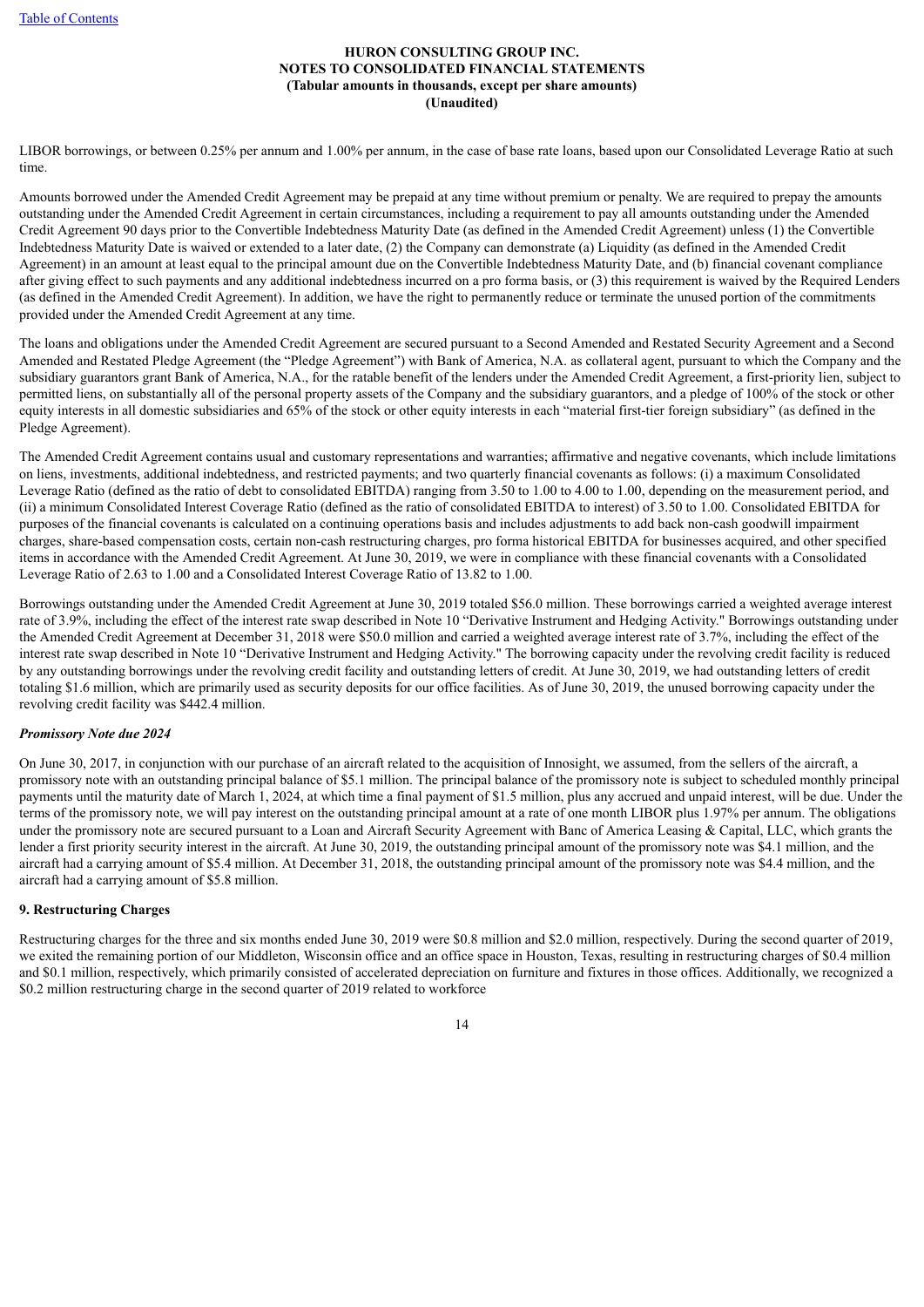reductions as we continue to better align resources with market demand. During the first quarter of 2019, we exited a portion of our Lake Oswego, Oregon corporate office resulting in a \$0.7 million lease impairment charge on the operating lease right-of-use asset and leasehold improvements and \$0.2 million of accelerated depreciation on furniture and fixtures in that office. The lease impairment charge was recognized in accordance with ASC 842, *Leases*, which we adopted on a modified retrospective basis on January 1, 2019. See Note 2 "Basis of Presentation and Significant Accounting Policies" and Note 3 "New Accounting Pronouncements" for additional information on our adoption of ASC 842. See Note 5 "Leases" for additional information on the long-lived asset impairment test. Additionally, we recognized a \$0.2 million restructuring charge in the first quarter of 2019 related to workforce reductions in our corporate operations.

Restructuring charges for the three and six months ended June 30, 2018 were \$2.0 million and \$2.7 million, respectively. Of the \$2.0 million charge incurred in the second quarter of 2018, \$1.0 million related to workforce reductions to better align resources with market demand; \$0.7 million related to the accrual of remaining lease payments, net of estimated sublease income, and accelerated depreciation on leasehold improvements due to exiting a portion of our Middleton, Wisconsin office in the second quarter of 2018, which was accounted for in accordance with ASC 840, *Leases*; and \$0.3 million related to the divestiture of our Middle East practice within the Business Advisory segment. During the first quarter of 2018, we recognized a \$0.6 million restructuring charge related to updated lease assumptions for our San Francisco office vacated in the third quarter of 2017.

The table below sets forth the changes in the carrying amount of our restructuring charge liability by restructuring type for the six months ended June 30, 2019.

|                                         | <b>Office Space</b> |                       |                   |         |              |
|-----------------------------------------|---------------------|-----------------------|-------------------|---------|--------------|
|                                         |                     | <b>Employee Costs</b> | <b>Reductions</b> |         | <b>Total</b> |
| Balance as of December 31, 2018         |                     | 443                   |                   | 2,468   | 2,911        |
| Adoption of ASC 842 <sup>(1)</sup>      |                     |                       |                   | (1,119) | (1, 119)     |
| Balance as of January 1, 2019           |                     | 443                   |                   | 1,349   | 1,792        |
| Additions <sup><math>(2)</math></sup>   |                     | 429                   |                   | 65      | 494          |
| Payments                                |                     | (784)                 |                   | (442)   | (1,226)      |
| Adjustments <sup><math>(2)</math></sup> |                     | (5)                   |                   | 38      | 33           |
| Balance as of June 30, 2019             |                     | 83                    |                   | 1,010   | 1,093        |

(1) Upon adoption of ASC 842 on January 1, 2019, we reclassified the restructuring charge liabilities, which represented the present value of remaining lease payments, net of estimated sublease income, for vacated office spaces from restructuring charge liabilities to operating lease right-of-use assets. See Note 3 "New Accounting Pronouncements" for additional information on the impact of adoption.

(2) Additions and adjustments exclude non-cash items related to vacated office spaces, such as lease impairment charges and accelerated depreciation on fixed assets, which are recorded as restructuring charges on our consolidated statements of operations.

As of June 30, 2019, our restructuring charge liability related to office space reductions of \$1.0 million represented the present value of the remaining estimated operating expense payments for vacated office spaces, primarily in Chicago, Illinois; Washington, D.C.; and Middleton, Wisconsin. This restructuring charge liability is included as a component of accrued expenses and other current liabilities and deferred compensation and other liabilities. The \$0.1 million restructuring charge liability related to employee costs at June 30, 2019 is expected to be paid in the next 12 months. The restructuring charge liability related to employee costs is included as a component of accrued payroll and related benefits.

### **10. Derivative Instrument and Hedging Activity**

On June 22, 2017, we entered into a forward interest rate swap agreement effective August 31, 2017 and ending August 31, 2022, with a notional amount of \$50.0 million. We entered into this derivative instrument to hedge against the interest rate risks of our variable-rate borrowings. Under the terms of the interest rate swap agreement, we receive from the counterparty interest on the notional amount based on one month LIBOR and we pay to the counterparty a fixed rate of 1.900%.

We recognize all derivative instruments as either assets or liabilities at fair value on the balance sheet. We have designated this derivative instrument as a cash flow hedge. Therefore, changes in the fair value of the derivative instrument are recorded to other comprehensive income ("OCI") and reclassified into interest expense upon settlement. As of June 30, 2019, it was anticipated that an immaterial amount of the losses, net of tax, currently recorded in accumulated other comprehensive income will be reclassified into earnings within the next 12 months.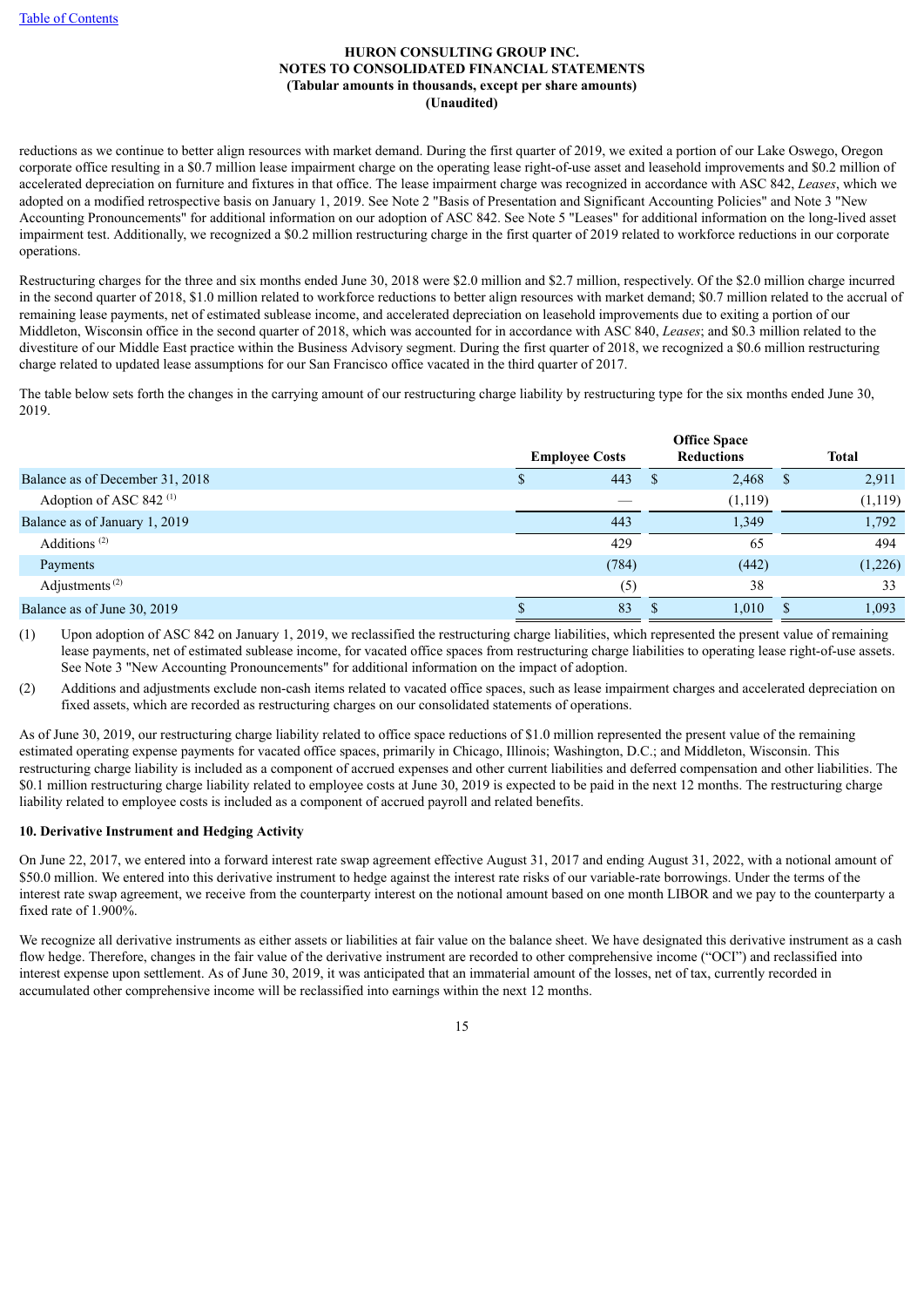The table below sets forth additional information relating to the interest rate swap designated as a cash flow hedging instrument as of June 30, 2019 and December 31, 2018.

|                                                | <b>Fair Value (Derivative Asset and Liability)</b> |                          |                      |  |  |  |  |
|------------------------------------------------|----------------------------------------------------|--------------------------|----------------------|--|--|--|--|
| <b>Balance Sheet Location</b>                  | <b>June 30,</b><br>2019                            |                          | December 31,<br>2018 |  |  |  |  |
| Prepaid expenses and other current assets      |                                                    |                          | 302                  |  |  |  |  |
| Other non-current assets                       |                                                    | $\overline{\phantom{a}}$ | 451                  |  |  |  |  |
| Accrued expenses and other current liabilities |                                                    | 16 \$                    |                      |  |  |  |  |
| Deferred compensation and other liabilities    |                                                    | 383                      |                      |  |  |  |  |

All of our derivative instruments are transacted under the International Swaps and Derivatives Association (ISDA) master agreements. These agreements permit the net settlement of amounts owed in the event of default and certain other termination events. Although netting is permitted, it is our policy to record all derivative assets and liabilities on a gross basis on our consolidated balance sheet.

We do not use derivative instruments for trading or other speculative purposes. Refer to Note 12 "Other Comprehensive Income (Loss)" for additional information on our derivative instrument.

# **11. Fair Value of Financial Instruments**

Certain of our assets and liabilities are measured at fair value. Fair value is defined as the price that would be received to sell an asset or the price that would be paid to transfer a liability in an orderly transaction between market participants at the measurement date. GAAP establishes a fair value hierarchy for inputs used in measuring fair value and requires companies to maximize the use of observable inputs and minimize the use of unobservable inputs. The fair value hierarchy consists of three levels based on the objectivity of the inputs as follows:

Level 1 Inputs Quoted prices in active markets for identical assets or liabilities that the reporting entity has the ability to access at the measurement date. Level 2 Inputs Cuoted prices in active markets for similar assets or liabilities; quoted prices for identical or similar assets or liabilities in markets that are not active; inputs other than quoted prices that are observable for the asset or liability; or inputs that are derived principally from or corroborated by observable market data by correlation or other means. Level 3 Inputs Unobservable inputs for the asset or liability, and include situations in which there is little, if any, market activity for the asset or liability.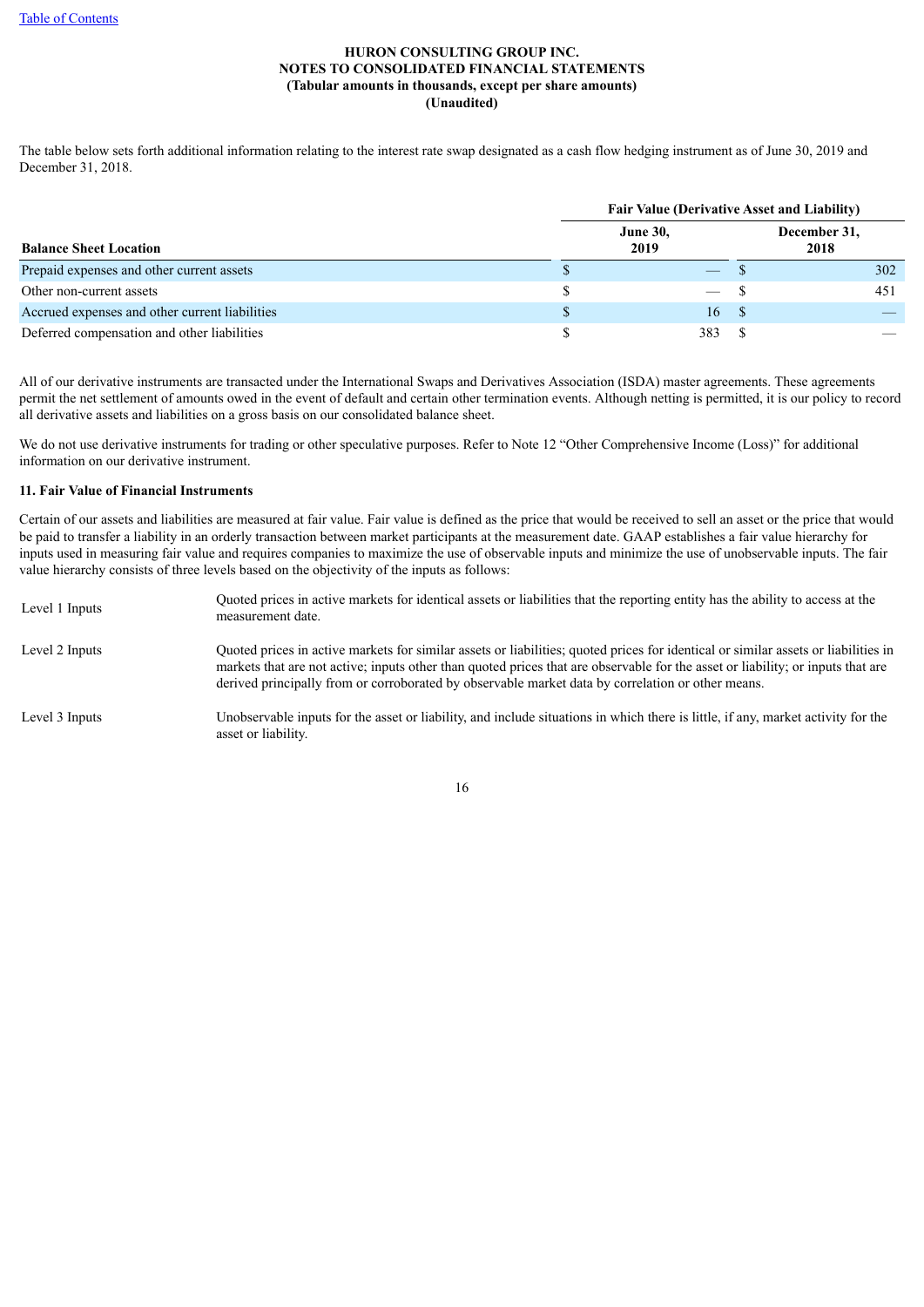The table below sets forth our fair value hierarchy for our financial assets and liabilities measured at fair value on a recurring basis as of June 30, 2019 and December 31, 2018.

|                                                    |              | <b>Level 1</b>           | Level 2      |               | Level 3 |               | <b>Total</b> |
|----------------------------------------------------|--------------|--------------------------|--------------|---------------|---------|---------------|--------------|
| June 30, 2019                                      |              |                          |              |               |         |               |              |
| Assets:                                            |              |                          |              |               |         |               |              |
| Convertible debt investment                        | \$           |                          | \$           | <sup>\$</sup> | 59,357  | <sup>S</sup>  | 59,357       |
| Deferred compensation assets                       |              |                          | 25,066       |               |         |               | 25,066       |
| Total assets                                       |              |                          | \$<br>25,066 | <sup>\$</sup> | 59,357  | <sup>\$</sup> | 84,423       |
| <b>Liabilities:</b>                                |              |                          |              |               |         |               |              |
| Contingent consideration for business acquisitions | $\mathbb{S}$ |                          | \$           | $\mathcal{S}$ | 630     | <sup>\$</sup> | 630          |
| Interest rate swap                                 |              |                          | 399          |               |         |               | 399          |
| <b>Total liabilities</b>                           | \$           |                          | \$<br>399    | \$            | 630     | <sup>\$</sup> | 1,029        |
| December 31, 2018                                  |              |                          |              |               |         |               |              |
| <b>Assets:</b>                                     |              |                          |              |               |         |               |              |
| Interest rate swap                                 | \$           | $\overline{\phantom{0}}$ | \$<br>753    | $\mathbf S$   |         | <sup>\$</sup> | 753          |
| Convertible debt investment                        |              |                          |              |               | 50,429  |               | 50,429       |
| Deferred compensation assets                       |              |                          | 18,205       |               |         |               | 18,205       |
| Total assets                                       | \$           |                          | \$<br>18,958 | $\mathbf{\$}$ | 50,429  | $\mathcal{S}$ | 69,387       |
| <b>Liabilities:</b>                                |              |                          |              |               |         |               |              |
| Contingent consideration for business acquisitions | \$           |                          | \$           | \$            | 11,441  | $\mathcal{S}$ | 11,441       |
| Total liabilities                                  | \$           |                          | \$           | \$            | 11,441  | \$            | 11,441       |

*Interest rate swap*: The fair value of our interest rate swap was derived using estimates to settle the interest rate swap agreement, which is based on the net present value of expected future cash flows on each leg of the swap utilizing market-based inputs and a discount rate reflecting the risks involved.

*Convertible debt investment:* In 2014 and 2015, we invested \$27.9 million, in the form of zero coupon convertible debt, in Shorelight Holdings, LLC ("Shorelight"), the parent company of Shorelight Education, a U.S.-based company that partners with leading universities to increase access to and retention of international students, boost institutional growth, and enhance an institution's global footprint. In the second quarter of 2019, we amended the convertible notes to extend the maturity date by one year. The notes will mature on July 1, 2021, unless converted earlier.

To determine the appropriate accounting treatment for our investment, we performed a variable interest entity ("VIE") analysis and concluded that Shorelight does not meet the definition of a VIE. We also reviewed the characteristics of our investment to confirm that the convertible notes are not in-substance common stock that would warrant equity method accounting. After we reviewed all of the terms of the investment, we concluded the appropriate accounting treatment to be that of an available-for-sale debt security.

The convertible debt investment is carried at fair value with unrealized holding gains and losses excluded from earnings and reported in other comprehensive income. We estimate the fair value of our investment using a Monte Carlo simulation model, cash flow projections discounted at a risk-adjusted rate, and certain assumptions related to equity volatility and applicable holding period, all of which are Level 3 inputs. The use of alternative estimates and assumptions could increase or decrease the estimated fair value of the investment, which would result in different impacts to our consolidated balance sheet and comprehensive income. Actual results may differ from our estimates. The fair value of the convertible debt investment is recorded in long-term investment on our consolidated balance sheets.

The table below sets forth the changes in the balance of the convertible debt investment for the six months ended June 30, 2019.

|                                                     | <b>Convertible Debt Investment</b> |
|-----------------------------------------------------|------------------------------------|
| Balance as of December 31, 2018                     | 50.429                             |
| Change in fair value of convertible debt investment | 8.928                              |
| Balance as of June 30, 2019                         | 59,357                             |

*Deferred compensation assets:* We have a non-qualified deferred compensation plan (the "Plan") for the members of our board of directors and a select group of our employees. The deferred compensation liability is funded by the Plan assets, which consist of life insurance policies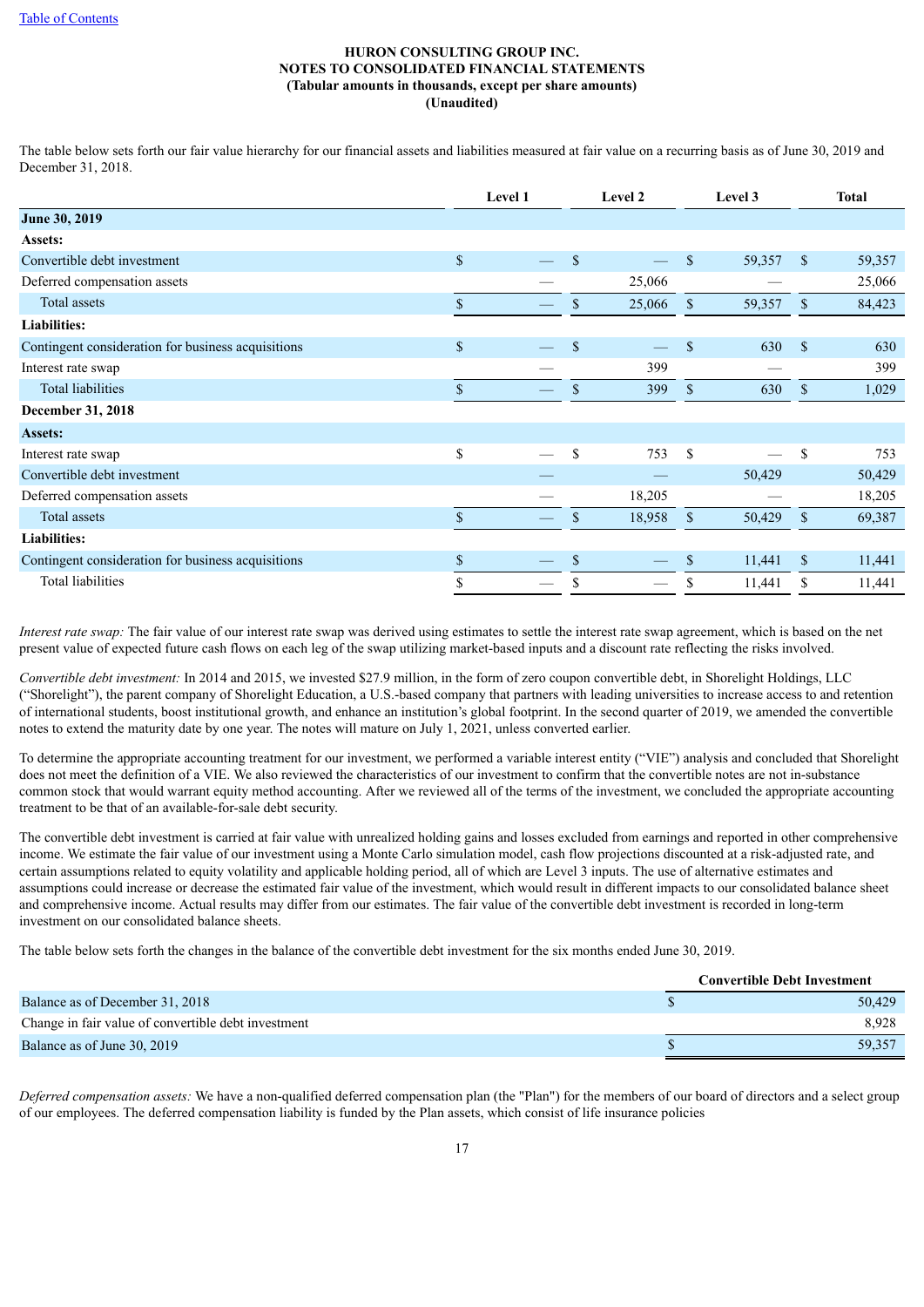maintained within a trust. The cash surrender value of the life insurance policies approximates fair value and is based on third-party broker statements which provide the fair value of the life insurance policies' underlying investments, which are Level 2 inputs. The cash surrender value of the life insurance policies is invested primarily in mutual funds. The Plan assets are included in other non-current assets on our consolidated balance sheets. Realized and unrealized gains (losses) from the deferred compensation assets are recorded to other income (expense), net in our consolidated statements of operations.

*Contingent consideration for business acquisitions:* We estimate the fair value of acquisition-related contingent consideration using either a probabilityweighted assessment of the specific financial performance targets being achieved or a Monte Carlo simulation model, as appropriate. These fair value measurements are based on significant inputs not observable in the market and thus represent Level 3 inputs. The significant unobservable inputs used in the fair value measurements of our contingent consideration are our measures of the estimated payouts based on internally generated financial projections on a probability-weighted basis and discount rates, which typically reflect a risk-free rate. The fair value of the contingent consideration is reassessed quarterly based on assumptions used in our latest projections and input provided by practice leaders and management. Any change in the fair value estimate is recorded in our consolidated statement of operations for that period. The use of alternative estimates and assumptions could increase or decrease the estimated fair value of our contingent consideration liability, which would result in different impacts to our consolidated balance sheets and consolidated statements of operations. Actual results may differ from our estimates. The table below sets forth the changes in the balance of the contingent consideration for business acquisitions for the six months ended June 30, 2019.

|                                                                     | <b>Contingent Consideration for Business</b><br><b>Acquisitions</b> |           |
|---------------------------------------------------------------------|---------------------------------------------------------------------|-----------|
| Balance as of December 31, 2018                                     |                                                                     | 11,441    |
| Payments                                                            |                                                                     | (10, 041) |
| Remeasurement of contingent consideration for business acquisitions |                                                                     | (876)     |
| Unrealized loss due to foreign currency translation                 |                                                                     | 106       |
| Balance as of June 30, 2019                                         |                                                                     | 630       |

Financial assets and liabilities not recorded at fair value are as follows:

### *Senior Secured Credit Facility*

The carrying value of our borrowings outstanding under our senior secured credit facility is stated at cost. Our carrying value approximates fair value, using Level 2 inputs, as the senior secured credit facility bears interest at variable rates based on current market rates as set forth in the Amended Credit Agreement. Refer to Note 8 "Financing Arrangements" for additional information on our senior secured credit facility.

### *Promissory Note due 2024*

The carrying value of our promissory note due 2024 is stated at cost. Our carrying value approximates fair value, using Level 2 inputs, as the promissory note bears interest at rates based on current market rates as set forth in the terms of the promissory note. Refer to Note 8 "Financing Arrangements" for additional information on our promissory note due 2024.

### *Convertible Notes*

The carrying amount and estimated fair value of the Convertible Notes are as follows:

|                                         | <b>June 30, 2019</b> |                                       | <b>December 31, 2018</b> |                                       |
|-----------------------------------------|----------------------|---------------------------------------|--------------------------|---------------------------------------|
|                                         | Carrving<br>Amount   | <b>Estimated</b><br><b>Fair Value</b> | Carrving<br>Amount       | <b>Estimated</b><br><b>Fair Value</b> |
| 1.25% convertible senior notes due 2019 | 247.512              | 247.683                               | 242.617                  | 242,940                               |

The differences between the \$250 million principal amount of the Convertible Notes and the carrying amounts shown above represent the unamortized debt discount and issuance costs. As of June 30, 2019, and December 31, 2018, the carrying value of the equity component of \$39.3 million was unchanged from the date of issuance. Refer to Note 8 "Financing Arrangements" for additional information on our Convertible Notes. The estimated fair value of the Convertible Notes was determined based on the quoted bid price of the Convertible Notes in an over-the-counter market, which is a Level 2 input, on the last day of trading for the quarters ended June 30, 2019 and December 31, 2018.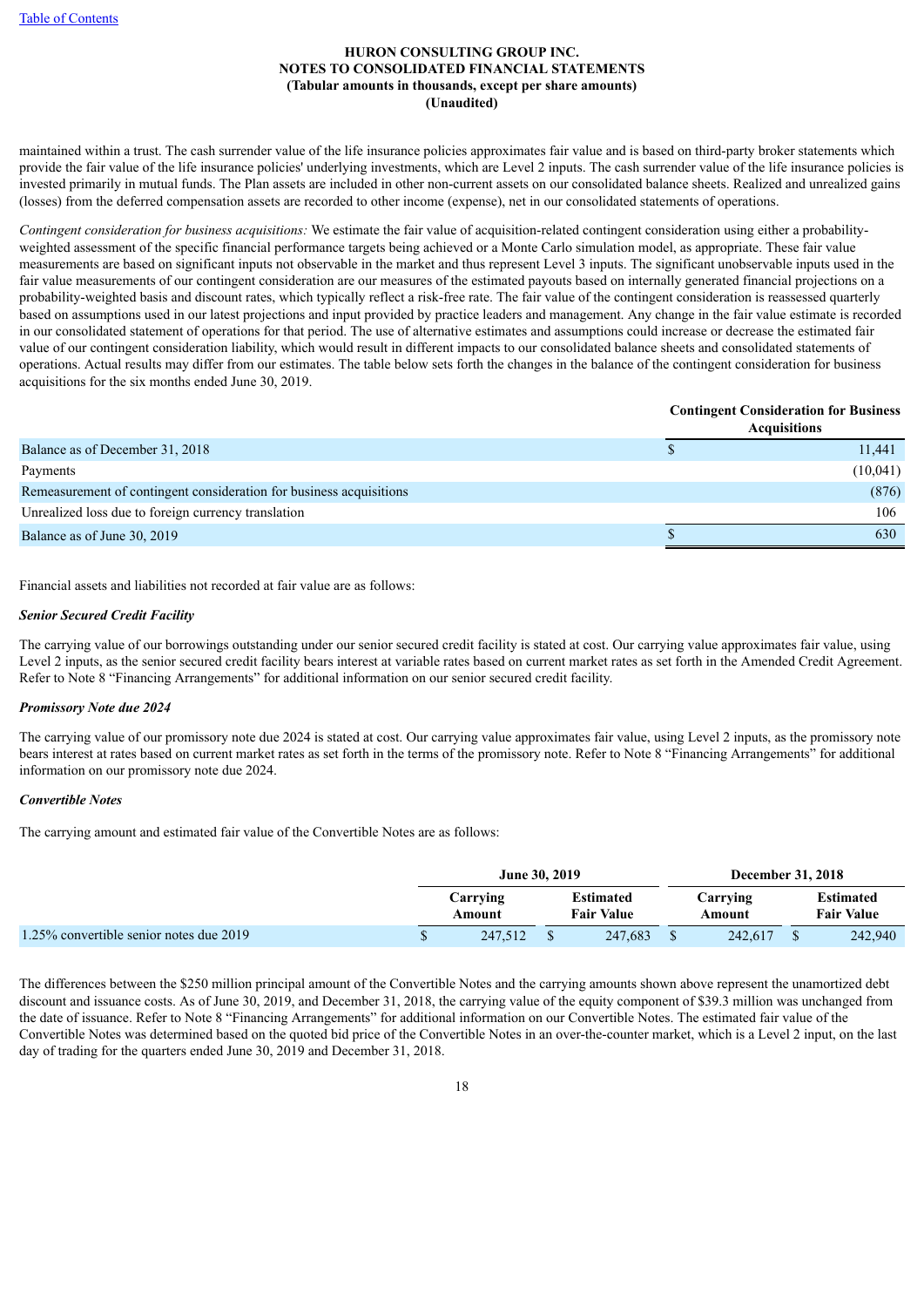Based on the closing price of our common stock of \$50.38 on June 30, 2019, the if-converted value of the Convertible Notes was less than the principal amount.

Cash and cash equivalents are stated at cost, which approximates fair market value. The carrying values of all other financial instruments not described above reasonably approximate fair market value due to the nature of the financial instruments and the short-term maturity of these items.

### **12. Other Comprehensive Income (Loss)**

The table below sets forth the components of other comprehensive income (loss), net of tax, for the three and six months ended June 30, 2019 and 2018.

|                                             |              |                               |              | <b>Three Months Ended</b><br>June 30, 2019 |               |                        |              |                               |     | <b>Three Months Ended</b><br>June 30, 2018 |               |                        |
|---------------------------------------------|--------------|-------------------------------|--------------|--------------------------------------------|---------------|------------------------|--------------|-------------------------------|-----|--------------------------------------------|---------------|------------------------|
|                                             |              | <b>Before</b><br><b>Taxes</b> |              | <b>Tax</b><br>(Expense)<br><b>Benefit</b>  |               | Net of<br><b>Taxes</b> |              | <b>Before</b><br><b>Taxes</b> |     | <b>Tax</b><br>(Expense)<br><b>Benefit</b>  |               | Net of<br><b>Taxes</b> |
| Other comprehensive income (loss):          |              |                               |              |                                            |               |                        |              |                               |     |                                            |               |                        |
| Foreign currency translation adjustments    | \$           | $(359)$ \$                    |              | $\overline{\phantom{0}}$                   | <sup>\$</sup> | $(359)$ \$             |              | $(954)$ \$                    |     | $\overline{\phantom{0}}$                   | S             | (954)                  |
| Unrealized gain on investment               | \$           | 5,319                         | <sup>S</sup> | (1, 404)                                   | <sup>S</sup>  | 3.915                  | <sup>S</sup> | 4,268                         | S   | $(1,109)$ \$                               |               | 3,159                  |
| Unrealized gain (loss) on cash flow hedges: |              |                               |              |                                            |               |                        |              |                               |     |                                            |               |                        |
| Change in fair value                        | $\mathbb{S}$ | $(759)$ \$                    |              | 201                                        | <sup>S</sup>  | $(558)$ \$             |              | 250                           | \$. | (66)                                       | - \$          | 184                    |
| Reclassification adjustments into earnings  |              | (72)                          |              | 18                                         |               | (54)                   |              | (2)                           |     |                                            |               | (1)                    |
| Net unrealized gain (loss)                  |              | (831)                         | - \$         | 219                                        | <sup>\$</sup> | (612)                  | - \$         | 248                           |     | (65)                                       | <sup>\$</sup> | 183                    |
| Other comprehensive income                  |              | 4,129                         |              | (1,185)                                    |               | 2,944                  |              | 3,562                         |     | (1, 174)                                   |               | 2,388                  |

|                                             | <b>Six Months Ended</b><br>June 30, 2019 |                               |               |                                    |               |                        |               | <b>Six Months Ended</b><br>June 30, 2018 |               |                                           |      |                        |  |  |
|---------------------------------------------|------------------------------------------|-------------------------------|---------------|------------------------------------|---------------|------------------------|---------------|------------------------------------------|---------------|-------------------------------------------|------|------------------------|--|--|
|                                             |                                          | <b>Before</b><br><b>Taxes</b> |               | <b>Tax</b><br>(Expense)<br>Benefit |               | Net of<br><b>Taxes</b> |               | <b>Before</b><br><b>Taxes</b>            |               | <b>Tax</b><br>(Expense)<br><b>Benefit</b> |      | Net of<br><b>Taxes</b> |  |  |
| Other comprehensive income (loss):          |                                          |                               |               |                                    |               |                        |               |                                          |               |                                           |      |                        |  |  |
| Foreign currency translation adjustments    | \$                                       | (43)                          | \$            |                                    | S             | $(43)$ \$              |               | (920)                                    | -S            | $\overbrace{\phantom{aaaaa}}$             | S    | (920)                  |  |  |
| Unrealized gain (loss) on investment        | \$                                       | 8,928                         | \$            | $(2,356)$ \$                       |               | 6,572                  | <sup>\$</sup> | 7,195                                    | <sup>\$</sup> | $(1,870)$ \$                              |      | 5,325                  |  |  |
| Unrealized gain (loss) on cash flow hedges: |                                          |                               |               |                                    |               |                        |               |                                          |               |                                           |      |                        |  |  |
| Change in fair value                        | \$                                       | (1,006)                       | <sup>\$</sup> | 266                                | $\mathbf S$   | $(740)$ \$             |               | 795                                      | <sup>\$</sup> | $(207)$ \$                                |      | 588                    |  |  |
| Reclassification adjustments into earnings  |                                          | (146)                         |               | 37                                 |               | (109)                  |               | 36                                       |               | (9)                                       |      | 27                     |  |  |
| Net unrealized gain (loss)                  |                                          | (1,152)                       | <sup>\$</sup> | 303                                | <sup>\$</sup> | $(849)$ \$             |               | 831                                      | <sup>\$</sup> | (216)                                     | - \$ | 615                    |  |  |
| Other comprehensive income                  |                                          | 7.733                         |               | (2,053)                            |               | 5,680                  |               | 7,106                                    |               | (2,086)                                   |      | 5,020                  |  |  |

The before tax amounts reclassified from accumulated other comprehensive income related to our cash flow hedges are recorded to interest expense, net of interest income.

Accumulated other comprehensive income, net of tax, includes the following components:

|                               | <b>Foreign Currency</b><br><b>Translation</b> | <b>Available-for-Sale</b><br>Investment | <b>Cash Flow Hedges</b> | <b>Total</b> |
|-------------------------------|-----------------------------------------------|-----------------------------------------|-------------------------|--------------|
| Balance, December 31, 2018    | (665)                                         | 16.584                                  | 576                     | 16,495       |
| Current period change         | (43)                                          | 6.572                                   | (849)                   | 5,680        |
| <b>Balance, June 30, 2019</b> | (708)                                         | 23,156                                  | (273)                   | 22,175       |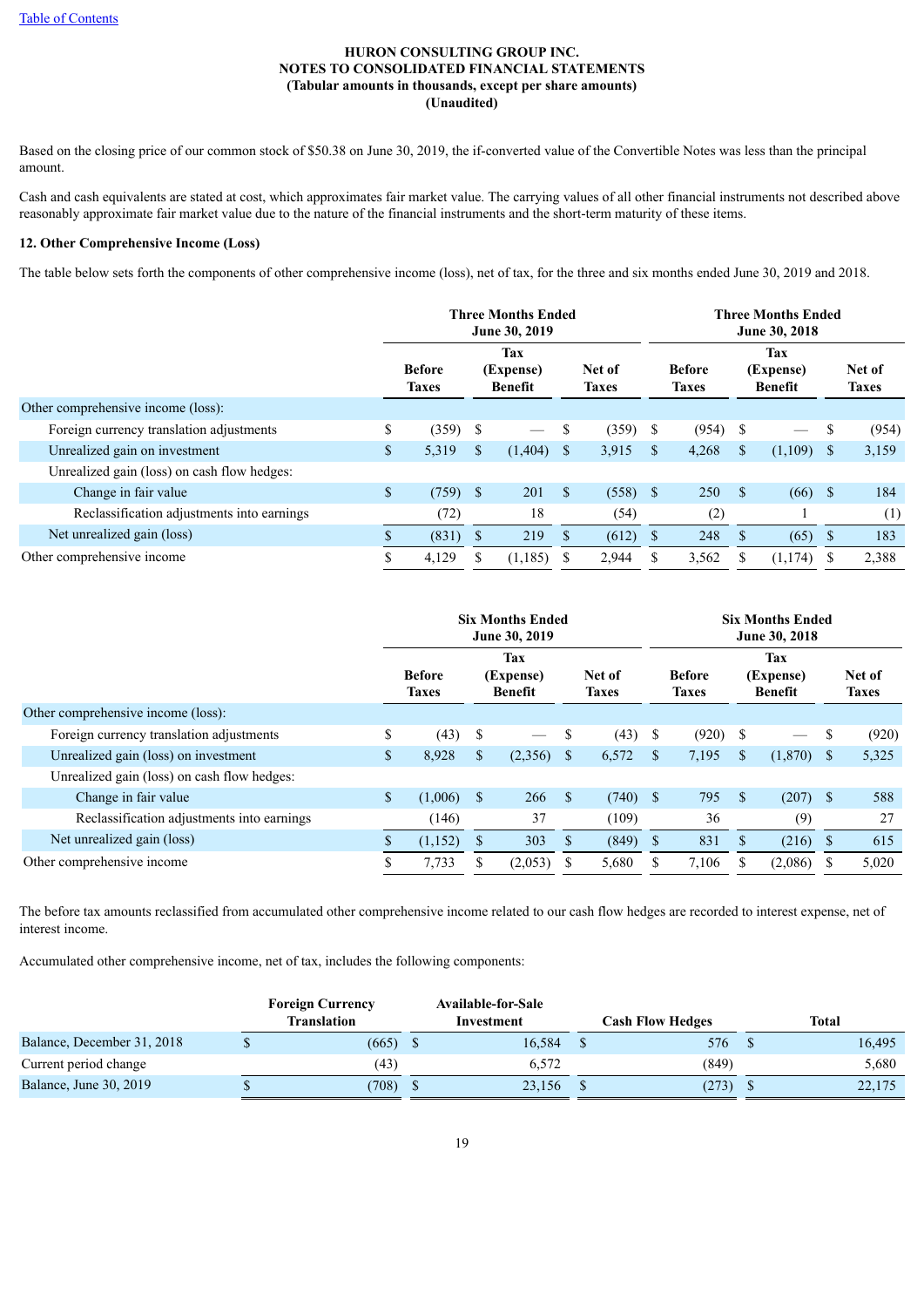### **13. Income Taxes**

For the three months ended June 30, 2019, our effective tax rate was 24.8% as we recognized income tax expense from continuing operations of \$3.5 million on income from continuing operations of \$14.0 million. The effective tax rate of 24.8% was more favorable than the statutory rate, inclusive of state income taxes, of 26.4% primarily due to non-taxable gains on our investments used to fund our deferred compensation liability and federal tax credits, partially offset by non-deductible business expenses. For the three months ended June 30, 2018, our effective tax rate was 30.4% as we recognized income tax expense from continuing operations of \$2.6 million on income from continuing operations of \$8.4 million. The effective tax rate of 30.4% was less favorable than the statutory rate, inclusive of state income taxes, of 26.0% primarily due to non-deductible business expenses.

For the six months ended June 30, 2019, our effective tax rate was 25.8% as we recognized income tax expense from continuing operations of \$4.8 million on income from continuing operations of \$18.8 million. The effective tax rate of 25.8% was more favorable than the statutory rate, inclusive of state income taxes, of 26.4% primarily due to non-taxable gains on our investments used to fund our deferred compensation liability, federal tax credits and share-based compensation awards that vested during the year; partially offset by non-deductible business expenses. For the six months ended June 30, 2018, our effective tax rate was 53.0% as we recognized income tax expense from continuing operations of \$3.0 million on income from continuing operations of \$5.6 million. The effective tax rate of 53.0% was less favorable than the statutory rate, inclusive of state income taxes, of 26.0% primarily due to discrete tax expense for share-based compensation awards that vested during the first quarter of 2018, which had an unfavorable impact of 22.5% on the effective tax rate, and nondeductible business expenses.

As of June 30, 2019, we had \$0.8 million of unrecognized tax benefits which would affect the effective tax rate of continuing operations if recognized.

### **14. Commitments, Contingencies and Guarantees**

### *Litigation*

During the second quarter of 2018, we reached a settlement agreement related to Huron's claim in a class action lawsuit, resulting in a gain of \$2.5 million. We collected the \$2.5 million cash settlement during the second quarter of 2018.

From time to time, we are involved in legal proceedings and litigation arising in the ordinary course of business. As of the date of this Quarterly Report on Form 10-Q, we are not a party to any litigation or legal proceeding that, in the current opinion of management, could have a material adverse effect on our financial position or results of operations. However, due to the risks and uncertainties inherent in legal proceedings, actual results could differ from current expected results.

### *Guarantees*

Guarantees in the form of letters of credit totaling \$1.6 million were outstanding at both June 30, 2019 and December 31, 2018, primarily to support certain office lease obligations.

In connection with certain business acquisitions, we may be required to pay post-closing consideration to the sellers if specific financial performance targets are met over a number of years as specified in the related purchase agreements. As of June 30, 2019 and December 31, 2018, the total estimated fair value of our contingent consideration liabilities was \$0.6 million and \$11.4 million, respectively.

To the extent permitted by law, our bylaws and articles of incorporation require that we indemnify our officers and directors against judgments, fines and amounts paid in settlement, including attorneys' fees, incurred in connection with civil or criminal action or proceedings, as it relates to their services to us if such person acted in good faith. Although there is no limit on the amount of indemnification, we may have recourse against our insurance carrier for certain payments made.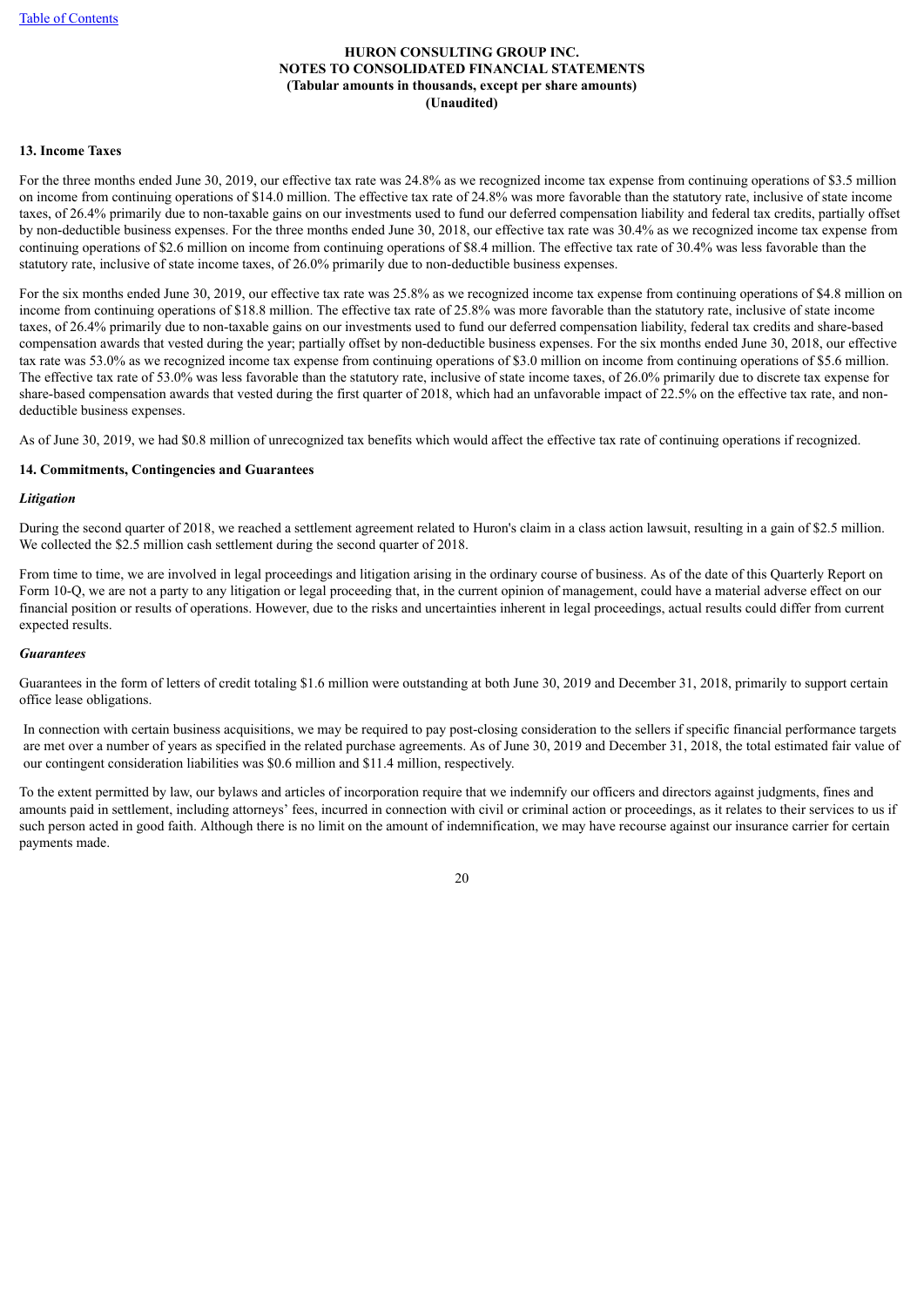### **15. Segment Information**

Segments are defined as components of a company that engage in business activities from which they may earn revenues and incur expenses, and for which separate financial information is available and is evaluated regularly by the chief operating decision maker, or decision-making group, in deciding how to allocate resources and in assessing performance. Our chief operating decision maker, who is our chief executive officer, manages the business under three operating segments, which are our reportable segments: Healthcare, Business Advisory, and Education.

### **• Healthcare**

Our Healthcare segment has a depth of expertise in care transformation, financial and operational excellence, technology and analytics, and leadership development. We serve national and regional hospitals and integrated health systems, academic medical centers, community hospitals, and medical groups. Our solutions help clients evolve and adapt to the rapidly changing healthcare environment and achieve growth, optimize performance, enhance profitability, improve quality and clinical outcomes, align leaders, improve organizational culture, and drive physician, patient, and employee engagement across the enterprise to deliver better consumer outcomes.

We help organizations transform and innovate their delivery model to focus on patient wellness by improving quality outcomes, minimizing care variation and fundamentally improving patient and population health. Our consultants partner with clients to help build and sustain today's business to invest in the future by reducing complexity, improving operational efficiency and growing market share. We enable the healthcare of the future by identifying, integrating and optimizing technology investments to collect data that transforms care delivery and improves patient outcomes. We also develop future leaders capable of driving meaningful operational and organizational change and who transform the consumer experience.

### **• Business Advisory**

Our Business Advisory segment provides services to large and middle market organizations, not-for-profit organizations, lending institutions, law firms, investment banks and private equity firms. We assist clients in a broad range of industries and across the spectrum from healthy, wellcapitalized companies to organizations in transition, as well as creditors, equity owners, and other key constituents. Our Business Advisory professionals resolve complex business issues and enhance client enterprise value through a suite of services including capital advisory, transaction advisory, operational improvement, restructuring and turnaround, valuation, and dispute advisory. Our Enterprise Solutions and Analytics professionals deliver technology and analytic solutions that enable organizations to manage and optimize their financial performance, operational efficiency, and client or stakeholder experience. Our Strategy and Innovation professionals collaborate with clients across a range of industries to identify new growth opportunities, build new ventures and capabilities, and accelerate organizational change. Our Life Sciences professionals provide strategic solutions to help pharmaceutical, medical device, and biotechnology companies deliver more value to patients, payers, and providers, and comply with regulations.

### • **Education**

Our Education segment provides consulting and technology solutions to higher education institutions and academic medical centers. We partner with clients to address challenges relating to business and technology strategy, financial management, operational and organizational effectiveness, research administration, and regulatory compliance. Our institutional strategy, market research, budgeting and financial management, business operations and student life cycle management solutions align missions with business priorities, improve quality and reduce costs institution-wide. Our student solutions improve attraction, retention and graduation rates, increase student satisfaction and help generate quality outcomes. Our technology strategy, enterprise applications, and analytic solutions transform and optimize operations, deliver time and cost savings, and enhance the student experience. Our research enterprise solutions assist clients in identifying and implementing institutional research strategy, optimizing clinical research operations, improving financial management and cost reimbursement, improving service to faculty, and mitigating risk compliance.

Segment operating income consists of the revenues generated by a segment, less the direct costs of revenue and selling, general and administrative expenses that are incurred directly by the segment. Unallocated corporate costs include costs related to administrative functions that are performed in a centralized manner that are not attributable to a particular segment. These administrative function costs include costs for corporate office support, certain office facility costs, costs relating to accounting and finance, human resources, legal, marketing, information technology, and company-wide business development functions, as well as costs related to overall corporate management.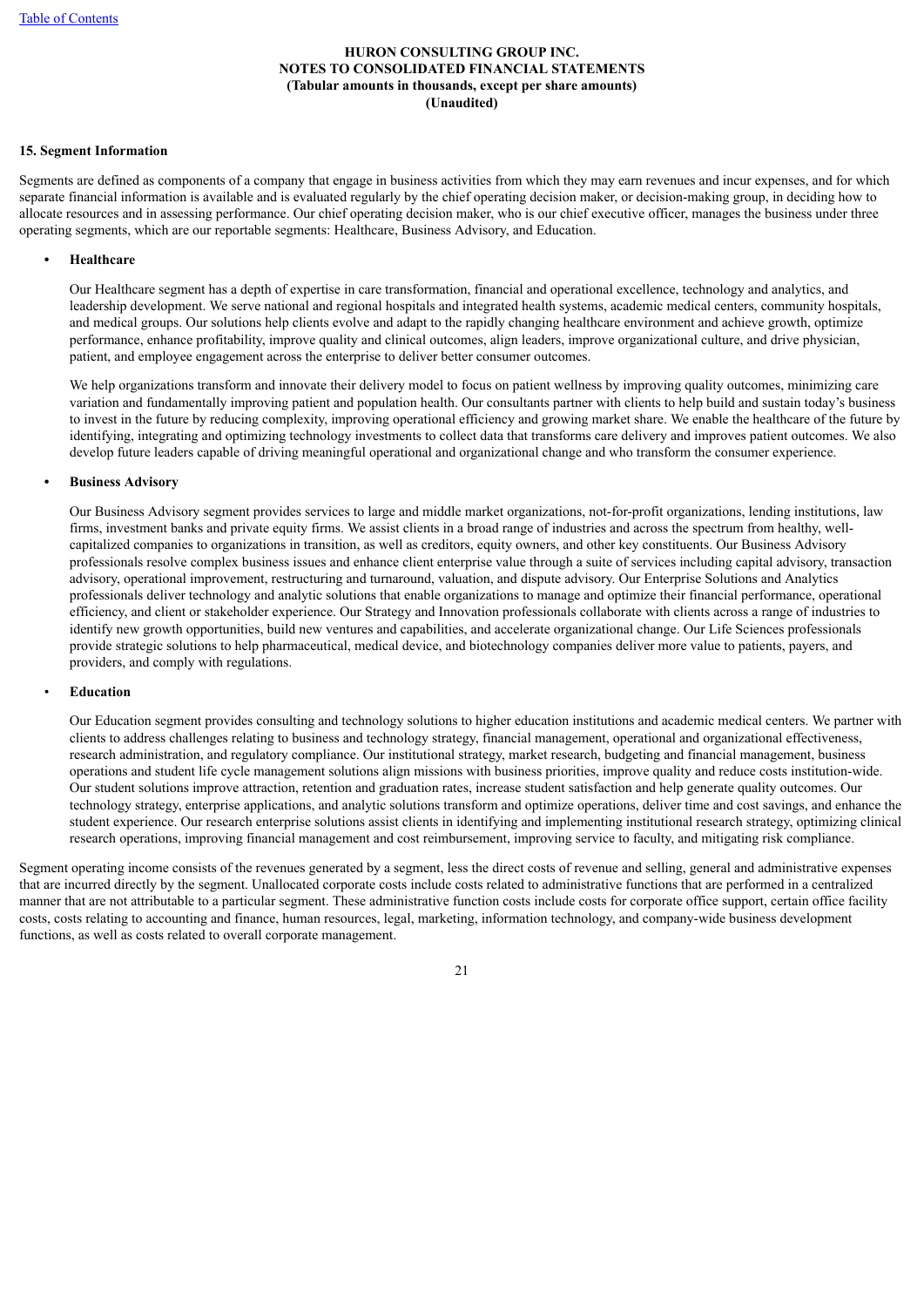The table below sets forth information about our operating segments for the three and six months ended June 30, 2019 and 2018, along with the items necessary to reconcile the segment information to the totals reported in the accompanying consolidated financial statements.

|                                                              | <b>Three Months Ended</b> | <b>June 30,</b> |         | <b>Six Months Ended</b><br><b>June 30,</b> |         |                    |         |  |  |  |
|--------------------------------------------------------------|---------------------------|-----------------|---------|--------------------------------------------|---------|--------------------|---------|--|--|--|
|                                                              | 2019                      |                 | 2018    |                                            | 2019    |                    | 2018    |  |  |  |
| Healthcare:                                                  |                           |                 |         |                                            |         |                    |         |  |  |  |
| Revenues                                                     | \$<br>101,939             | \$              | 91,500  | \$                                         | 195,621 | \$                 | 181,395 |  |  |  |
| Operating income                                             | \$<br>33,344              | $\mathbf S$     | 27,072  | $\mathbf S$                                | 61,195  | $\mathbf S$        | 51,532  |  |  |  |
| Segment operating income as a percentage of segment revenues | 32.7%                     |                 | 29.6%   |                                            | 31.3%   |                    | 28.4%   |  |  |  |
| <b>Business Advisory:</b>                                    |                           |                 |         |                                            |         |                    |         |  |  |  |
| Revenues                                                     | \$<br>62,277              | \$              | 57,720  | \$                                         | 121,083 | \$                 | 113,615 |  |  |  |
| Operating income                                             | \$<br>11,474              | $\mathbf S$     | 14,218  | $\mathbf S$                                | 21,055  | $\mathbf{\hat{S}}$ | 23,216  |  |  |  |
| Segment operating income as a percentage of segment revenues | 18.4%<br>24.6%            |                 |         |                                            | 17.4%   |                    | 20.4%   |  |  |  |
| <b>Education:</b>                                            |                           |                 |         |                                            |         |                    |         |  |  |  |
| Revenues                                                     | \$<br>56,538              | \$              | 48,324  | \$                                         | 108,495 | \$                 | 96,213  |  |  |  |
| Operating income                                             | \$<br>16,204              | $\mathbf S$     | 11,255  | $\mathbf S$                                | 28,822  | $\mathbf S$        | 22,680  |  |  |  |
| Segment operating income as a percentage of segment revenues | 28.7%                     |                 | 23.3%   |                                            | 26.6%   |                    | 23.6%   |  |  |  |
| <b>Total Company:</b>                                        |                           |                 |         |                                            |         |                    |         |  |  |  |
| Revenues                                                     | \$<br>220,754             | \$              | 197,544 | \$                                         | 425,199 | \$                 | 391,223 |  |  |  |
| Reimbursable expenses                                        | 23,534                    |                 | 20,733  |                                            | 42,151  |                    | 38,352  |  |  |  |
| Total revenues and reimbursable expenses                     | \$<br>244,288             | \$              | 218,277 | \$                                         | 467,350 | $\mathbb{S}$       | 429,575 |  |  |  |
|                                                              |                           |                 |         |                                            |         |                    |         |  |  |  |
| Segment operating income                                     | \$<br>61,022              | \$              | 52,545  | \$                                         | 111,072 | \$                 | 97,428  |  |  |  |
| Items not allocated at the segment level:                    |                           |                 |         |                                            |         |                    |         |  |  |  |
| Other operating expenses                                     | 36,481                    |                 | 31,197  |                                            | 73,059  |                    | 64,125  |  |  |  |
| Litigation and other gains, net                              | (485)                     |                 | (6,707) |                                            | (941)   |                    | (5,877) |  |  |  |
| Depreciation and amortization                                | 7,151                     |                 | 8,917   |                                            | 14,323  |                    | 17,720  |  |  |  |
| Other expense, net                                           | 3,829                     |                 | 10,715  |                                            | 5,870   |                    | 15,846  |  |  |  |
| Income from continuing operations before taxes               | \$<br>14,046              | \$              | 8,423   | \$                                         | 18,761  | $\mathbb{S}$       | 5,614   |  |  |  |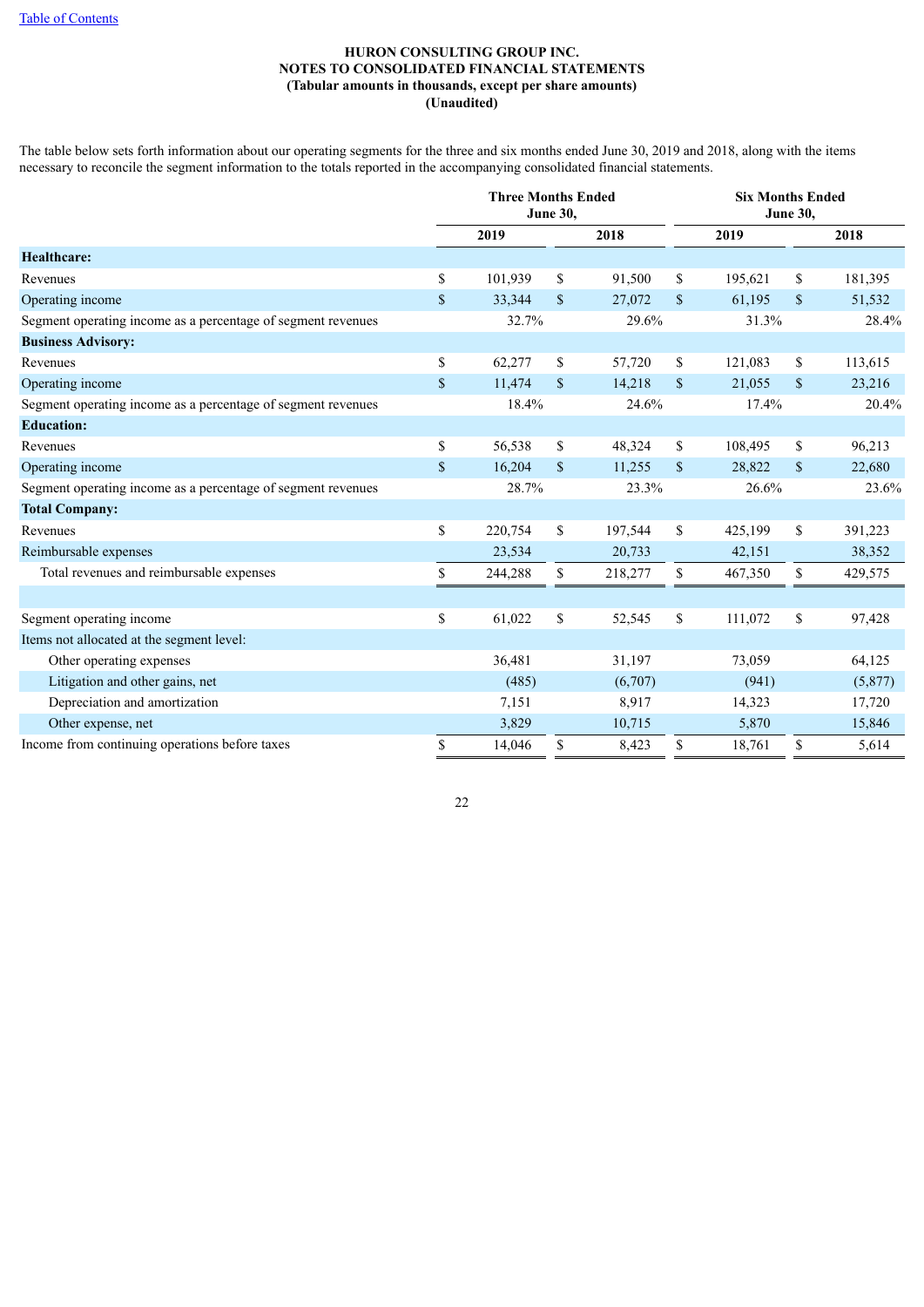The following table illustrates the disaggregation of revenues by billing arrangements, employee types, and timing of revenue recognition, including a reconciliation of the disaggregated revenues to revenues from our three operating segments for the three and six months ended June 30, 2019 and 2018.

|                                                     | Three Months Ended June 30, 2019 |              |                                    |               |                  |               |              |  |  |  |  |  |
|-----------------------------------------------------|----------------------------------|--------------|------------------------------------|---------------|------------------|---------------|--------------|--|--|--|--|--|
|                                                     | Healthcare                       |              | <b>Business</b><br><b>Advisory</b> |               | <b>Education</b> |               | <b>Total</b> |  |  |  |  |  |
| <b>Billing Arrangements</b>                         |                                  |              |                                    |               |                  |               |              |  |  |  |  |  |
| Fixed-fee                                           | \$<br>59,681                     | \$           | 26,688                             | \$            | 13,125           | <sup>\$</sup> | 99,494       |  |  |  |  |  |
| Time and expense                                    | 14,275                           |              | 33,804                             |               | 39,076           |               | 87,155       |  |  |  |  |  |
| Performance-based                                   | 22,021                           |              | 532                                |               |                  |               | 22,553       |  |  |  |  |  |
| Software support, maintenance and subscriptions     | 5,962                            |              | 1,253                              |               | 4,337            |               | 11,552       |  |  |  |  |  |
| <b>Total</b>                                        | \$<br>101,939                    | \$           | 62,277                             | S             | 56,538           | S.            | 220,754      |  |  |  |  |  |
|                                                     |                                  |              |                                    |               |                  |               |              |  |  |  |  |  |
| Employee Type $(1)$                                 |                                  |              |                                    |               |                  |               |              |  |  |  |  |  |
| Revenue generated by full-time billable consultants | \$<br>69,548                     | $\mathbb{S}$ | 60,054                             | <sup>S</sup>  | 49,403           | <sup>\$</sup> | 179,005      |  |  |  |  |  |
| Revenue generated by full-time equivalents          | 32,391                           |              | 2,223                              |               | 7,135            |               | 41,749       |  |  |  |  |  |
| <b>Total</b>                                        | \$<br>101,939                    | $\mathbb{S}$ | 62,277                             | <sup>\$</sup> | 56,538           | $\mathbb{S}$  | 220,754      |  |  |  |  |  |
|                                                     |                                  |              |                                    |               |                  |               |              |  |  |  |  |  |
| Timing of Revenue Recognition                       |                                  |              |                                    |               |                  |               |              |  |  |  |  |  |
| Revenue recognized over time                        | \$<br>99,606                     | \$           | 62,277                             | \$.           | 56,179           | S.            | 218,062      |  |  |  |  |  |
| Revenue recognized at a point in time               | 2,333                            |              |                                    |               | 359              |               | 2,692        |  |  |  |  |  |
| Total                                               | \$<br>101,939                    | \$           | 62,277                             | S             | 56,538           | \$.           | 220,754      |  |  |  |  |  |

|                                                     |               |            |               | Six Months Ended June 30, 2019     |               |                  |               |              |
|-----------------------------------------------------|---------------|------------|---------------|------------------------------------|---------------|------------------|---------------|--------------|
|                                                     |               | Healthcare |               | <b>Business</b><br><b>Advisory</b> |               | <b>Education</b> |               | <b>Total</b> |
| <b>Billing Arrangements</b>                         |               |            |               |                                    |               |                  |               |              |
| Fixed-fee                                           | \$            | 123,265    | <sup>\$</sup> | 48,360                             | S.            | 25,508           | \$            | 197,133      |
| Time and expense                                    |               | 27,038     |               | 69,113                             |               | 74,434           |               | 170,585      |
| Performance-based                                   |               | 33,831     |               | 1,196                              |               |                  |               | 35,027       |
| Software support, maintenance and subscriptions     |               | 11,487     |               | 2,414                              |               | 8,553            |               | 22,454       |
| <b>Total</b>                                        | \$            | 195,621    | \$            | 121,083                            | \$            | 108,495          | \$            | 425,199      |
|                                                     |               |            |               |                                    |               |                  |               |              |
| Employee Type <sup>(1)</sup>                        |               |            |               |                                    |               |                  |               |              |
| Revenue generated by full-time billable consultants | $\mathbb{S}$  | 134,366    | $\mathbf{s}$  | 117,148                            | <sup>\$</sup> | 95,410           | <sup>S</sup>  | 346,924      |
| Revenue generated by full-time equivalents          |               | 61,255     |               | 3,935                              |               | 13,085           |               | 78,275       |
| <b>Total</b>                                        | $\mathsf{\$}$ | 195,621    | $\mathbf S$   | 121,083                            | $\mathcal{S}$ | 108,495          | $\mathcal{S}$ | 425,199      |
|                                                     |               |            |               |                                    |               |                  |               |              |
| Timing of Revenue Recognition                       |               |            |               |                                    |               |                  |               |              |
| Revenue recognized over time                        | \$            | 191,248    | <sup>\$</sup> | 121,083                            | \$.           | 107,890          | \$            | 420,221      |
| Revenue recognized at a point in time               |               | 4,373      |               |                                    |               | 605              |               | 4,978        |
| <b>Total</b>                                        | \$            | 195,621    | \$            | 121,083                            | \$            | 108,495          | \$            | 425,199      |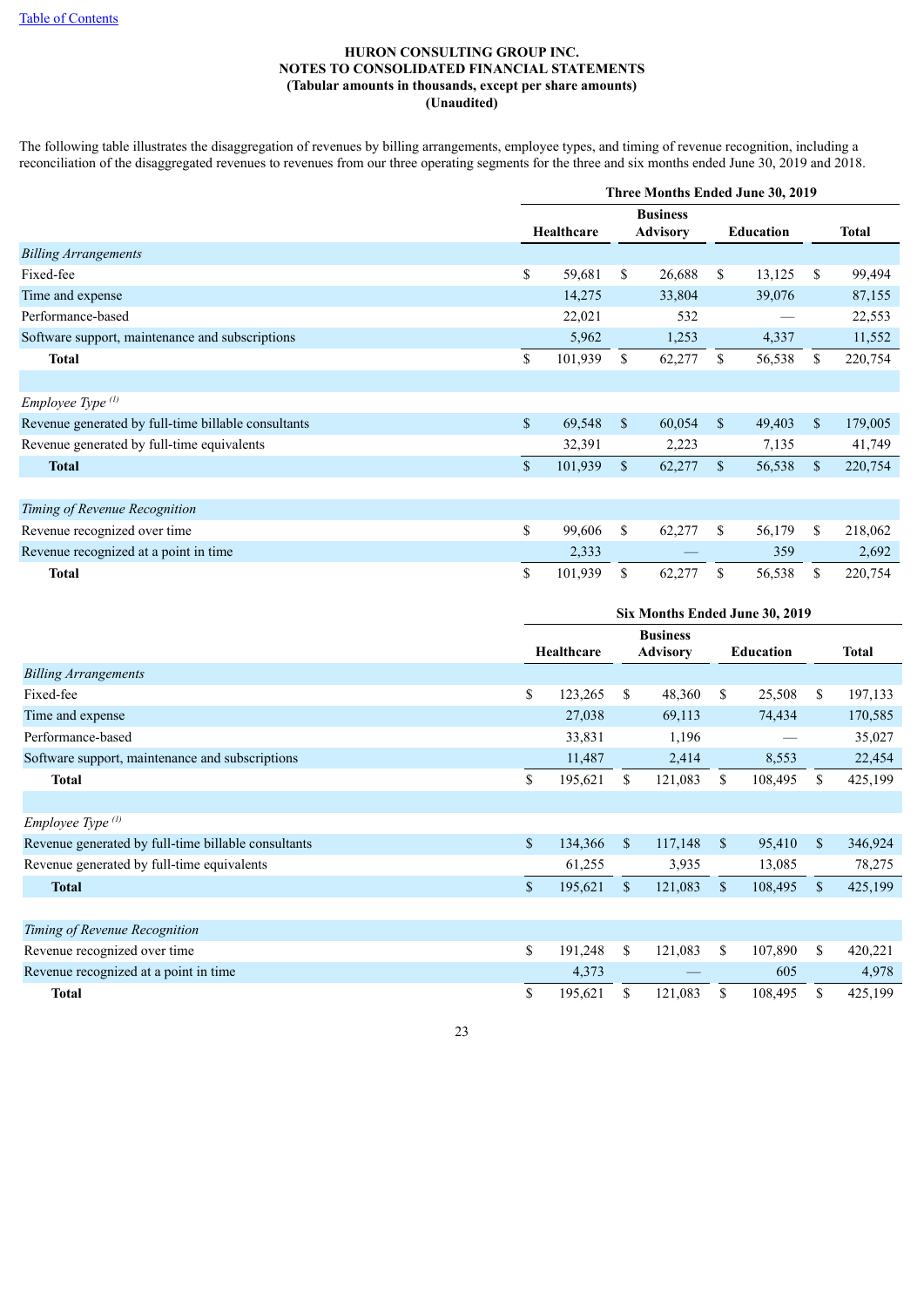|                                                     |              |               |                                    |               | Three Months Ended June 30, 2018 |              |              |
|-----------------------------------------------------|--------------|---------------|------------------------------------|---------------|----------------------------------|--------------|--------------|
|                                                     | Healthcare   |               | <b>Business</b><br><b>Advisory</b> |               | <b>Education</b>                 |              | <b>Total</b> |
| <b>Billing Arrangements</b>                         |              |               |                                    |               |                                  |              |              |
| Fixed-fee                                           | \$<br>61,760 | \$            | 23,554                             | <sup>\$</sup> | 8,134                            | \$           | 93,448       |
| Time and expense                                    | 14,243       |               | 30,823                             |               | 36,923                           |              | 81,989       |
| Performance-based                                   | 9,213        |               | 2,268                              |               |                                  |              | 11,481       |
| Software support, maintenance and subscriptions     | 6,284        |               | 1,075                              |               | 3,267                            |              | 10,626       |
| <b>Total</b>                                        | \$<br>91,500 | S.            | 57,720                             | S.            | 48,324                           | \$           | 197,544      |
|                                                     |              |               |                                    |               |                                  |              |              |
| Employee Type <sup>(1)</sup>                        |              |               |                                    |               |                                  |              |              |
| Revenue generated by full-time billable consultants | \$<br>62,138 | <sup>\$</sup> | 54,769                             | <sup>\$</sup> | 41,905                           | $\mathbb{S}$ | 158,812      |
| Revenue generated by full-time equivalents          | 29,362       |               | 2,951                              |               | 6,419                            |              | 38,732       |
| <b>Total</b>                                        | \$<br>91,500 | <sup>S</sup>  | 57,720                             | $\mathbb{S}$  | 48,324                           | $\mathbb{S}$ | 197,544      |
|                                                     |              |               |                                    |               |                                  |              |              |
| Timing of Revenue Recognition                       |              |               |                                    |               |                                  |              |              |
| Revenue recognized over time                        | \$<br>89,607 | \$            | 57,720                             | $\mathbb{S}$  | 47,429                           | \$           | 194,756      |
| Revenue recognized at a point in time               | 1,893        |               |                                    |               | 895                              |              | 2,788        |
| <b>Total</b>                                        | \$<br>91,500 | \$            | 57,720                             | \$            | 48,324                           | \$           | 197,544      |

|                                                     |              | Six Months Ended June 30, 2018 |              |                                    |               |                  |              |              |  |  |  |  |  |
|-----------------------------------------------------|--------------|--------------------------------|--------------|------------------------------------|---------------|------------------|--------------|--------------|--|--|--|--|--|
|                                                     |              | Healthcare                     |              | <b>Business</b><br><b>Advisory</b> |               | <b>Education</b> |              | <b>Total</b> |  |  |  |  |  |
| <b>Billing Arrangements</b>                         |              |                                |              |                                    |               |                  |              |              |  |  |  |  |  |
| Fixed-fee                                           | \$           | 122,029                        | \$           | 45,974                             | \$            | 19,440           | \$           | 187,443      |  |  |  |  |  |
| Time and expense                                    |              | 27,032                         |              | 62,160                             |               | 70,365           |              | 159,557      |  |  |  |  |  |
| Performance-based                                   |              | 19,404                         |              | 3,177                              |               |                  |              | 22,581       |  |  |  |  |  |
| Software support, maintenance and subscriptions     |              | 12,930                         |              | 2,304                              |               | 6,408            |              | 21,642       |  |  |  |  |  |
| Total                                               | \$           | 181,395                        | \$           | 113,615                            | S.            | 96,213           | S.           | 391,223      |  |  |  |  |  |
|                                                     |              |                                |              |                                    |               |                  |              |              |  |  |  |  |  |
| Employee Type <sup>(1)</sup>                        |              |                                |              |                                    |               |                  |              |              |  |  |  |  |  |
| Revenue generated by full-time billable consultants | $\mathbb{S}$ | 121,411                        | $\mathbf{s}$ | 108,185                            | <sup>\$</sup> | 83,537           | <sup>S</sup> | 313,133      |  |  |  |  |  |
| Revenue generated by full-time equivalents          |              | 59,984                         |              | 5,430                              |               | 12,676           |              | 78,090       |  |  |  |  |  |
| <b>Total</b>                                        | $\mathbf S$  | 181,395                        | $\mathbf S$  | 113,615                            | $\mathcal{S}$ | 96,213           | $\mathbb{S}$ | 391,223      |  |  |  |  |  |
|                                                     |              |                                |              |                                    |               |                  |              |              |  |  |  |  |  |
| Timing of Revenue Recognition                       |              |                                |              |                                    |               |                  |              |              |  |  |  |  |  |
| Revenue recognized over time                        | \$           | 177,948                        | \$           | 113,615                            | \$.           | 94,014           | \$           | 385,577      |  |  |  |  |  |
| Revenue recognized at a point in time               |              | 3,447                          |              |                                    |               | 2,199            |              | 5,646        |  |  |  |  |  |
| Total                                               | \$           | 181,395                        | \$           | 113,615                            | \$            | 96,213           | \$           | 391,223      |  |  |  |  |  |

(1) Full-time billable consultants consist of our full-time professionals who provide consulting services to our clients and are billable to our clients based on the number of hours worked. Full-time equivalent professionals consist of leadership coaches and their support staff within our Healthcare Leadership solution, consultants who work variable schedules as needed by our clients, and full-time employees who provide software support and maintenance services to our clients.

At June 30, 2019, one client in our Healthcare segment had a total receivable and unbilled services balance that accounted for 11.1% of our combined balance of receivables from clients, net and unbilled services, net. The outstanding balance for this client is the result of services performed in advance of the contractual billing schedule. At December 31, 2018, no single client accounted for greater than 10% of our combined balance of receivables from clients, net and unbilled services, net. During the three and six months ended June 30, 2019 and 2018, no single client generated greater than 10% of our consolidated revenues.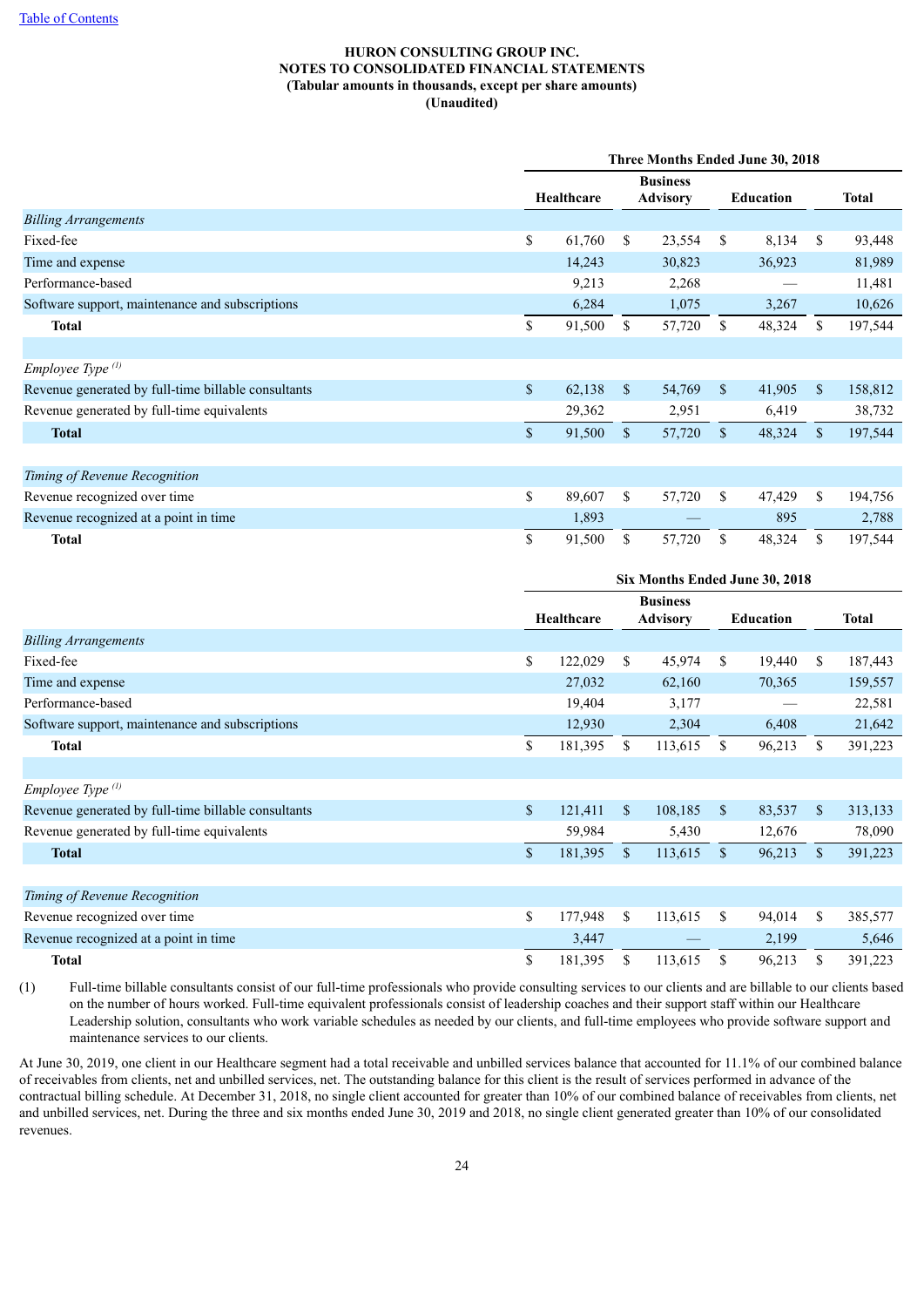### <span id="page-26-0"></span>**ITEM 2. MANAGEMENT'S DISCUSSION AND ANALYSIS OF FINANCIAL CONDITION AND RESULTS OF OPERATIONS.**

In this Quarterly Report on Form 10-Q, unless the context otherwise requires, the terms "Huron," "Company," "we," "us" and "our" refer to Huron Consulting Group Inc. and its subsidiaries.

Statements in this Quarterly Report on Form 10-Q that are not historical in nature, including those concerning the Company's current expectations about its future results, are "forward-looking" statements as defined in Section 21E of the Securities Exchange Act of 1934, as amended (the "Exchange Act") and the Private Securities Litigation Reform Act of 1995. Forward-looking statements are identified by words such as "may," "should," "expects," "provides," "anticipates," "assumes," "can," "will," "meets," "could," "likely," "intends," "might," "predicts," "seeks," "would," "believes," "estimates," "plans," "continues," "guidance," or "outlook," or similar expressions. These forward-looking statements reflect our current expectations about our future requirements and needs, results, levels of activity, performance, or achievements. Some of the factors that could cause actual results to differ materially from the forward-looking statements contained herein include, without limitation: failure to achieve expected utilization rates, billing rates, and the number of revenue-generating professionals; inability to expand or adjust our service offerings in response to market demands; our dependence on renewal of clientbased services; dependence on new business and retention of current clients and qualified personnel; failure to maintain third-party provider relationships and strategic alliances; inability to license technology to and from third parties; the impairment of goodwill; various factors related to income and other taxes; difficulties in successfully integrating the businesses we acquire and achieving expected benefits from such acquisitions; risks relating to privacy, information security, and related laws and standards; and a general downturn in market conditions. These forward-looking statements involve known and unknown risks, uncertainties, and other factors, including, among others, those described under Item 1A. "Risk Factors," in our Annual Report on Form 10-K for the year ended December 31, 2018 that may cause actual results, levels of activity, performance or achievements to be materially different from any anticipated results, levels of activity, performance, or achievements expressed or implied by these forward-looking statements. We disclaim any obligation to update or revise any forward-looking statements as a result of new information or future events, or for any other reason.

### **OVERVIEW**

### **Our Business**

Huron is a global consultancy that helps clients drive growth, enhance performance and sustain leadership in the markets they serve. We partner with clients to develop strategies and implement solutions that enable the transformative change our clients need to own their future.

We provide professional services through three operating segments: Healthcare, Business Advisory, and Education.

#### **•** *Healthcare*

Our Healthcare segment has a depth of expertise in care transformation, financial and operational excellence, technology and analytics, and leadership development. We serve national and regional hospitals and integrated health systems, academic medical centers, community hospitals, and medical groups. Our solutions help clients evolve and adapt to the rapidly changing healthcare environment and achieve growth, optimize performance, enhance profitability, improve quality and clinical outcomes, align leaders, improve organizational culture, and drive physician, patient, and employee engagement across the enterprise to deliver better consumer outcomes.

We help organizations transform and innovate their delivery model to focus on patient wellness by improving quality outcomes, minimizing care variation and fundamentally improving patient and population health. Our consultants partner with clients to help build and sustain today's business to invest in the future by reducing complexity, improving operational efficiency and growing market share. We enable the healthcare of the future by identifying, integrating and optimizing technology investments to collect data that transforms care delivery and improves patient outcomes. We also develop future leaders capable of driving meaningful operational and organizational change and who transform the consumer experience.

### • *Business Advisory*

Our Business Advisory segment provides services to large and middle market organizations, not-for-profit organizations, lending institutions, law firms, investment banks and private equity firms. We assist clients in a broad range of industries and across the spectrum from healthy, wellcapitalized companies to organizations in transition, as well as creditors, equity owners, and other key constituents. Our Business Advisory professionals resolve complex business issues and enhance client enterprise value through a suite of services including capital advisory, transaction advisory, operational improvement, restructuring and turnaround, valuation, and dispute advisory. Our Enterprise Solutions and Analytics professionals deliver technology and analytic solutions that enable organizations to manage and optimize their financial performance, operational efficiency, and client or stakeholder experience. Our Strategy and Innovation professionals collaborate with clients across a range of industries to identify new growth opportunities, build new ventures and capabilities, and accelerate organizational change. Our Life Sciences professionals provide strategic solutions to help pharmaceutical, medical device, and biotechnology companies deliver more value to patients, payers, and providers, and comply with regulations.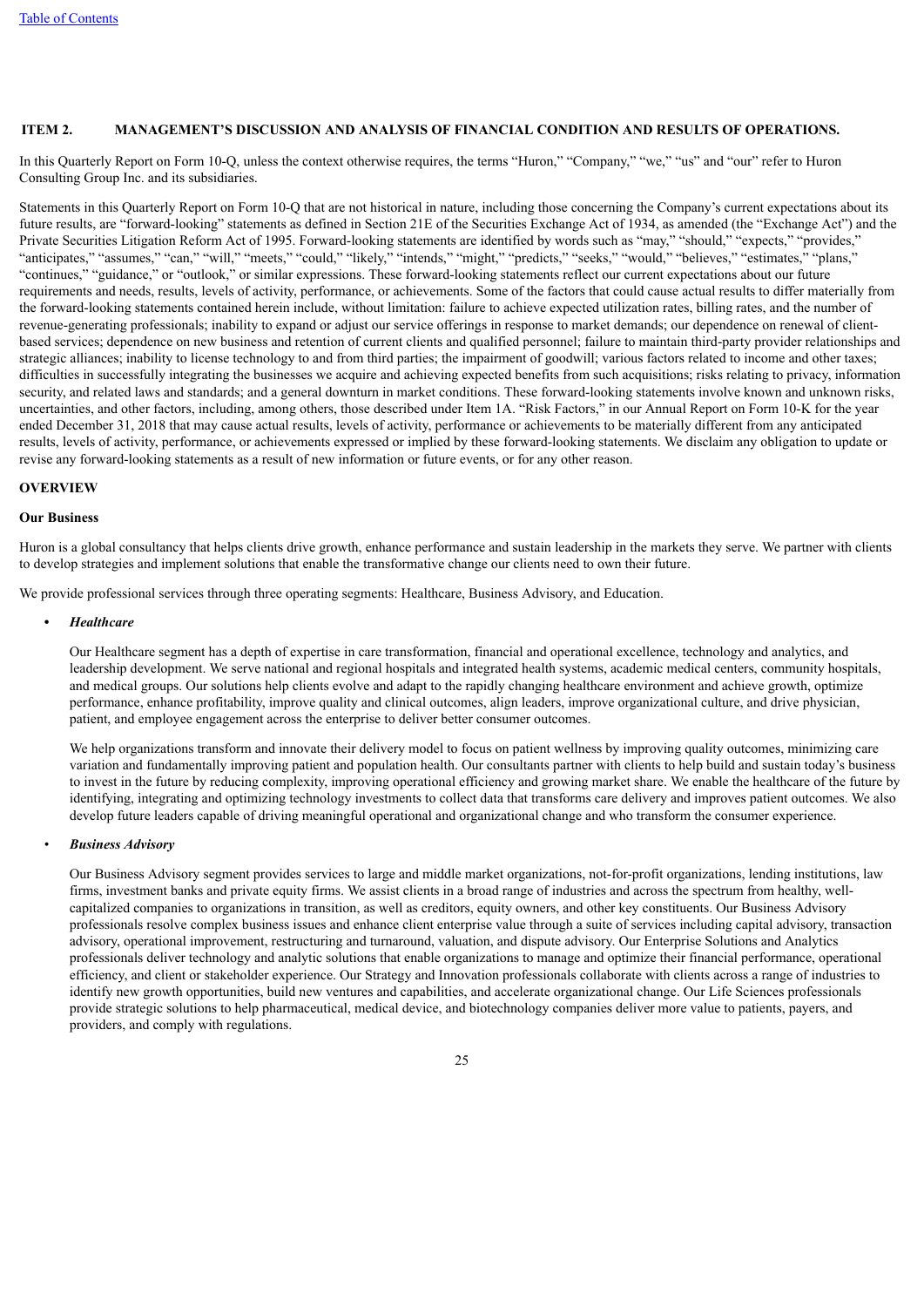### **•** *Education*

Our Education segment provides consulting and technology solutions to higher education institutions and academic medical centers. We partner with clients to address challenges relating to business and technology strategy, financial management, operational and organizational effectiveness, research administration, and regulatory compliance. Our institutional strategy, market research, budgeting and financial management, business operations and student life cycle management solutions align missions with business priorities, improve quality and reduce costs institution-wide. Our student solutions improve attraction, retention and graduation rates, increase student satisfaction and help generate quality outcomes. Our technology strategy, enterprise applications, and analytic solutions transform and optimize operations, deliver time and cost savings, and enhance the student experience. Our research enterprise solutions assist clients in identifying and implementing institutional research strategy, optimizing clinical research operations, improving financial management and cost reimbursement, improving service to faculty, and mitigating risk compliance.

Huron is a Platinum level member of the Oracle PartnerNetwork, an Oracle Cloud Premier Partner within North America, a Workday Services Partner, and a Gold level consulting partner with Salesforce.com.

#### **How We Generate Revenues**

A large portion of our revenues is generated by our full-time consultants who provide consulting services to our clients and are billable to our clients based on the number of hours worked. A smaller portion of our revenues is generated by our other professionals, also referred to as full-time equivalents, some of whom work variable schedules as needed by our clients. Full-time equivalent professionals consist of our leadership coaches and their support staff from our Healthcare Leadership solution, specialized finance and operational consultants, and our employees who provide software support and maintenance services to our clients. We translate the hours that these other professionals work on client engagements into a full-time equivalent measure that we use to manage our business. We refer to our full-time consultants and other professionals collectively as revenue-generating professionals.

Revenues generated by our full-time consultants are primarily driven by the number of consultants we employ and their utilization rates, as well as the billing rates we charge our clients. Revenues generated by our other professionals, or full-time equivalents, are largely dependent on the number of consultants we employ, their hours worked, and billing rates charged. Revenues generated by our leadership coaches are largely dependent on the number of coaches we employ and the total value, scope, and terms of the consulting contracts under which they provide services, which are primarily fixed-fee contracts.

We generate our revenues from providing professional services under four types of billing arrangements: fixed-fee (including software license revenue); timeand-expense; performance-based; and software support, maintenance and subscriptions.

In fixed-fee billing arrangements, we agree to a pre-established fee in exchange for a predetermined set of professional services. We set the fees based on our estimates of the costs and timing for completing the engagements. It is the client's expectation in these engagements that the pre-established fee will not be exceeded except in mutually agreed upon circumstances. We generally recognize revenues under fixed-fee billing arrangements using a proportionate performance approach, which is based on work completed to-date versus our estimates of the total services to be provided under the engagement. Contracts within our Healthcare Leadership solution include fixed-fee partner contracts with multiple performance obligations, which primarily consist of coaching services, as well as speaking engagements, conferences, publications and software products ("Partner Contracts"). Revenues for coaching services and software products are generally recognized on a straight-line basis over the length of the contract. All other revenues under Partner Contracts, including speaking engagements, conferences and publications, are recognized at the time the goods or services are provided.

Fixed-fee arrangements also include software licenses for our revenue cycle management software and research administration and compliance software. Licenses for our revenue cycle management software are sold only as a component of our consulting projects, and the services we provide are essential to the functionality of the software. Therefore, revenues from these software licenses are recognized over the term of the related consulting services contract. License revenue from our research administration and compliance software is generally recognized in the month in which the software is delivered.

Fixed-fee engagements represented 45.1% and 47.3% of our revenues for the three months ended June 30, 2019 and 2018, respectively, and 46.4% and 47.9% of our revenues for the six months ended June 30, 2019 and 2018, respectively.

Time-and-expense billing arrangements require the client to pay based on the number of hours worked by our revenue-generating professionals at agreed upon rates. Time-and-expense arrangements also include certain speaking engagements, conferences and publications purchased by our clients outside of Partner Contracts within our Healthcare Leadership solution. We recognize revenues under time-and-expense billing arrangements as the related services or publications are provided. Time-and-expense engagements represented 39.5% and 41.5% of our revenues for the three months ended June 30, 2019 and 2018, respectively, and 40.1% and 40.8% of our revenues for the six months ended June 30, 2019 and 2018, respectively.

In performance-based fee billing arrangements, fees are tied to the attainment of contractually defined objectives. We enter into performance-based engagements in essentially two forms. First, we generally earn fees that are directly related to the savings formally acknowledged by the client as a

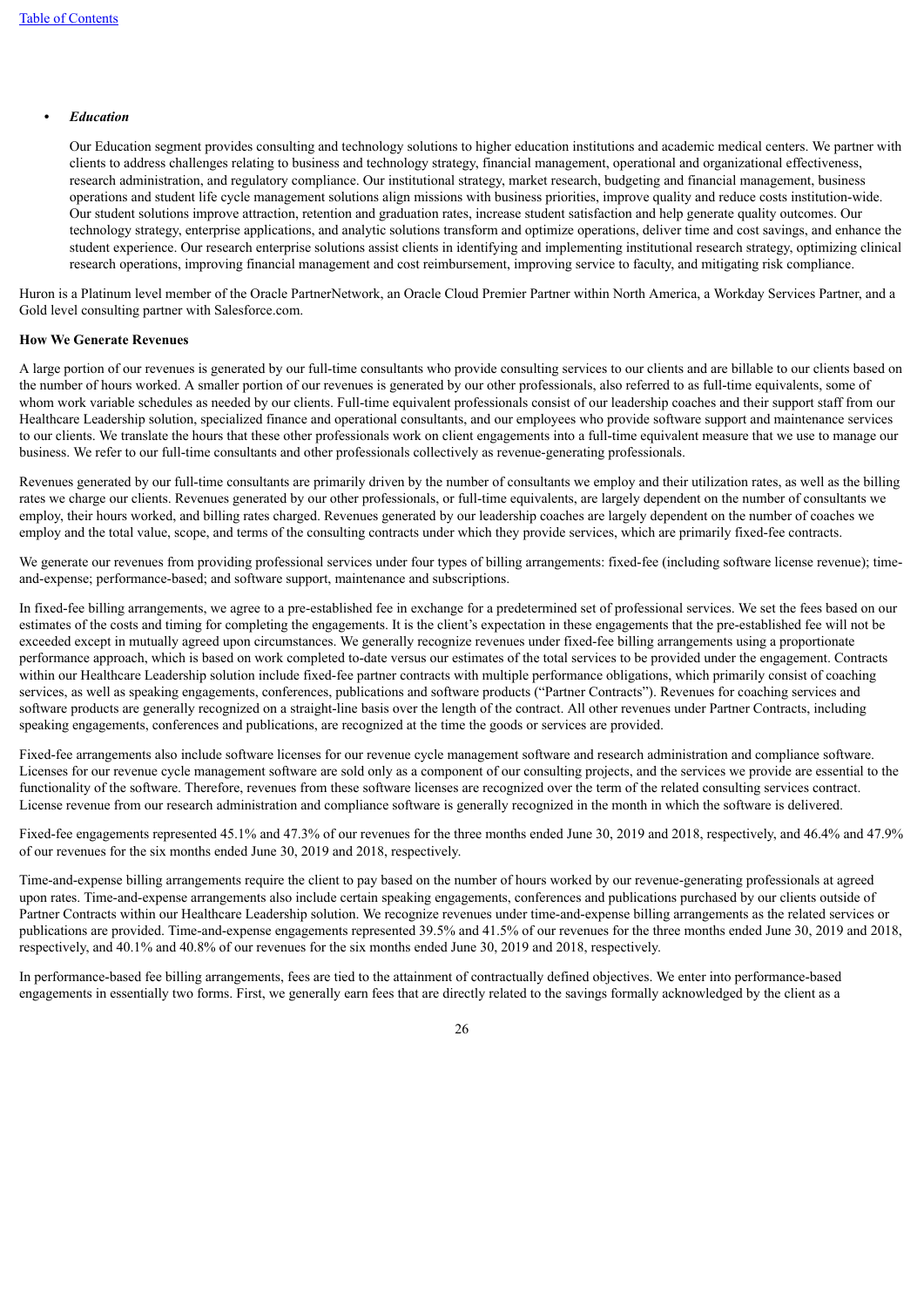result of adopting our recommendations for improving operational and cost effectiveness in the areas we review. Second, we have performance-based engagements in which we earn a success fee when and if certain predefined outcomes occur. Often, performance-based fees supplement our fixed-fee or timeand-expense engagements. We recognize revenues under performance-based billing arrangements by estimating the amount of variable consideration that is probable of being earned and recognizing that estimate over the length of the contract using a proportionate performance approach. Performance-based fee revenues represented 10.2% and 5.8% of our revenues for the three months ended June 30, 2019 and 2018, respectively, and 8.2% and 5.8% of our revenues for the six months ended June 30, 2019 and 2018, respectively. The level of performance-based fees earned may vary based on our clients' risk sharing preferences and the mix of services we provide.

Clients that have purchased one of our software licenses can pay an annual fee for software support and maintenance. We also generate subscription revenue from our cloud-based analytic tools and solutions. Software support, maintenance and subscription revenues are recognized ratably over the support or subscription period. These fees are billed in advance and included in deferred revenues until recognized. Software support, maintenance and subscription revenues represented 5.2% and 5.4% of our revenues for the three months ended June 30, 2019 and 2018, respectively, and 5.3% and 5.5% of our revenues for the six months ended June 30, 2019 and 2018, respectively.

Our quarterly results are impacted principally by our full-time consultants' utilization rate, the bill rates we charge our clients, and the number of our revenuegenerating professionals who are available to work. Our utilization rate can be negatively affected by increased hiring because there is generally a transition period for new professionals that results in a temporary drop in our utilization rate. Our utilization rate can also be affected by seasonal variations in the demand for our services from our clients. For example, during the third and fourth quarters of the year, vacations taken by our clients can result in the deferral of activity on existing and new engagements, which would negatively affect our utilization rate. The number of business work days is also affected by the number of vacation days taken by our consultants and holidays in each quarter. We typically have fewer business work days available in the fourth quarter of the year, which can impact revenues during that period.

Time-and-expense engagements do not provide us with a high degree of predictability as to performance in future periods. Unexpected changes in the demand for our services can result in significant variations in utilization and revenues and present a challenge to optimal hiring and staffing. Moreover, our clients typically retain us on an engagement-by-engagement basis, rather than under long-term recurring contracts. The volume of work performed for any particular client can vary widely from period to period.

### **Business Strategy, Opportunities and Challenges**

Our primary strategy is to meet the needs of our clients by providing a balanced portfolio of service offerings and capabilities so that we can adapt quickly and effectively to emerging opportunities in the marketplace. To achieve this, we continue to hire highly qualified professionals and have entered into select acquisitions of complementary businesses.

To expand our business, we will remain focused on growing our existing relationships and developing new relationships, executing our managing director compensation plan to attract and retain senior practitioners, continuing to promote and provide an integrated approach to service delivery, broadening the scope of our existing services, and acquiring complementary businesses. We will regularly evaluate the performance of our practices to ensure our investments meet these objectives. Furthermore, we intend to enhance our visibility in the marketplace by refining our overarching messaging and value propositions for the organization as well as each practice. We will continue to focus on reaching our client base through clear, concise, and endorsed messages.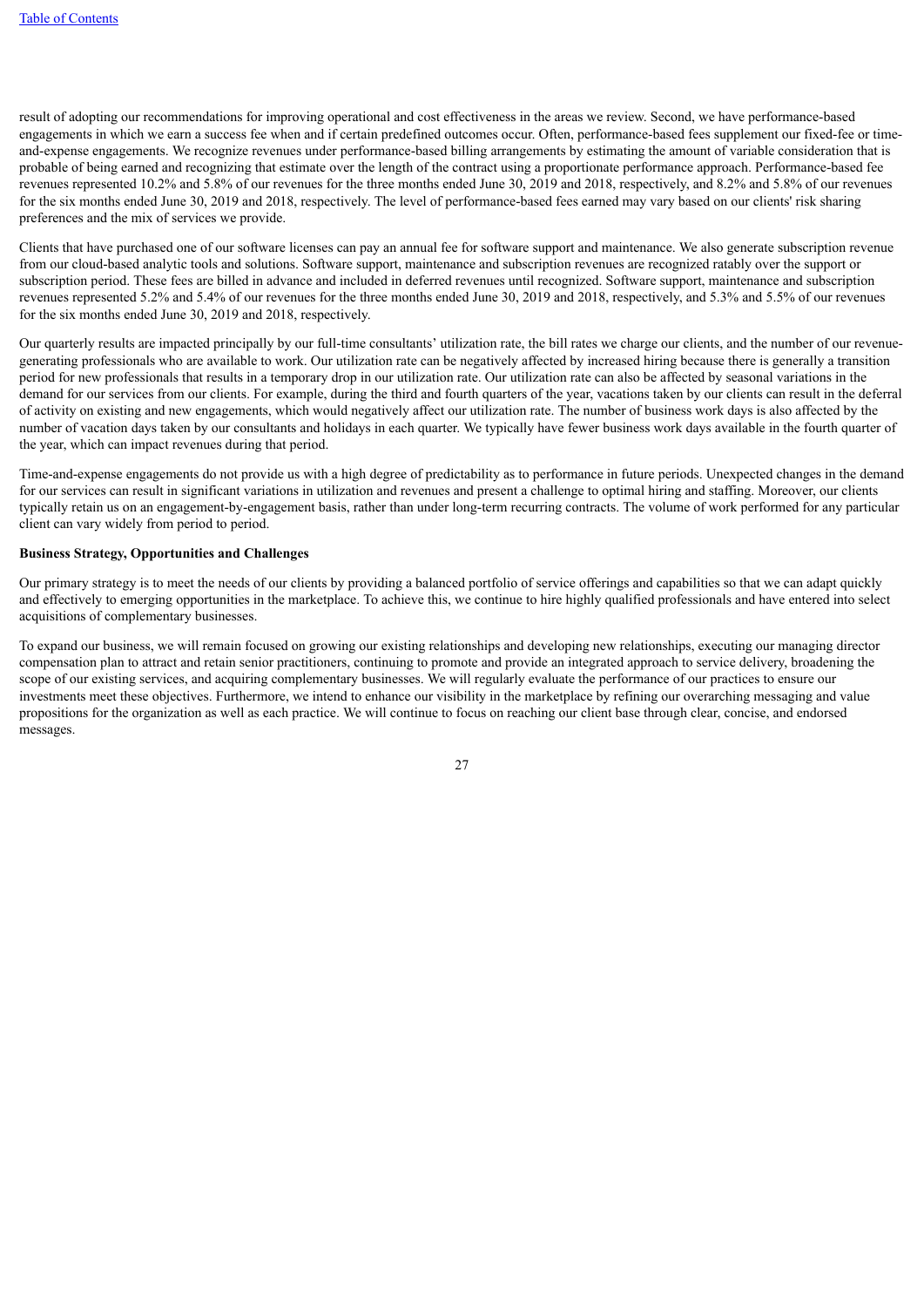# **RESULTS OF OPERATIONS**

The following table sets forth, for the periods indicated, selected segment and consolidated operating results and other operating data.

| <b>Segment and Consolidated Operating Results</b>            |                        | <b>Three Months Ended</b><br><b>June 30.</b> |                           | <b>Six Months Ended</b><br><b>June 30,</b> |              |         |                           |           |
|--------------------------------------------------------------|------------------------|----------------------------------------------|---------------------------|--------------------------------------------|--------------|---------|---------------------------|-----------|
| (in thousands, except per share amounts):                    |                        | 2019                                         |                           | 2018                                       |              | 2019    |                           | 2018      |
| Healthcare:                                                  |                        |                                              |                           |                                            |              |         |                           |           |
| Revenues                                                     | \$                     | 101,939                                      | \$                        | 91,500                                     | \$           | 195,621 | \$                        | 181,395   |
| Operating income                                             | $\$$                   | 33,344                                       | $\boldsymbol{\mathsf{S}}$ | 27,072                                     | \$           | 61,195  | $\boldsymbol{\mathsf{S}}$ | 51,532    |
| Segment operating income as a percentage of segment revenues |                        | 32.7%                                        |                           | 29.6%                                      |              | 31.3%   |                           | 28.4%     |
| <b>Business Advisory:</b>                                    |                        |                                              |                           |                                            |              |         |                           |           |
| Revenues                                                     | $\mathsf{\$}$          | 62,277                                       | $\$$                      | 57,720                                     | $\mathbb S$  | 121,083 | $\mathbb{S}$              | 113,615   |
| Operating income                                             | $\sqrt{\ }$            | 11,474                                       | $\$$                      | 14,218                                     | \$           | 21,055  | $\$$                      | 23,216    |
| Segment operating income as a percentage of segment revenues |                        | 18.4%                                        |                           | 24.6%                                      |              | 17.4%   |                           | 20.4%     |
| <b>Education:</b>                                            |                        |                                              |                           |                                            |              |         |                           |           |
| Revenues                                                     | \$                     | 56,538                                       | \$                        | 48,324                                     | \$           | 108,495 | \$                        | 96,213    |
| Operating income                                             | $\sqrt{\frac{2}{\pi}}$ | 16,204                                       | \$                        | 11,255                                     | \$           | 28,822  | $\boldsymbol{\mathsf{S}}$ | 22,680    |
| Segment operating income as a percentage of segment revenues |                        | 28.7%                                        |                           | 23.3%                                      |              | 26.6%   |                           | 23.6%     |
| <b>Total Company:</b>                                        |                        |                                              |                           |                                            |              |         |                           |           |
| Revenues                                                     | \$                     | 220,754                                      | \$                        | 197,544                                    | \$           | 425,199 | \$                        | 391,223   |
| Reimbursable expenses                                        |                        | 23,534                                       |                           | 20,733                                     |              | 42,151  |                           | 38,352    |
| Total revenues and reimbursable expenses                     | \$                     | 244,288                                      | $\mathbb{S}$              | 218,277                                    | $\mathbb S$  | 467,350 | $\mathbb S$               | 429,575   |
| <b>Statements of Operations reconciliation:</b>              |                        |                                              |                           |                                            |              |         |                           |           |
| Segment operating income                                     | \$                     | 61,022                                       | \$                        | 52,545                                     | $\mathbb{S}$ | 111,072 | \$                        | 97,428    |
| Items not allocated at the segment level:                    |                        |                                              |                           |                                            |              |         |                           |           |
| Other operating expenses                                     |                        | 36,481                                       |                           | 31,197                                     |              | 73,059  |                           | 64,125    |
| Litigation and other gains, net                              |                        | (485)                                        |                           | (6,707)                                    |              | (941)   |                           | (5, 877)  |
| Depreciation and amortization                                |                        | 7,151                                        |                           | 8,917                                      |              | 14,323  |                           | 17,720    |
| Operating income                                             |                        | 17,875                                       |                           | 19,138                                     |              | 24,631  |                           | 21,460    |
| Other expense, net                                           |                        | (3,829)                                      |                           | (10, 715)                                  |              | (5,870) |                           | (15, 846) |
| Income from continuing operations before taxes               |                        | 14,046                                       |                           | 8,423                                      |              | 18,761  |                           | 5,614     |
| Income tax expense                                           |                        | 3,477                                        |                           | 2,561                                      |              | 4,842   |                           | 2,974     |
| Net income from continuing operations                        | $\mathbb{S}$           | 10,569                                       | $\mathbb S$               | 5,862                                      | $\mathbb S$  | 13,919  | $\mathbb S$               | 2,640     |
| Earnings per share from continuing operations:               |                        |                                              |                           |                                            |              |         |                           |           |
| Basic                                                        | \$                     | 0.48                                         | \$                        | 0.27                                       | \$           | 0.63    | $\$$                      | 0.12      |
| Diluted                                                      | \$                     | 0.47                                         | \$                        | 0.27                                       | \$           | 0.62    | \$                        | 0.12      |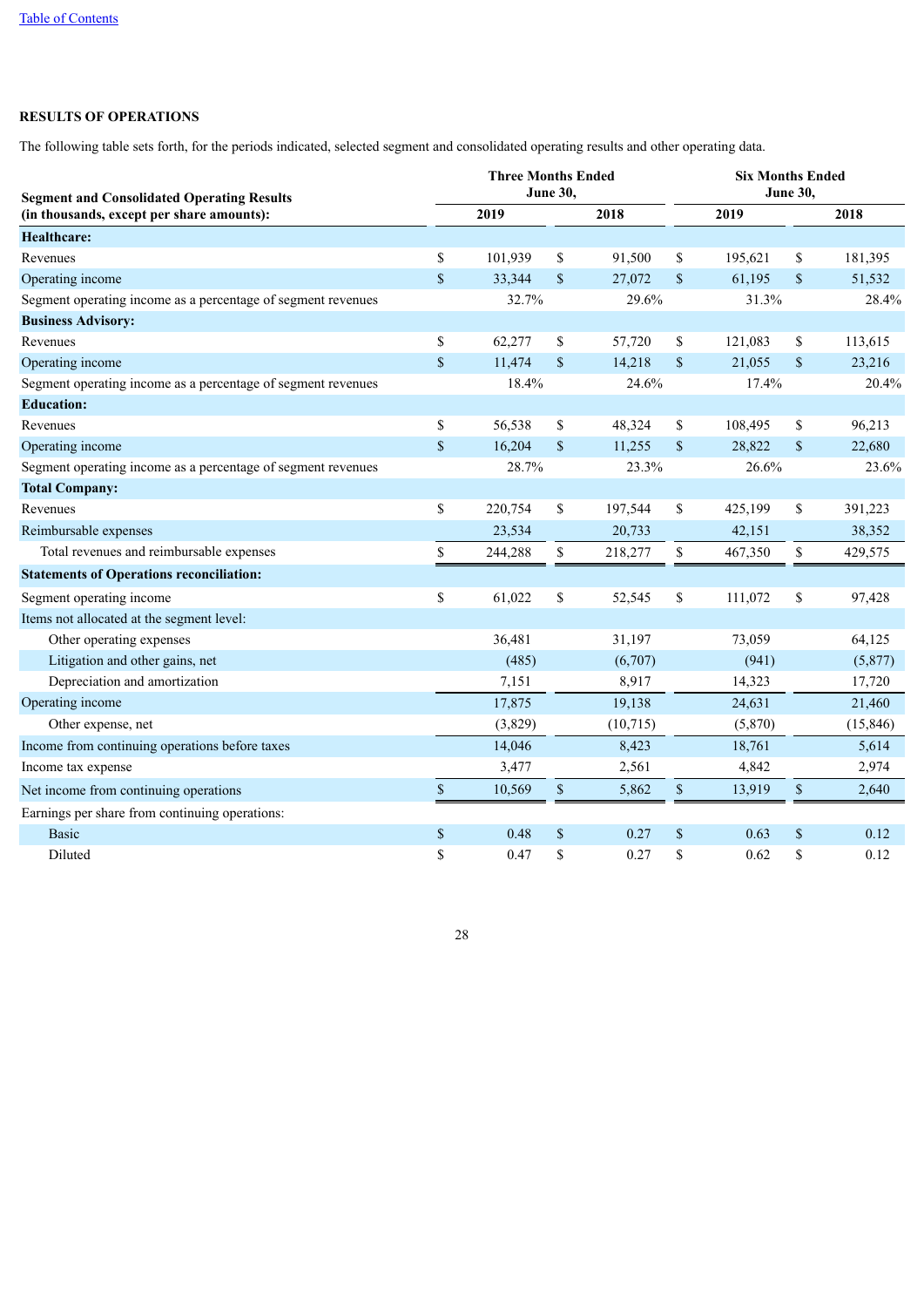|                                                                                    |             | <b>Three Months Ended</b> | <b>June 30,</b>   |       |                                                                       | <b>Six Months Ended</b><br>June 30, |              |       |  |
|------------------------------------------------------------------------------------|-------------|---------------------------|-------------------|-------|-----------------------------------------------------------------------|-------------------------------------|--------------|-------|--|
| <b>Other Operating Data:</b>                                                       |             | 2019                      |                   | 2018  |                                                                       | 2019                                | 2018         |       |  |
| Number of full-time billable consultants (at period end) <sup>(1)</sup> :          |             |                           |                   |       |                                                                       |                                     |              |       |  |
| Healthcare                                                                         |             | 833                       |                   | 820   |                                                                       | 833                                 |              | 820   |  |
| <b>Business Advisory</b>                                                           |             | 883                       |                   | 738   |                                                                       | 883                                 |              | 738   |  |
| Education                                                                          |             | 673                       |                   | 583   |                                                                       | 673                                 |              | 583   |  |
| Total                                                                              |             | 2,389                     |                   | 2,141 |                                                                       | 2,389                               |              | 2,141 |  |
| Average number of full-time billable consultants (for the period) <sup>(1)</sup> : |             |                           |                   |       |                                                                       |                                     |              |       |  |
| Healthcare                                                                         |             | 828                       |                   | 805   |                                                                       | 824                                 |              | 792   |  |
| <b>Business Advisory</b>                                                           |             | 870                       |                   | 753   |                                                                       | 854                                 |              | 773   |  |
| Education                                                                          |             | 664                       |                   | 569   |                                                                       | 648                                 |              | 566   |  |
| Total                                                                              |             | 2,362                     |                   | 2,127 |                                                                       | 2,326                               |              | 2,131 |  |
| Full-time billable consultant utilization rate $(2)$ :                             |             |                           |                   |       |                                                                       |                                     |              |       |  |
| Healthcare                                                                         |             | 80.8%                     |                   | 82.2% |                                                                       | 79.7%                               |              | 81.8% |  |
| <b>Business Advisory</b>                                                           |             | 73.1%                     |                   | 69.3% |                                                                       | 73.1%                               |              | 67.7% |  |
| Education                                                                          |             | 78.3%                     |                   | 77.9% |                                                                       | 77.4%                               |              | 76.5% |  |
| Total                                                                              |             | 77.2%                     |                   | 76.2% |                                                                       | 76.6%                               | 75.0%        |       |  |
| Full-time billable consultant average billing rate per hour (3):                   |             |                           |                   |       |                                                                       |                                     |              |       |  |
| Healthcare                                                                         | \$          | 224                       | $\$$              | 202   | $\mathbb S$                                                           | 224                                 | $\$$         | 202   |  |
| Business Advisory <sup>(4)(5)</sup>                                                | \$          | 193                       | \$                | 215   | \$                                                                    | 196                                 | \$           | 212   |  |
| Education                                                                          | \$          | 200                       | $\mathbb{S}$      | 197   | $\mathbb S$                                                           | 202                                 | $\mathbb{S}$ | 202   |  |
| Total $(4)(5)$                                                                     | \$          | 206                       | \$                | 205   | \$                                                                    | 208                                 | \$           | 205   |  |
| Revenue per full-time billable consultant (in thousands):                          |             |                           |                   |       |                                                                       |                                     |              |       |  |
| Healthcare                                                                         | \$          | 84                        | \$                | 77    | \$                                                                    | 163                                 | \$           | 153   |  |
| <b>Business Advisory</b>                                                           | \$          | 69                        | $\$$              | 73    | $\mathbb S$                                                           | 137                                 | $\$$         | 140   |  |
| Education                                                                          | \$          | 74                        | \$                | 74    | \$                                                                    | 147                                 | \$           | 148   |  |
| Total                                                                              | $\mathbf S$ | 76                        | \$                | 75    | \$                                                                    | 149                                 | \$           | 147   |  |
| Average number of full-time equivalents (for the period) <sup>(6)</sup> :          |             |                           |                   |       |                                                                       |                                     |              |       |  |
| Healthcare                                                                         |             | 271                       |                   | 209   |                                                                       | 247                                 |              | 208   |  |
| <b>Business Advisory</b>                                                           |             | 13                        |                   | 25    |                                                                       | 11                                  |              | 21    |  |
| Education                                                                          |             | 43                        |                   | 44    |                                                                       | 39                                  |              | 42    |  |
| Total                                                                              |             | 327                       |                   | 278   |                                                                       | 297                                 |              | 271   |  |
| Revenue per full-time equivalent (in thousands):                                   |             |                           |                   |       |                                                                       |                                     |              |       |  |
| Healthcare                                                                         | \$          | 120                       | \$                | 140   | \$                                                                    | 248                                 | \$           | 288   |  |
| <b>Business Advisory</b>                                                           | \$          | 166                       | $\boldsymbol{\$}$ | 119   | $\mathbb{S}% _{t}\left( t\right) \equiv\mathbb{S}_{t}\left( t\right)$ | 361                                 | $\mathbb{S}$ | 261   |  |
| Education                                                                          | \$          | 167                       | \$                | 142   | \$                                                                    | 332                                 | \$           | 297   |  |
| Total                                                                              | \$          | 128                       | $\mathbb{S}$      | 139   | $\mathsf{\$}$                                                         | 263                                 | $\mathbb{S}$ | 287   |  |

(1) Consists of our full-time professionals who provide consulting services and generate revenues based on the number of hours worked.

(2) Utilization rate for our full-time billable consultants is calculated by dividing the number of hours our full-time billable consultants worked on client assignments during a period by the total available working hours for these consultants during the same period, assuming a forty-hour work week, less paid holidays and vacation days.

(3) Average billing rate per hour for our full-time billable consultants is calculated by dividing revenues for a period by the number of hours worked on client assignments during the same period.

(4) The Business Advisory segment includes operations of Huron Eurasia India. Absent the impact of Huron Eurasia India, the average billing rate per hour for the Business Advisory segment would have been \$215 and \$246 for the three months ended June 30, 2019 and 2018, respectively; and \$219 and \$243 for the six months ended June 30, 2019 and 2018, respectively.

Absent the impact of Huron Eurasia India, Huron's consolidated average billing rate per hour would have been \$214 for both the three months ended June 30, 2019 and 2018; and \$216 and \$214 for the six months ended June 30, 2019 and 2018, respectively.

- (5) Beginning in the third quarter of 2018, the average billing rate per hour excludes the number of hours charged on internal assignments by consultants within Huron Eurasia India to provide a more meaningful average billing rate charged to external clients. Prior year periods have been revised for consistent presentation.
- (6) Consists of leadership coaches and their support staff within the Healthcare Leadership solution, consultants who work variable schedules as needed by our clients, and full-time employees who provide software support and maintenance services to our clients.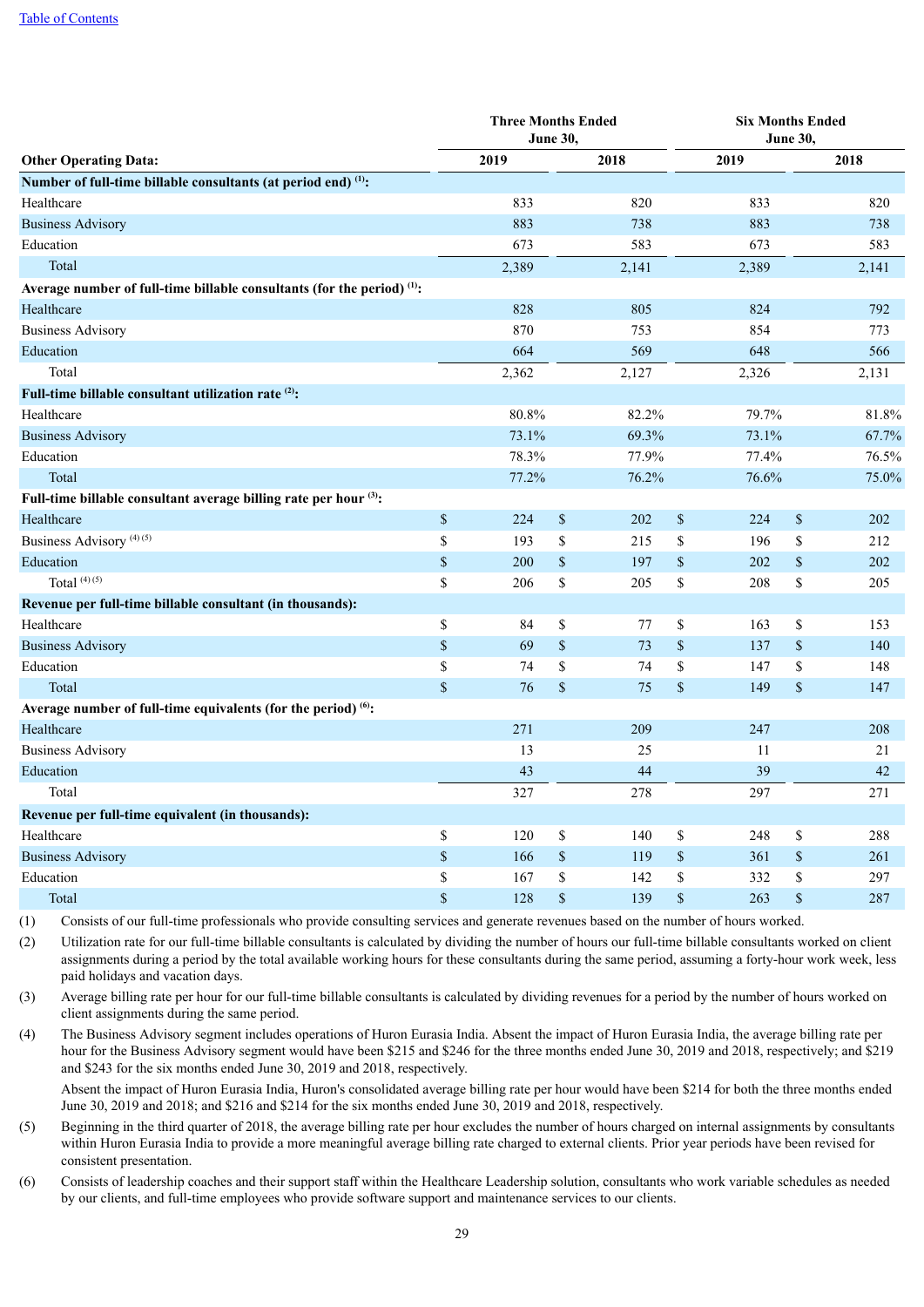# **Non-GAAP Measures**

We also assess our results of operations using certain non-GAAP financial measures. These non-GAAP financial measures differ from GAAP because the non-GAAP financial measures we calculate to measure earnings before interest, taxes, depreciation and amortization ("EBITDA"), adjusted EBITDA, adjusted EBITDA as a percentage of revenues, adjusted net income from continuing operations, and adjusted diluted earnings per share from continuing operations exclude a number of items required by GAAP, each discussed below. These non-GAAP financial measures should be considered in addition to, and not as a substitute for or superior to, any measure of performance, cash flows, or liquidity prepared in accordance with GAAP. Our non-GAAP financial measures may be defined differently from time to time and may be defined differently than similar terms used by other companies, and accordingly, care should be exercised in understanding how we define our non-GAAP financial measures.

Our management uses the non-GAAP financial measures to gain an understanding of our comparative operating performance, for example when comparing such results with previous periods or forecasts. These non-GAAP financial measures are used by management in their financial and operating decision making because management believes they reflect our ongoing business in a manner that allows for meaningful period-to-period comparisons. Management also uses these non-GAAP financial measures when publicly providing our business outlook, for internal management purposes, and as a basis for evaluating potential acquisitions and dispositions. We believe that these non-GAAP financial measures provide useful information to investors and others in understanding and evaluating Huron's current operating performance and future prospects in the same manner as management does and in comparing in a consistent manner Huron's current financial results with Huron's past financial results.

The reconciliations of these financial measures from GAAP to non-GAAP are as follows (in thousands, except per share amounts):

|                                                                            |    | <b>Three Months Ended</b><br><b>June 30,</b> |    |         |             | <b>Six Months Ended</b><br><b>June 30,</b> |              |         |  |  |
|----------------------------------------------------------------------------|----|----------------------------------------------|----|---------|-------------|--------------------------------------------|--------------|---------|--|--|
|                                                                            |    | 2019                                         |    | 2018    |             | 2019                                       |              | 2018    |  |  |
| <b>Revenues</b>                                                            |    | 220,754                                      | \$ | 197,544 | $\mathbf S$ | 425,199                                    | $\mathbb{S}$ | 391,223 |  |  |
| Net income from continuing operations                                      | \$ | 10,569                                       | \$ | 5,862   | \$          | 13,919                                     | \$           | 2,640   |  |  |
| Add back:                                                                  |    |                                              |    |         |             |                                            |              |         |  |  |
| Income tax expense                                                         |    | 3,477                                        |    | 2,561   |             | 4,842                                      |              | 2,974   |  |  |
| Interest expense, net of interest income                                   |    | 4,524                                        |    | 5,022   |             | 8,782                                      |              | 10,008  |  |  |
| Depreciation and amortization                                              |    | 8,322                                        |    | 9,885   |             | 16,611                                     |              | 19,906  |  |  |
| Earnings before interest, taxes, depreciation and amortization<br>(EBITDA) |    | 26,892                                       |    | 23,330  |             | 44,154                                     |              | 35,528  |  |  |
| Add back:                                                                  |    |                                              |    |         |             |                                            |              |         |  |  |
| Restructuring charges                                                      |    | 754                                          |    | 1,984   |             | 2,029                                      |              | 2,696   |  |  |
| Litigation and other gains, net                                            |    | (485)                                        |    | (6,707) |             | (941)                                      |              | (5,877) |  |  |
| Loss on sale of business                                                   |    |                                              |    | 5,831   |             |                                            |              | 5,831   |  |  |
| Transaction-related expenses                                               |    | 2,050                                        |    |         |             | 2,050                                      |              |         |  |  |
| Foreign currency transaction losses (gains), net                           |    | $\overline{4}$                               |    | 240     |             | (78)                                       |              | 187     |  |  |
| <b>Adjusted EBITDA</b>                                                     | S  | 29,215                                       |    | 24,678  |             | 47,214                                     | \$.          | 38,365  |  |  |
| <b>Adjusted EBITDA as a percentage of revenues</b>                         |    | 13.2%                                        |    | 12.5%   |             | 11.1%                                      |              | 9.8%    |  |  |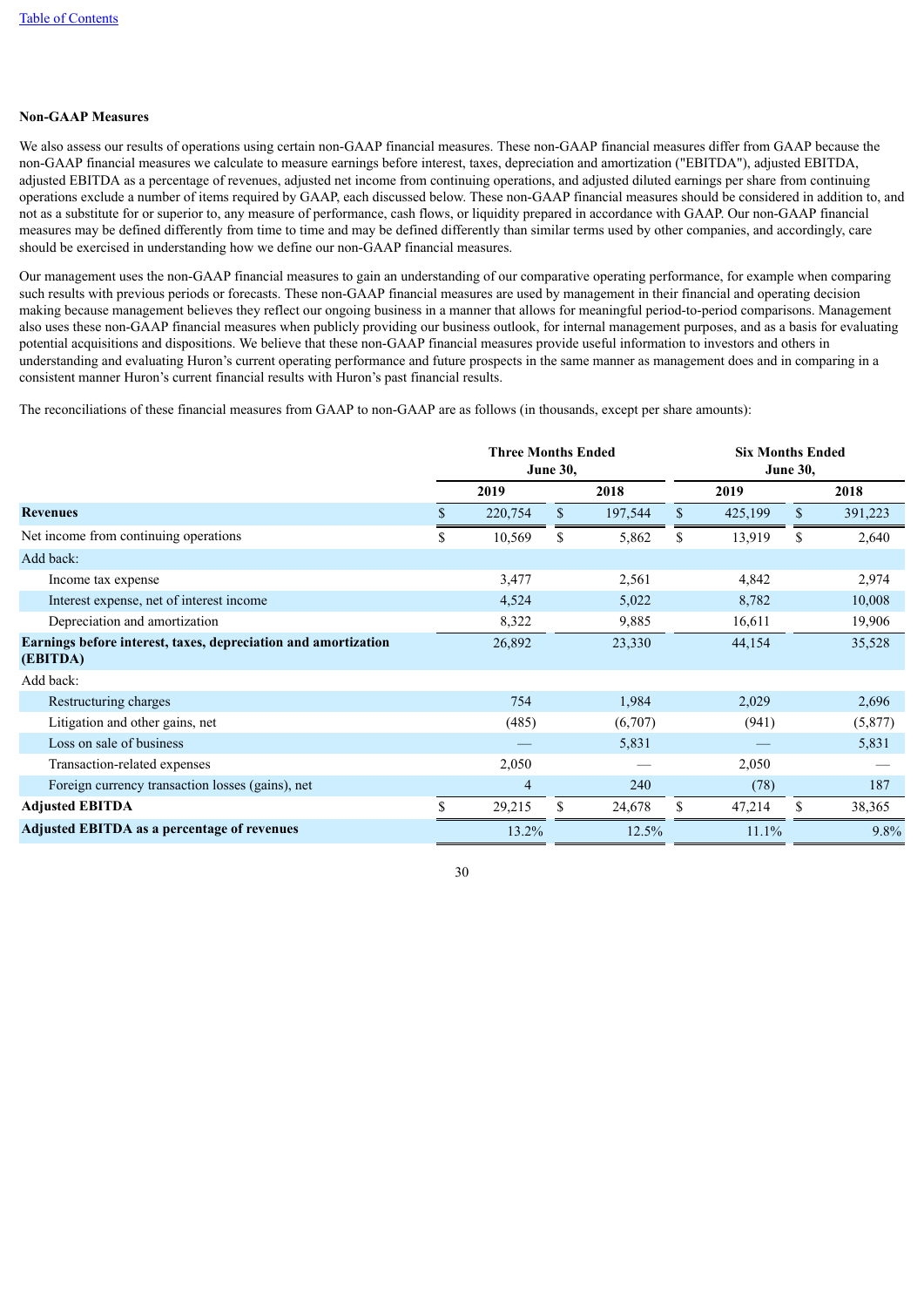|                                                                      | <b>Three Months Ended</b><br><b>June 30,</b> |         |               |         |  | <b>Six Months Ended</b><br><b>June 30,</b> |              |         |  |  |
|----------------------------------------------------------------------|----------------------------------------------|---------|---------------|---------|--|--------------------------------------------|--------------|---------|--|--|
|                                                                      |                                              | 2019    |               | 2018    |  | 2019                                       |              | 2018    |  |  |
| Net income from continuing operations                                |                                              | 10,569  | <sup>\$</sup> | 5,862   |  | 13,919                                     | <sup>S</sup> | 2,640   |  |  |
| Weighted average shares - diluted                                    |                                              | 22,400  |               | 21,918  |  | 22,356                                     |              | 21,866  |  |  |
| Diluted earnings per share from continuing operations                | \$                                           | 0.47    | \$            | 0.27    |  | 0.62                                       | S            | 0.12    |  |  |
| Add back:                                                            |                                              |         |               |         |  |                                            |              |         |  |  |
| Amortization of intangible assets                                    |                                              | 4,314   |               | 5,996   |  | 8,831                                      |              | 12,299  |  |  |
| Restructuring charges                                                |                                              | 754     |               | 1,984   |  | 2,029                                      |              | 2,696   |  |  |
| Litigation and other gains, net                                      |                                              | (485)   |               | (6,707) |  | (941)                                      |              | (5,877) |  |  |
| Non-cash interest on convertible notes                               |                                              | 2,145   |               | 2,046   |  | 4,265                                      |              | 4,067   |  |  |
| Loss on sale of business                                             |                                              |         |               | 5,831   |  |                                            |              | 5,831   |  |  |
| Transaction-related expenses                                         |                                              | 2,050   |               |         |  | 2,050                                      |              |         |  |  |
| Tax effect of adjustments                                            |                                              | (2,282) |               | (2,232) |  | (4,235)                                    |              | (4,797) |  |  |
| Tax expense related to the enactment of Tax Cut and Jobs Act of 2017 |                                              |         |               |         |  |                                            |              | 132     |  |  |
| Total adjustments, net of tax                                        |                                              | 6,496   |               | 6,918   |  | 11,999                                     |              | 14,351  |  |  |
| Adjusted net income from continuing operations                       |                                              | 17,065  |               | 12,780  |  | 25,918                                     | S            | 16,991  |  |  |
| Weighted average shares - diluted                                    |                                              | 22,400  |               | 21,918  |  | 22,356                                     |              | 21,866  |  |  |
| Adjusted diluted earnings per share from continuing operations       | \$                                           | 0.76    | \$            | 0.58    |  | 1.16                                       | \$           | 0.78    |  |  |

These non-GAAP financial measures include adjustments for the following items:

*Amortization of intangible assets:* We have excluded the effect of amortization of intangible assets from the calculation of adjusted net income from continuing operations presented above. Amortization of intangible assets is inconsistent in its amount and frequency and is significantly affected by the timing and size of our acquisitions.

*Restructuring charges:* We have incurred charges due to the restructuring of various parts of our business. These restructuring charges have primarily consisted of costs associated with office space consolidations, including lease impairment charges and accelerated depreciation on lease-related property and equipment, and severance charges. We have excluded the effect of the restructuring charges from our non-GAAP measures because the amount of each restructuring charge is significantly affected by the timing and size of the restructured business or component of a business.

*Litigation and other gains, net:* We have excluded the effects of litigation and other gains, net which primarily consist of net remeasurement gains related to contingent acquisition liabilities and the litigation settlement gain recorded in the second quarter of 2018 to permit comparability with periods that were not impacted by these items.

*Non-cash interest on convertible notes:* We incur non-cash interest expense relating to the implied value of the equity conversion component of our Convertible Notes. The value of the equity conversion component is treated as a debt discount and amortized to interest expense over the life of the Convertible Notes using the effective interest rate method. We exclude this non-cash interest expense that does not represent cash interest payments from the calculation of adjusted net income from continuing operations as management believes that this non-cash expense is not indicative of the ongoing performance of our business.

Loss on sale of business: We have excluded the effect of the loss on the sale of the Middle East practice within the Business Advisory segment in the second quarter of 2018. Divestitures of businesses are infrequent and are not indicative of the ongoing performance of our business.

*Transaction-related expenses:* To permit comparability with prior periods, we excluded the impact of third-party legal and accounting fees related to the evaluation of a potential acquisition that ultimately did not consummate.

*Foreign currency transaction losses (gains), net:* We have excluded the effect of foreign currency transaction losses and gains from the calculation of adjusted EBITDA because the amount of each loss or gain is significantly affected by changes in foreign exchange rates.

*Tax ef ect of adjustments:* The non-GAAP income tax adjustment reflects the incremental tax impact applicable to the non-GAAP adjustments.

Tax expense related to the enactment of Tax Cuts and Jobs Act of 2017 ("2017 Tax Reform"): We have excluded the impact of the 2017 Tax Reform, which was enacted in the fourth quarter of 2017. In the first quarter of 2018, we recorded an adjustment to our estimated one-time income tax expense related to the transition tax on accumulated foreign earnings. The exclusion of the 2017 Tax Reform impact permits comparability with periods that were not impacted by this item.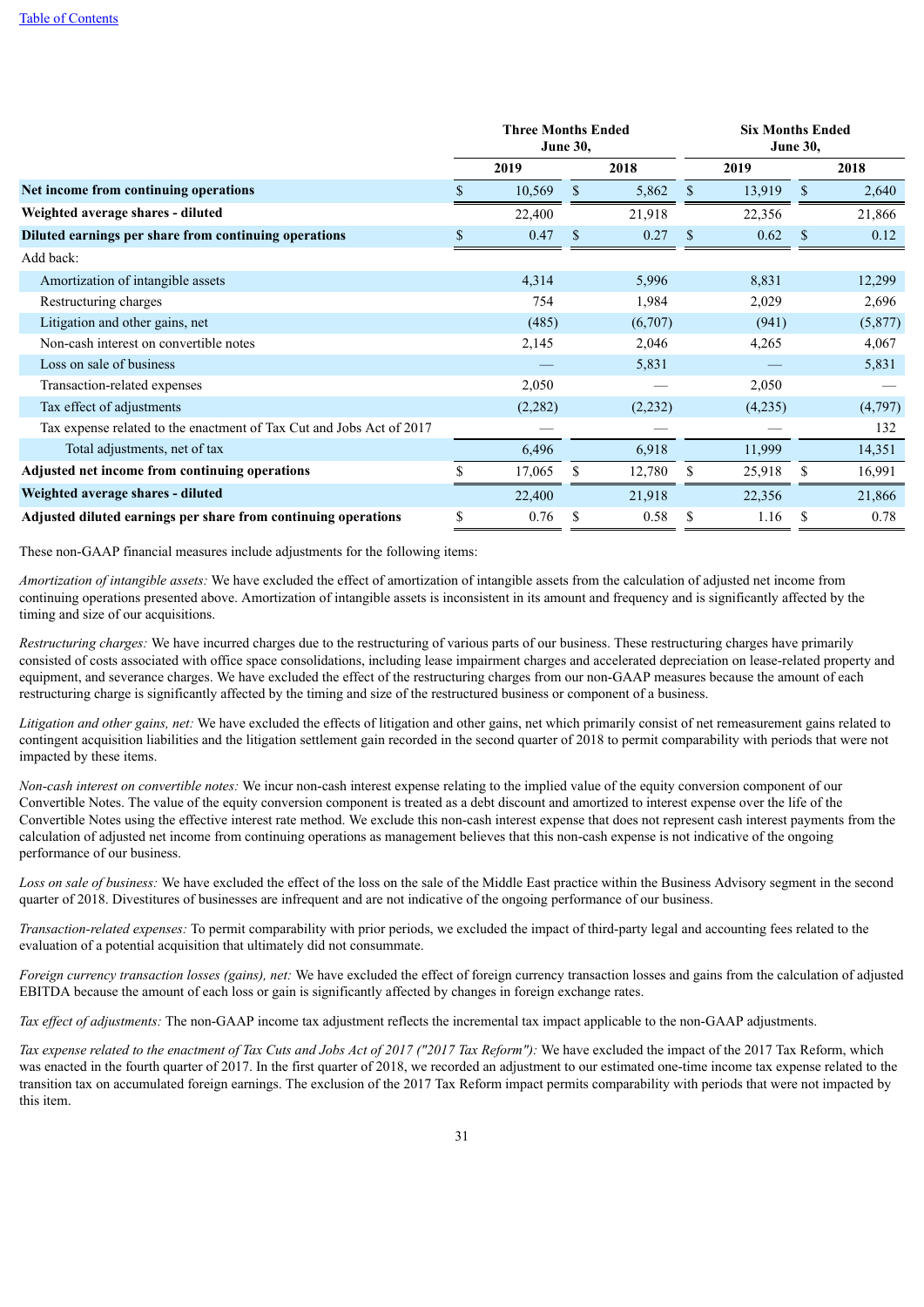Income tax expense, Interest expense, net of interest income, Depreciation and amortization: We have excluded the effects of income tax expense, interest expense, net of interest income, and depreciation and amortization in the calculation of EBITDA as these are customary exclusions as defined by the calculation of EBITDA to arrive at meaningful earnings from core operations excluding the effect of such items.

### **Three Months Ended June 30, 2019 Compared to Three Months Ended June 30, 2018**

#### **Revenues**

Revenues increased \$23.2 million, or 11.7%, to \$220.8 million for the second quarter of 2019 from \$197.5 million for the second quarter of 2018. Of the overall \$23.2 million increase in revenues, \$20.2 million was attributable to an increase in revenues from our full-time billable consultants and \$3.0 million was attributable to an increase in revenues from our full-time equivalents.

The increase in full-time billable consultant revenues reflected strengthened demand for services in all of our segments, as discussed below in Segment Results, and was primarily attributable to increases in the average number of billable consultants and the consultant utilization rate for the second quarter of 2019 compared to the same prior year period.

The increase in full-time equivalent revenues was primarily attributable to our Healthcare segment, as discussed below in Segment Results; and reflected an increase in the average number of full-time equivalents, partially offset by a decrease in revenue per full-time equivalent for the second quarter of 2019 compared to the same prior year period.

# **Total Direct Costs**

Our total direct costs, including amortization of intangible assets and software development costs, increased \$14.3 million, or 11.1%, to \$142.8 million in the three months ended June 30, 2019, from \$128.5 million in the three months ended June 30, 2018. The \$14.3 million increase primarily related to a \$6.7 million increase in performance bonus expense for our revenue-generating professionals and a \$5.3 million increase in salaries and related expenses for our revenue-generating professionals, which was largely driven by increased headcount in our Business Advisory and Education segments. Additional increases to our total direct costs include a \$1.4 million increase in contractor expense and a \$1.0 million increase in share-based compensation expense for our revenue-generating professionals. As a percentage of revenues, our total direct costs decreased to 64.7% during the second quarter of 2019 compared to 65.1% during the second quarter of 2018, primarily due to revenue growth that outpaced the increase in salaries and related expenses for our revenuegenerating professionals, partially offset by the increases in performance bonus expense for our revenue-generating professionals and contractor expense, as percentages of revenues.

Total direct costs for the three months ended June 30, 2019 included \$1.2 million of amortization expense for internal software development costs and intangible assets, compared to \$1.0 million of amortization expense for the same prior year period. The \$0.2 million increase in amortization expense was primarily attributable to an increase in amortization for internal software development costs. Intangible asset amortization included within direct costs for the three months ended June 30, 2019 and 2018 primarily related to technology and software, certain customer relationships and customer contracts acquired in connection with our business acquisitions. See Note 4 "Goodwill and Intangible Assets" within the notes to our consolidated financial statements for additional information on our intangible assets.

### **Operating Expenses and Other Gains, Net**

Selling, general and administrative expenses increased by \$7.0 million, or 15.5%, to \$52.5 million in the second quarter of 2019 from \$45.5 million in the second quarter of 2018. The overall \$7.0 million increase primarily related to a \$1.3 million increase in salaries and related expenses for our support personnel; a \$1.2 million increase in legal expenses; a \$0.9 million increase in computer and related equipment expenses; a \$0.8 million increase in sharebased compensation expense for our support personnel; a \$0.8 million increase in accounting, tax and audit fees; a \$0.5 million increase in performance bonus expense for our support personnel; a \$0.4 million increase in practice administration and meetings expenses; and a \$0.3 million increase in training expenses. The increase in legal and accounting fees was primarily due to third-party transaction-related expenses related to the evaluation of a potential acquisition that ultimately did not consummate. As a percentage of revenues, selling, general and administrative expenses increased to 23.8% during the second quarter of 2019 compared to 23.0% during the second quarter of 2018. This increase was primarily due to the increases in legal expenses, accounting, tax and audit fees, computer and related equipment expenses, and share-based compensation expense for our support personnel, all as percentages of revenues; largely offset by revenue growth that outpaced the increase in salaries and related expenses for our support personnel and a decrease in facilities expense.

Restructuring charges for the second quarter of 2019 were \$0.8 million, compared to \$2.0 million for the second quarter of 2018. During the second quarter of 2019, we exited the remaining portion of our Middleton, Wisconsin office and an office space in Houston, Texas, resulting in restructuring charges of \$0.4 million and \$0.1 million, respectively, which primarily related to accelerated depreciation on furniture and fixtures in those offices. Additionally, we recognized a \$0.2 million restructuring charge in the second quarter of 2019 related to workforce reductions as we continue to better align resources with market demand. The \$2.0 million charge incurred in the second quarter of 2018 consisted of \$1.0 million related to workforce reductions to better align resources with market demand; \$0.7 million related to the accrual of remaining lease payments, net of estimated sublease income, and accelerated depreciation on leasehold improvements due to exiting a portion of our Middleton, Wisconsin office in the second quarter of 2018, which was accounted for in accordance with ASC 840, *Leases*; and \$0.3 million related to the divestiture of our Middle East practice within the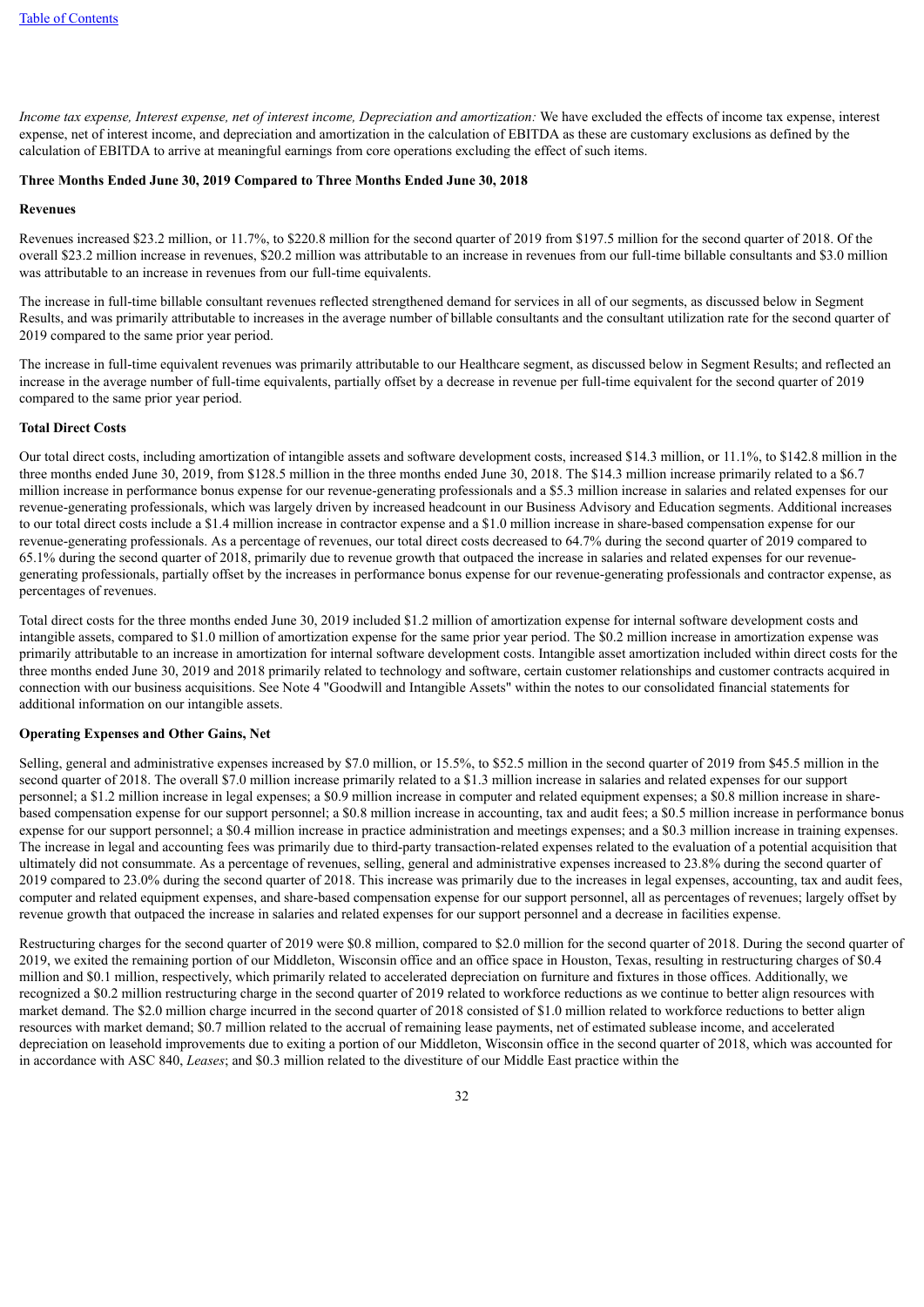Business Advisory segment. See Note 9 "Restructuring Charges" within the notes to our consolidated financial statements for additional information on our restructuring charges.

Litigation and other gains, net totaled \$0.5 million for the second quarter of 2019, and consisted of remeasurement gains for the decrease in the estimated fair value of our liabilities for contingent consideration payments related to a business acquisition. Litigation and other gains, net totaled \$6.7 million for the second quarter of 2018, and consisted of \$4.2 million of net remeasurement gains for the decrease in the estimated fair value of contingent consideration liabilities and a \$2.5 million litigation settlement gain for the resolution of Huron's claim in a class action lawsuit. In connection with certain business acquisitions, we may be required to pay post-closing consideration to the sellers if specific financial performance targets are met over a number of years as specified in the related purchase agreements. See Note 11 "Fair Value of Financial Instruments" within the notes to our consolidated financial statements for additional information on the fair value of contingent consideration liabilities.

Depreciation and amortization expense was \$7.2 million in the three months ended June 30, 2019 compared to \$8.9 million in the three months ended June 30, 2018. The \$1.8 million decrease in depreciation and amortization expense was primarily attributable to decreasing amortization expense of the trade name and customer relationships acquired in our Studer Group acquisition, due to the accelerated basis of amortization in prior periods, as well as certain customer relationships acquired in other business acquisitions that were fully amortized in prior periods. Intangible asset amortization expense included within operating expenses primarily related to certain customer relationships, trade names, and non-competition agreements acquired in connection with our business acquisitions. See Note 4 "Goodwill and Intangible Assets" within the notes to our consolidated financial statements for additional information on our intangible assets.

### **Operating Income**

Operating income decreased \$1.3 million to \$17.9 million in the second quarter of 2019 from \$19.1 million in the second quarter of 2018. Operating margin, which is defined as operating income expressed as a percentage of revenues, was 8.1% in the three months ended June 30, 2019, compared to 9.7% in the three months ended June 30, 2018. The decrease in operating margin was primarily attributable to the increase in performance bonus expense for our revenuegenerating professionals, as a percentage of revenues, and the decrease in litigation and other gains, net; partially offset by the revenue growth that outpaced the increase in salaries and related expenses for our revenue-generating professionals and the decrease in restructuring charges.

### **Other Expense, Net**

Total other expense, net decreased \$6.9 million to \$3.8 million in the second quarter of 2019 from \$10.7 million in the second quarter of 2018. The decrease in total other expense, net was primarily attributable to a \$5.8 million loss on the divestiture of our Middle East practice within our Business Advisory segment recorded in the second quarter of 2018. During the second quarter of 2018, we sold our Middle East business to a former employee who was the practice leader of that business at the time. Interest expense, net of interest income decreased \$0.5 million to \$4.5 million in the second quarter of 2019 from \$5.0 million in the second quarter of 2018. The decrease in interest expense was due to lower levels of borrowing under our credit facility, partially offset by higher interest rates during the second quarter of 2019 compared to the second quarter of 2018.

#### **Income Tax Expense**

For the three months ended June 30, 2019, our effective tax rate was 24.8% as we recognized income tax expense from continuing operations of \$3.5 million on income from continuing operations of \$14.0 million. The effective tax rate of 24.8% was more favorable than the statutory rate, inclusive of state income taxes, of 26.4% primarily due to non-taxable gains on our investments used to fund our deferred compensation liability and federal tax credits, partially offset by non-deductible business expenses. For the three months ended June 30, 2018, our effective tax rate was 30.4% as we recognized income tax expense from continuing operations of \$2.6 million on income from continuing operations of \$8.4 million. The effective tax rate of 30.4% was less favorable than the statutory rate, inclusive of state income taxes, of 26.0% primarily due to non-deductible business expenses.

#### **Net Income from Continuing Operations**

Net income from continuing operations increased \$4.7 million to \$10.6 million for the three months ended June 30, 2019 from \$5.9 million for the same period last year. As a result of the increase in net income from continuing operations, diluted income per share from continuing operations for the second quarter of 2019 was \$0.47 compared to \$0.27 for the second quarter of 2018.

### **EBITDA and Adjusted EBITDA**

EBITDA increased \$3.6 million to \$26.9 million for the three months ended June 30, 2019 from \$23.3 million for the three months ended June 30, 2018. Adjusted EBITDA increased \$4.5 million to \$29.2 million in the second quarter of 2019 from \$24.7 million in the second quarter of 2018. The increase in EBITDA was primarily attributable to the increase in revenues for the second quarter of 2019 compared to the second quarter of 2018 and the loss on the divestiture of our Middle East business within our Business Advisory segment recorded in the second quarter of 2018. These increases to EBITDA were partially offset by the increases in selling, general and administrative expenses, salaries and related expenses for our revenue-generating professionals, and performance bonus expense for our revenue-generating professionals; as well as the decrease in litigation and other gains, net recognized in the second quarter of 2019 compared to the same prior year period. The increase in adjusted EBITDA was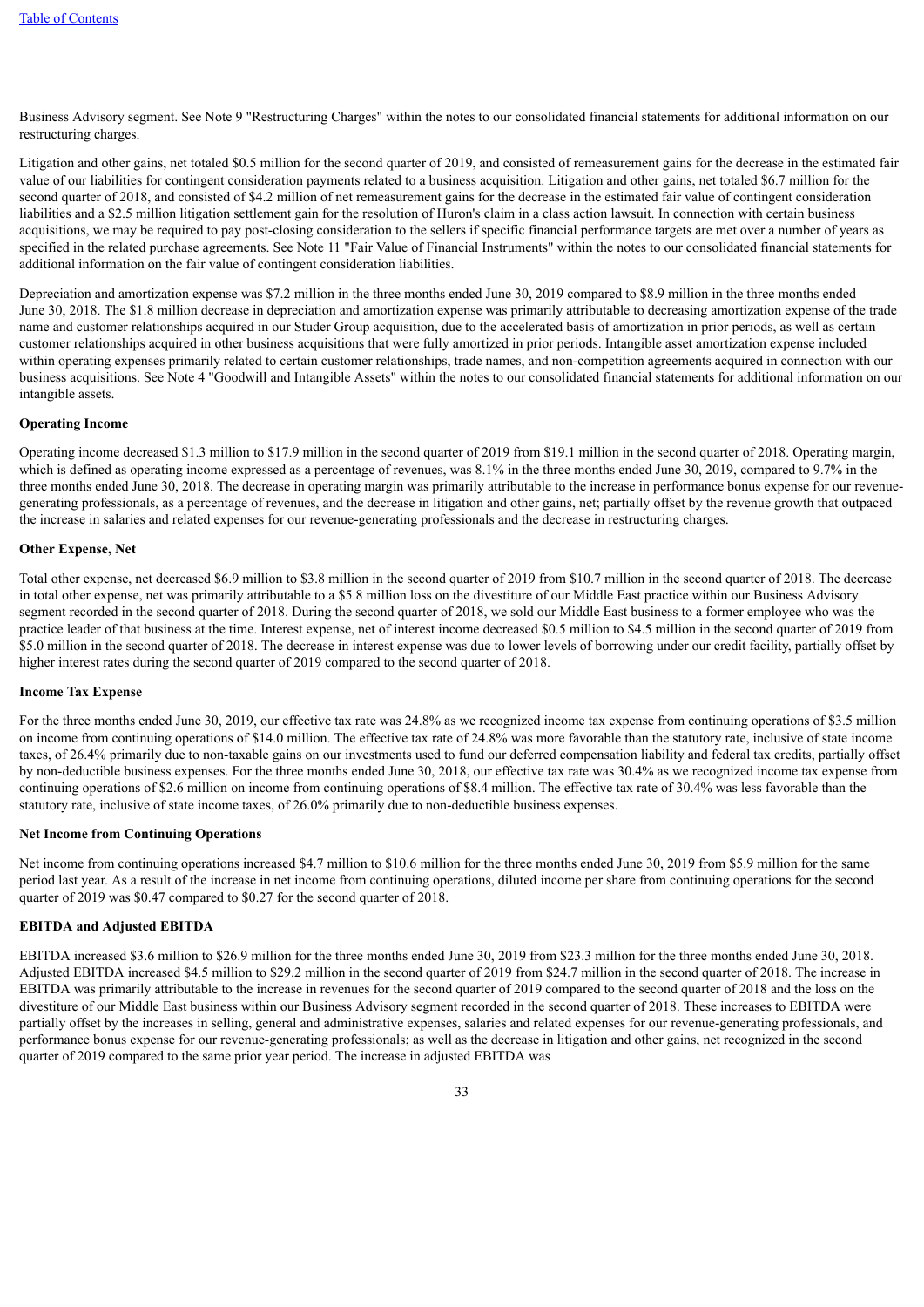primarily attributable to the increase in revenues, partially offset by the increases in selling, general and administrative expenses, salaries and related expenses for our revenue-generating professionals, and performance bonus expense for our revenue-generating professionals in the second quarter of 2019 compared to the second quarter of 2018.

### **Adjusted Net Income from Continuing Operations**

Adjusted net income from continuing operations increased \$4.3 million to \$17.1 million in the second quarter of 2019 compared to \$12.8 million in the second quarter of 2018. As a result of the increase in adjusted net income from continuing operations, adjusted diluted earnings per share from continuing operations was \$0.76 for the second quarter of 2019, compared to \$0.58 for the second quarter of 2018.

#### **Segment Results**

### **Healthcare**

### *Revenues*

Healthcare segment revenues increased \$10.4 million, or 11.4%, to \$101.9 million for the second quarter of 2019 from \$91.5 million for the second quarter of 2018.

During the three months ended June 30, 2019, revenues from fixed-fee engagements; time-and-expense engagements; performance-based arrangements; and software support, maintenance and subscription arrangements represented 58.5%, 14.0%, 21.6%, and 5.9% of this segment's revenues, respectively, compared to 67.5%, 15.5%, 10.1%, and 6.9% of this segment's revenues, respectively, for the same prior year period. Performance-based fee revenue was \$22.0 million for the second quarter of 2019 compared to \$9.2 million for the second quarter of 2018. The level of performance-based fees earned may vary based on our clients' risk sharing preferences and the mix of services we provide.

Of the overall \$10.4 million increase in revenues, \$7.4 million was attributable to an increase in revenues from our full-time billable consultants and \$3.0 million was attributable to an increase in revenues generated by our full-time equivalents.

The increase in revenues attributable to our full-time billable consultants reflected increases in the average billing rate and the average number of billable consultants, partially offset by a decrease in the consultant utilization rate in the second quarter of 2019 compared to the same prior year period. The increase in revenues attributable to our full-time equivalents was driven by a temporary increase in the usage of contractors; and reflected an increase in the average number of full-time equivalents, partially offset by a decrease in revenue per full-time equivalent in the second quarter of 2019 compared to the same prior year period.

### *Operating Income*

Healthcare segment operating income increased \$6.3 million, or 23.2%, to \$33.3 million for the three months ended June 30, 2019 from \$27.1 million for the three months ended June 30, 2018. The Healthcare segment operating margin, defined as segment operating income expressed as a percentage of segment revenues, increased to 32.7% for the second quarter of 2019 from 29.6% in the same period last year. The increase in this segment's operating margin was primarily attributable to a slight decrease in salaries and related expenses for our revenue-generating professionals and revenue growth that outpaced a slight increase in salaries and related expenses for our support personnel. These increases to the operating margin were partially offset by increases in contractor expense, share-based compensation expense for our revenue-generating professionals and performance bonus expense for our revenue-generating professionals, all as percentages of revenues.

# **Business Advisory**

#### *Revenues*

Business Advisory segment revenues increased \$4.6 million, or 7.9%, to \$62.3 million for the second quarter of 2019 from \$57.7 million for the second quarter of 2018.

During the three months ended June 30, 2019, revenues from fixed-fee engagements; time-and-expense engagements; performance-based arrangements; and software support, maintenance and subscription arrangements represented 42.9%, 54.3%, 0.8%, and 2.0% of this segment's revenues, respectively, compared to 40.8%, 53.4%, 3.9%, and 1.9% of this segment's revenues, respectively, for the same prior year period. Performance-based fee revenue was \$0.5 million for the second quarter of 2019 compared to \$2.3 million for the second quarter of 2018. The level of performance-based fees earned may vary based on our clients' preferences and the mix of services we provide.

Of the overall \$4.6 million increase in revenues, \$5.3 million was attributable to an increase in revenues from our full-time billable consultants; partially offset by a \$0.7 million decrease in revenues generated by our full-time equivalents. The increase in revenues from our full-time billable consultants reflected increases in the average number of billable consultants and the consultant utilization rate, partially offset by a decrease in the average billing rate in the second quarter of 2019 compared to the same prior year period. The decrease in revenues generated by our full-time equivalents was driven by a decreased use of contractors; and reflected a decrease in the average number of full-time equivalents, partially offset by an increase in revenue per full-time equivalent in the second quarter of 2019 compared to the same prior year period.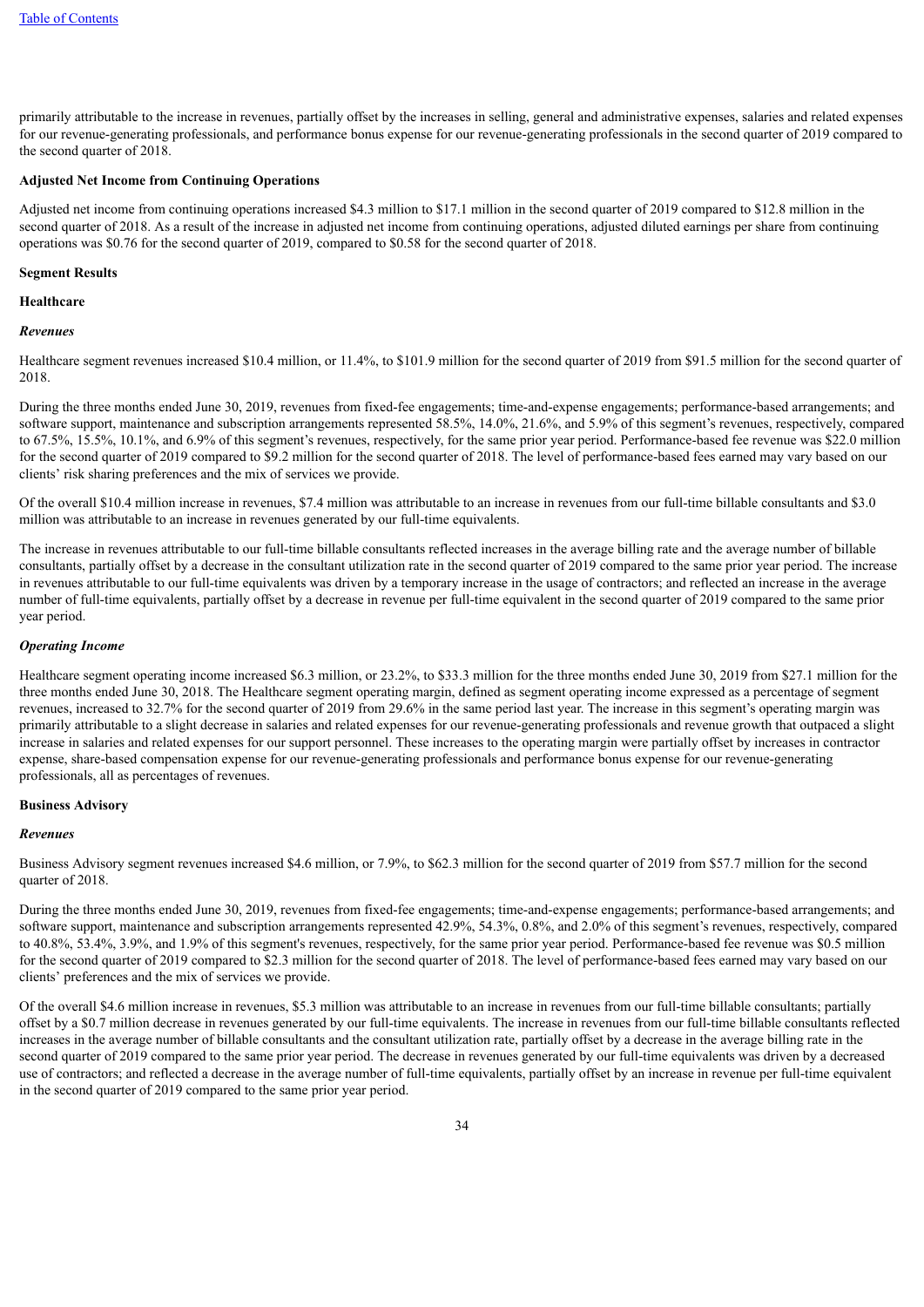### *Operating Income*

Business Advisory segment operating income decreased by \$2.7 million, or 19.3%, to \$11.5 million for the three months ended June 30, 2019 from \$14.2 million for the three months ended June 30, 2018. The Business Advisory segment operating margin decreased to 18.4% for the second quarter of 2019 from 24.6% in the same period last year. The decrease in this segment's operating margin was primarily attributable to an increase in performance bonus expense for our revenue-generating professionals, as well as increases in share-based compensation expense for our revenue-generating professionals and promotion and marketing expenses, all as percentages of revenues. These decreases to the operating margin were partially offset by decreases in restructuring charges and contractor expense.

#### **Education**

#### *Revenues*

Education segment revenues increased \$8.2 million, or 17.0%, to \$56.5 million for the second quarter of 2019 from \$48.3 million for the second quarter of 2018.

During the three months ended June 30, 2019, revenues from fixed-fee engagements; time-and-expense engagements; and software support, maintenance and subscription arrangements represented 23.2%, 69.1%, and 7.7% of this segment's revenues, respectively, compared to 16.8%, 76.4%, and 6.8% of this segment's revenues, respectively, for the same prior year period.

Of the overall \$8.2 million increase in revenues, \$7.5 million was attributable to our full-time billable consultants and \$0.7 million was attributable to our full-time equivalents. The increase in revenues attributable to our full-time billable consultants reflected increases in the average number of full-time billable consultants, the average billing rate, and the consultant utilization rate in the second quarter of 2019 compared to the same prior year period. The increase in revenues from our full-time equivalents was primarily driven by an increase in software and data hosting revenues; and reflected an increase in revenue per full-time equivalent, partially offset by a decrease in the average number of full-time equivalents in the second quarter of 2019 compared to the same prior year period.

### *Operating Income*

Education segment operating income increased \$4.9 million, or 44.0%, to \$16.2 million for the three months ended June 30, 2019 from \$11.3 million for the three months ended June 30, 2018. The Education segment operating margin increased to 28.7% for the second quarter of 2019 from 23.3% in the same period last year. The increase in this segment's operating margin was primarily attributable to revenue growth that outpaced the increases in salaries and related expenses and performance bonus expense for our revenue-generating professionals, as well as decreases in promotion and marketing expense and share-based compensation for our revenue-generating professionals. These increases to the operating margin were partially offset by an increase in contractor expense, as a percentage of revenues.

#### **Six Months Ended June 30, 2019 Compared to Six Months Ended June 30, 2018**

#### **Revenues**

Revenues increased \$34.0 million, or 8.7%, to \$425.2 million for the first six months of 2019 from \$391.2 million for the first six months of 2018. Of the overall \$34.0 million increase in revenues, \$33.8 million was attributable to an increase in revenues from our full-time billable consultants and \$0.2 million was attributable to our full-time equivalents.

The increase in full-time billable consultant revenues was attributable to strengthened demand for services in all of our segments, as discussed below in Segment Results; and reflected increases in the average number of full-time billable consultants, the consultant utilization rate, and the average billing rate during the first six months of 2019 compared to the same prior year period.

The increase in full-time equivalent revenues was attributable to increases in full-time equivalent revenues in our Healthcare and Education segments, largely offset by a decrease in full-time equivalent revenues in our Business Advisory segment, as discussed below in Segment Results; and reflected an overall increase in the average number of full-time equivalents, partially offset by an overall decrease in revenue per full-time equivalent.

#### **Total Direct Costs**

Our total direct costs, including amortization of intangible assets and software development costs, increased \$19.2 million, or 7.3%, to \$281.7 million for the six months ended June 30, 2019, from \$262.5 million for the six months ended June 30, 2018. The overall \$19.2 million increase primarily related to an \$8.4 million increase in salaries and related expenses for our revenue-generating professionals, which was largely driven by increased headcount in our Education and Business Advisory segments; a \$7.8 million increase in performance bonus expense for our revenue-generating professionals; a \$1.4 million increase in share-based compensation expense for our revenue-generating professionals; and a \$0.8 million increase in contractor expense. As a percentage of revenues, our total direct costs decreased to 66.3% during the first six months of 2019 compared to 67.1% during the first six months of 2018 primarily due to revenue growth that outpaced the increase in salaries and related expenses for our revenue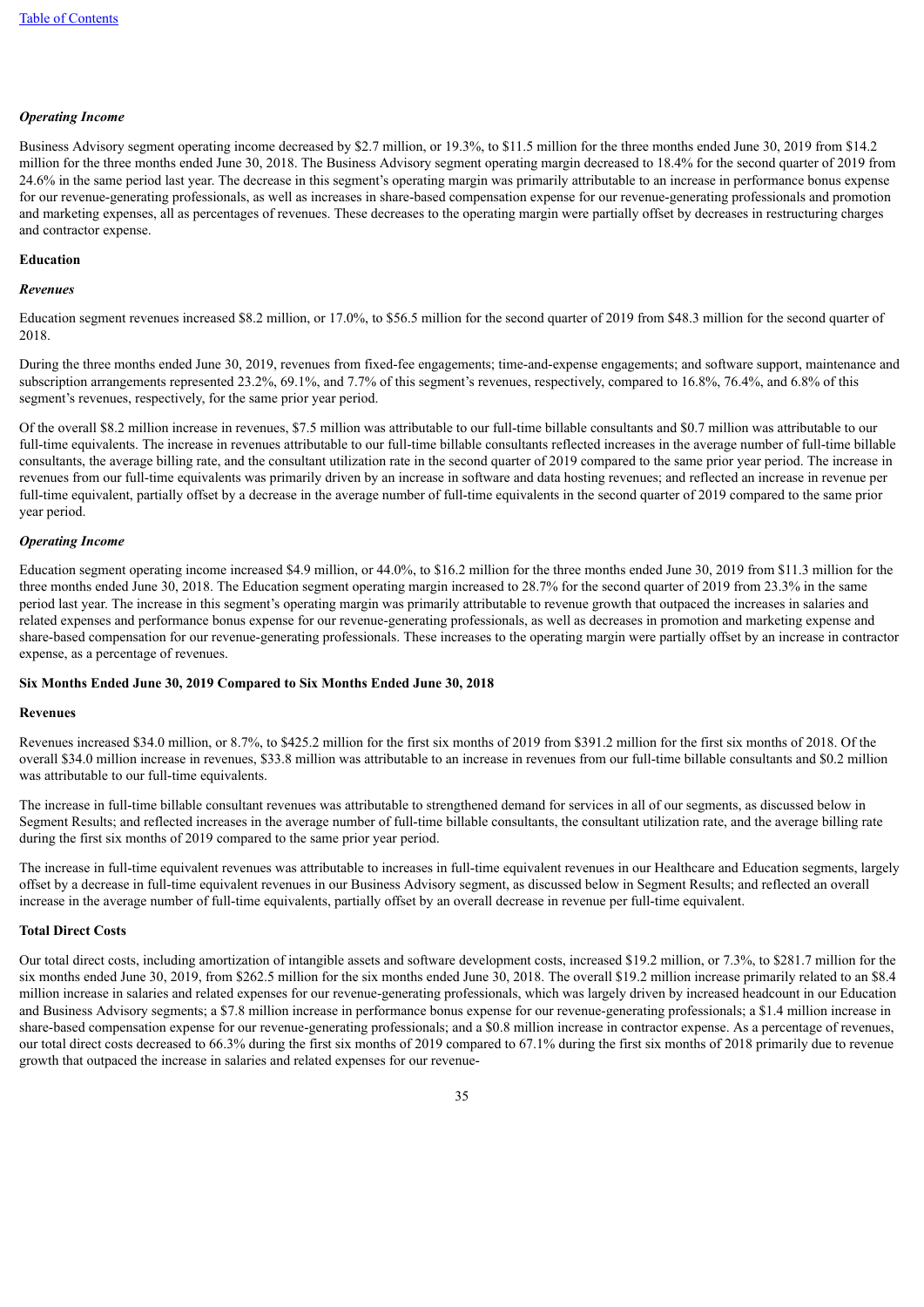generating professionals, partially offset by the increase in performance bonus expense for our revenue-generating professionals, as a percentage of revenues.

Total direct costs for the six months ended June 30, 2019 included \$2.3 million of amortization expense for internal software development costs and intangible assets, compared to \$2.2 million of amortization expense for the same prior year period. The \$0.1 million increase in amortization expense was attributable to a \$0.6 million increase in amortization for internal software development costs, largely offset by a \$0.5 million decrease in intangible asset amortization attributable to certain intangible assets acquired in our Studer Group acquisition which were fully amortized in prior periods. Intangible asset amortization included within direct costs for the six months ended June 30, 2019 and 2018 primarily related to technology and software, certain customer relationships, publishing content and customer contracts acquired in connection with our business acquisitions. See Note 4 "Goodwill and Intangible Assets" within the notes to our consolidated financial statements for additional information about our intangible assets.

### **Operating Expenses and Other Losses (Gains), Net**

Selling, general and administrative expenses increased \$10.7 million, or 11.6%, to \$103.3 million in the six months ended June 30, 2019, from \$92.6 million in the six months ended June 30, 2018. The overall \$10.7 million increase primarily related to a \$4.7 million increase in salaries and related expenses for our support personnel; a \$1.4 million increase in legal expenses; a \$1.3 million increase in computer and related equipment expenses; a \$1.2 million increase in share-based compensation expense for our support personnel; and a \$0.5 million increase in accounting, tax and audit fees. The increase in legal and accounting fees was primarily due to third-party transaction-related expenses related to the evaluation of a potential acquisition that ultimately did not consummate. As a percentage of revenues, selling, general and administrative expenses increased to 24.3% during the first six months of 2019 compared to 23.7% during the first six months of 2018, primarily due to the increases in salaries and related expenses for our support personnel, legal expenses, sharebased compensation expense for our support personnel and computer and related equipment expenses, all as percentages of revenues. These increases were partially offset by a decrease in facilities expense.

Restructuring charges for the first six months of 2019 totaled \$2.0 million, compared to \$2.7 million for the first six months of 2018. During the first quarter of 2019, we exited a portion of our Lake Oswego, Oregon corporate office resulting in a \$0.7 million lease impairment charge on the related operating lease right-of-use ("ROU") asset and leasehold improvements and \$0.2 million of accelerated depreciation on furniture and fixtures in that office. The lease impairment charge recognized in the first quarter of 2019 was recognized in accordance with ASC 842, *Leases*, which we adopted on a modified retrospective basis on January 1, 2019. See Note 2 "Basis of Presentation and Significant Accounting Policies" and Note 3 "New Accounting Pronouncements" within the notes to our consolidated financial statements for additional information on our adoption of ASC 842. See Note 5 "Leases" within the notes to our consolidated financial statements for additional information on the long-lived asset impairment test performed in the first quarter of 2019. In the second quarter of 2019, we exited the remaining portion of our Middleton, Wisconsin office and an office space in Houston, Texas, resulting in restructuring charges of \$0.4 million and \$0.1 million, respectively, which primarily related to accelerated depreciation on related furniture and fixtures. Additional restructuring charges during the first six months of 2019 include \$0.4 million related to workforce reductions as we continue to better align resources with market demand.

The \$2.7 million restructuring charge incurred in the first six months of 2018 primarily consisted of \$1.0 million related to workforce reductions to better align resources with market demand; \$0.7 million related to the accrual of remaining lease payments, net of estimated sublease income, and accelerated depreciation on leasehold improvements due to exiting a portion of our Middleton, Wisconsin office in the second quarter of 2018; \$0.6 million related to updated lease assumptions for our San Francisco office vacated in the third quarter of 2017; and \$0.3 million related to the divestiture of our Middle East practice within the Business Advisory segment in the second quarter of 2018. The restructuring charges recorded in the first six months of 2018 which related to office space reductions were accounted for in accordance with ASC 840, *Leases.* See Note 9 "Restructuring Charges" within the notes to our consolidated financial statements for additional information on our restructuring charges.

Litigation and other gains, net totaled a gain of \$0.9 million for the six months ended June 30, 2019, which primarily consisted of \$0.9 million of remeasurement gains to decrease the estimated fair value of our liabilities for contingent consideration payments related to business acquisitions. Litigation and other gains, net totaled \$5.9 million for the six months ended June 30, 2018, which consisted of \$3.4 million of net remeasurement gains for the decrease in the estimated fair value of our contingent consideration liabilities and a \$2.5 million litigation settlement gain for the resolution of Huron's claim in a class action lawsuit. In connection with certain business acquisitions, we may be required to pay post-closing consideration to the sellers if specific financial performance targets are met over a number of years as specified in the related purchase agreements. See Note 11 "Fair Value of Financial Instruments" within the notes to our consolidated financial statements for additional information on the fair value of contingent consideration liabilities.

Depreciation and amortization expense decreased by \$3.4 million to \$14.3 million in the six months ended June 30, 2019, from \$17.7 million in the six months ended June 30, 2018. The decrease was primarily attributable to decreasing amortization expense of the trade name and customer relationships acquired in our Studer Group acquisition and other business acquisitions, due to the accelerated basis of amortization in prior periods, as well as certain customer relationships acquired in other business acquisitions that were fully amortized in prior periods. Intangible asset amortization included within operating expenses for the six months ended June 30, 2019 and 2018 primarily related to certain customer relationships, trade names and non-competition agreements acquired in connection with our business acquisitions. See Note 4 "Goodwill and Intangible Assets" within the notes to our consolidated financial statements for additional information about our intangible assets.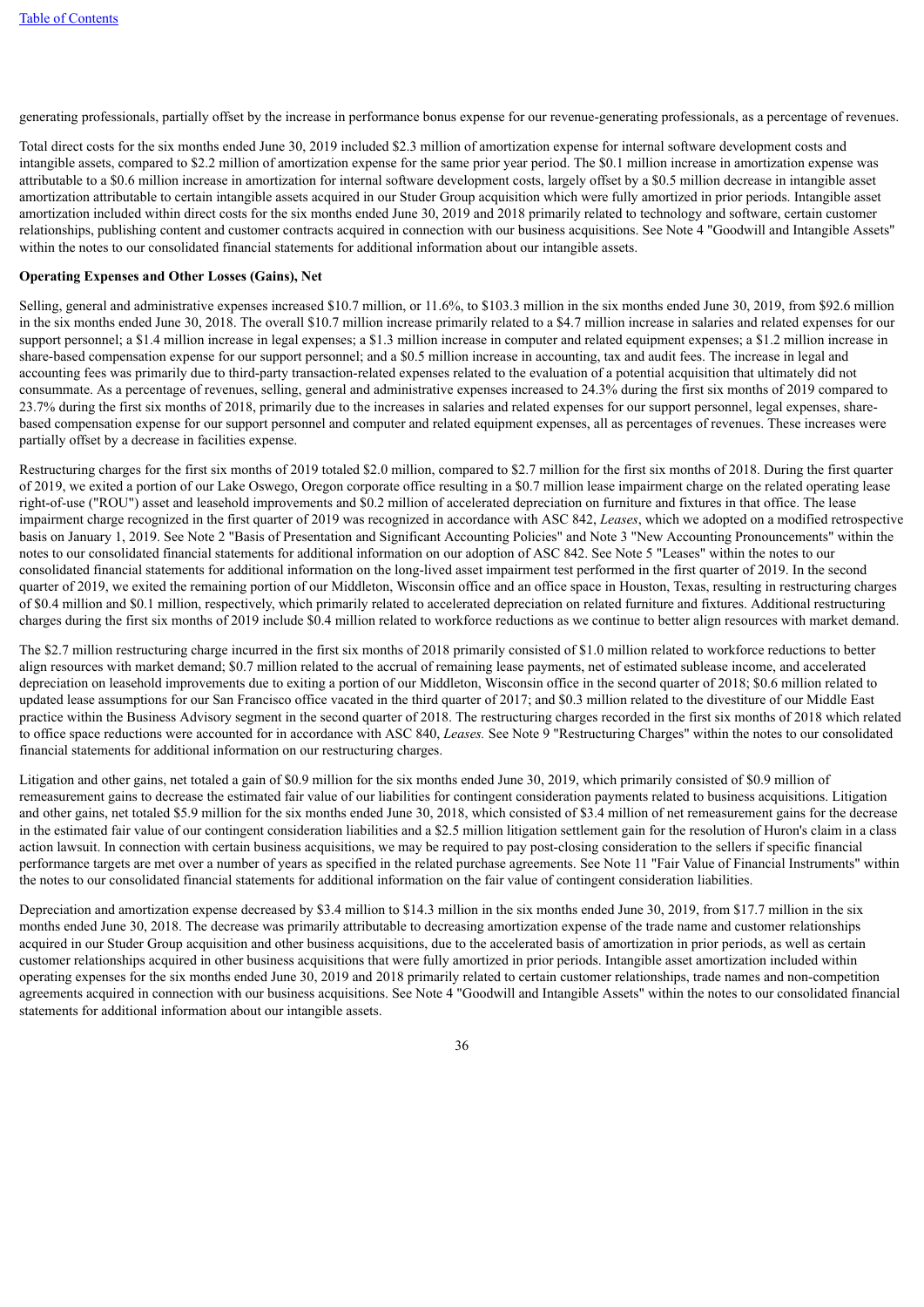# **Operating Income**

Operating income increased \$3.2 million to \$24.6 million in the first six months of 2019 from \$21.5 million in the first six months of 2018. Operating margin, which is defined as operating income expressed as a percentage of revenues, increased to 5.8% for the six months ended June 30, 2019, compared to 5.5% for the six months ended June 30, 2018. The increase in operating margin was primarily attributable to the revenue growth that outpaced the increase in salaries and related expenses for our revenue-generating professionals and the decrease in intangible asset amortization expense; partially offset by the increase in performance bonus expense for our revenue-generating professionals, as a percentage of revenues, and the decrease in litigation and other gains.

### **Other Expense, Net**

Total other expense, net decreased by \$10.0 million to \$5.9 million in the first six months of 2019 from \$15.8 million in the first six months of 2018. The decrease in total other expense, net was primarily attributable to a \$5.8 million loss on the divestiture of our Middle East practice within our Business Advisory segment recorded in the second quarter of 2018. During the second quarter of 2018, we sold our Middle East business to a former employee who was the practice leader of that business at the time. The decrease in total other expense, net was also attributable to a \$2.8 million gain recognized during the first six months of 2019 for the market value of our investments that are used to fund our deferred compensation liability, compared to a gain of \$0.2 million during the first six months of 2018. Interest expense, net of interest income decreased \$1.2 million to \$8.8 million in the first six months of 2019 from \$10.0 million in the first six months of 2018. The decrease in interest expense was due to lower levels of borrowing under our credit facility during the first six months of 2019 compared to the same prior year period, partially offset by higher interest rates during the first six months of 2019 compared to the same prior year period.

#### **Income Tax Expense**

For the six months ended June 30, 2019, our effective tax rate was 25.8% as we recognized income tax expense from continuing operations of \$4.8 million on income from continuing operations of \$18.8 million. The effective tax rate of 25.8% was more favorable than the statutory rate, inclusive of state income taxes, of 26.4% primarily due to non-taxable gains on our investments used to fund our deferred compensation liability, federal tax credits and share-based compensation awards that vested during the year; partially offset by non-deductible business expenses. For the six months ended June 30, 2018, our effective tax rate was 53.0% as we recognized income tax expense from continuing operations of \$3.0 million on income from continuing operations of \$5.6 million. The effective tax rate of 53.0% was less favorable than the statutory rate, inclusive of state income taxes, of 26.0% primarily due to discrete tax expense for share-based compensation awards that vested during the first quarter of 2018, which had an unfavorable impact of 22.5% on the effective tax rate, and nondeductible business expenses.

#### **Net Income from Continuing Operations**

Net income from continuing operations increased by \$11.3 million to \$13.9 million for the six months ended June 30, 2019, from \$2.6 million for the same prior year period. As a result of the increase in net income from continuing operations, diluted earnings per share from continuing operations for the first six months of 2019 was \$0.62 compared to \$0.12 for the first six months of 2018.

### **EBITDA and Adjusted EBITDA**

EBITDA increased \$8.6 million to \$44.2 million for the six months ended June 30, 2019, from \$35.5 million for the six months ended June 30, 2018. Adjusted EBITDA increased \$8.8 million to \$47.2 million in the first six months of 2019 from \$38.4 million in the first six months of 2018. The increase in EBITDA was primarily attributable to the increase in revenues for the first six months of 2019 compared to the same prior year period and the loss on the divestiture of our Middle East business within our Business Advisory segment recorded in the second quarter of 2018. These increases to EBITDA were partially offset by the increases in selling, general and administrative expenses, salaries and related expenses for our revenue-generating professionals, and performance bonus expense for our revenue-generating professionals; as well as the decrease in litigation and other gains, net recognized in the first six months of 2019 compared to the same prior year period. The increase in adjusted EBITDA was primarily attributable to the increase in revenues, partially offset by the increases in selling, general and administrative expenses, salaries and related expenses for our revenue-generating professionals and performance bonus expense for our revenue-generating professionals in the first six months of 2019 compared to the same prior year period.

#### **Adjusted Net Income from Continuing Operations**

Adjusted net income from continuing operations increased \$8.9 million to \$25.9 million in the first six months of 2019 compared to \$17.0 million in the first six months of 2018. As a result of the increase in adjusted net income from continuing operations, adjusted diluted earnings per share from continuing operations for the first six months of 2019 was \$1.16 compared to \$0.78 for the first six months of 2018.

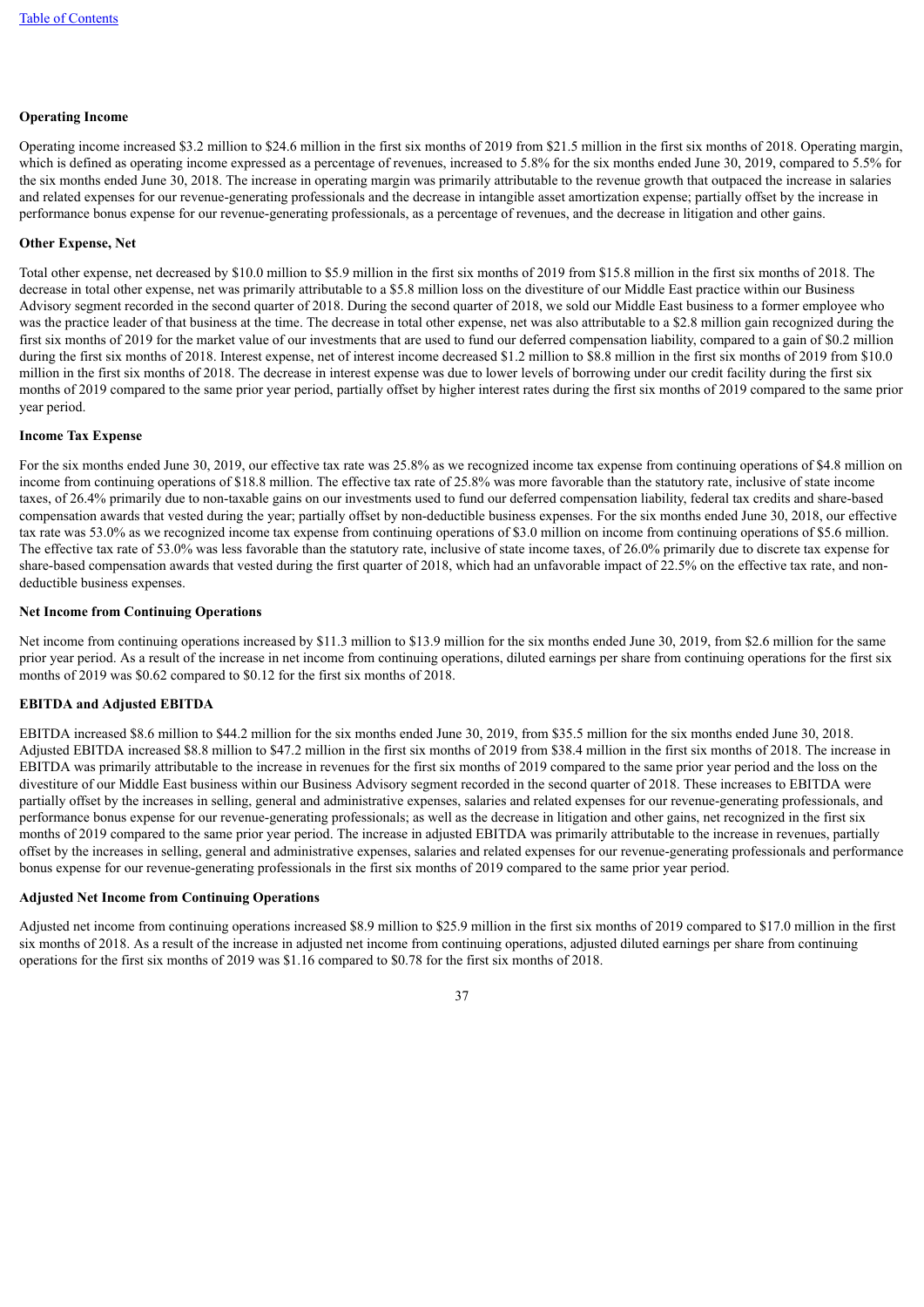# **Segment Results**

#### **Healthcare**

### *Revenues*

Healthcare segment revenues increased \$14.2 million, or 7.8%, to \$195.6 million for the first six months of 2019 from \$181.4 million for the first six months of 2018.

During the six months ended June 30, 2019, revenues from fixed-fee engagements; time-and-expense engagements; performance-based arrangements; and software support, maintenance and subscription arrangements represented 63.0%, 13.8%, 17.3%, and 5.9% of this segment's revenues, respectively, compared to 67.3%, 14.9%, 10.7%, and 7.1% of this segment's revenues, respectively, for the same prior year period. Performance-based fee revenue was \$33.8 million during the first six months of 2019, compared to \$19.4 million during the first six months of 2018. The level of performance-based fees earned may vary based on our clients' risk sharing preferences and the mix of services we provide.

Of the overall \$14.2 million increase in revenues, \$12.9 million was attributable to an increase in revenues from our full-time billable consultants and \$1.3 million was attributable to our full-time equivalents. The increase in revenues attributable to our full-time billable consultants reflected increases in the average billing rate and the average number of full-time billable consultants, partially offset by a decrease in the consultant utilization rate in the first six months of 2019 compared to the same prior year period. The increase in revenues attributable to our full-time equivalents reflected an increase in the average number of full-time equivalents, partially offset by a decrease in revenue per full-time equivalent in the first six months of 2019 compared to the same prior year period.

### *Operating Income*

Healthcare segment operating income increased \$9.7 million, or 18.8%, to \$61.2 million for the six months ended June 30, 2019, from \$51.5 million for the six months ended June 30, 2018. The Healthcare segment operating margin increased to 31.3% for the first six months of 2019 from 28.4% in the same period last year. The increase in this segment's operating margin was primarily attributable to a slight decrease in salaries and related expenses for our revenuegenerating professionals, partially offset by increases in performance bonus expense for our revenue-generating professionals and amortization of internal software development costs, both as percentages of revenues.

### **Business Advisory**

### *Revenues*

Business Advisory segment revenues increased \$7.5 million, or 6.6%, to \$121.1 million for the first six months of 2019 from \$113.6 million for the first six months of 2018.

During the first six months of 2019, revenues from fixed-fee engagements; time-and-expense engagements; performance-based arrangements; and software support, maintenance and subscription arrangements represented 39.9%, 57.1%, 1.0%, and 2.0% of this segment's revenues, respectively, compared to 40.5%, 54.7%, 2.8%, and 2.0% of this segment's revenues, respectively, during the same prior year period. Performance-based fee revenue was \$1.2 million for the first six months of 2019, compared to \$3.2 million for the first six months of 2018. The level of performance-based fees earned may vary based on our clients' preferences and the mix of services we provide.

Of the overall \$7.5 million increase in revenues, \$9.0 million was attributable to an increase in revenues from our full-time billable consultants, partially offset by a \$1.5 million decrease in revenues attributable to our full-time equivalents. The increase in revenues from our full-time billable consultants was primarily driven by increases in the average number of full-time billable consultants and the consultant utilization rate, partially offset by a decrease in the average billing rate in the first six months of 2019 compared to the same prior year period. The decrease in revenues from our full-time equivalents was driven by a decreased use of contractors and our part-time project consultants; and reflected a decrease in the average number of full-time equivalents, partially offset by an increase in revenue per full-time equivalent in the first six months of 2019 compared to the same prior year period.

### *Operating Income*

Business Advisory segment operating income decreased by \$2.2 million, or 9.3%, to \$21.1 million for the six months ended June 30, 2019, from \$23.2 million for the six months ended June 30, 2018. The Business Advisory segment operating margin decreased to 17.4% for the first six months of 2019 from 20.4% in the same period last year. The decrease in this segment's operating margin was primarily attributable to an increase in performance bonus expense for our revenue-generating professionals, as a percentage of revenues.

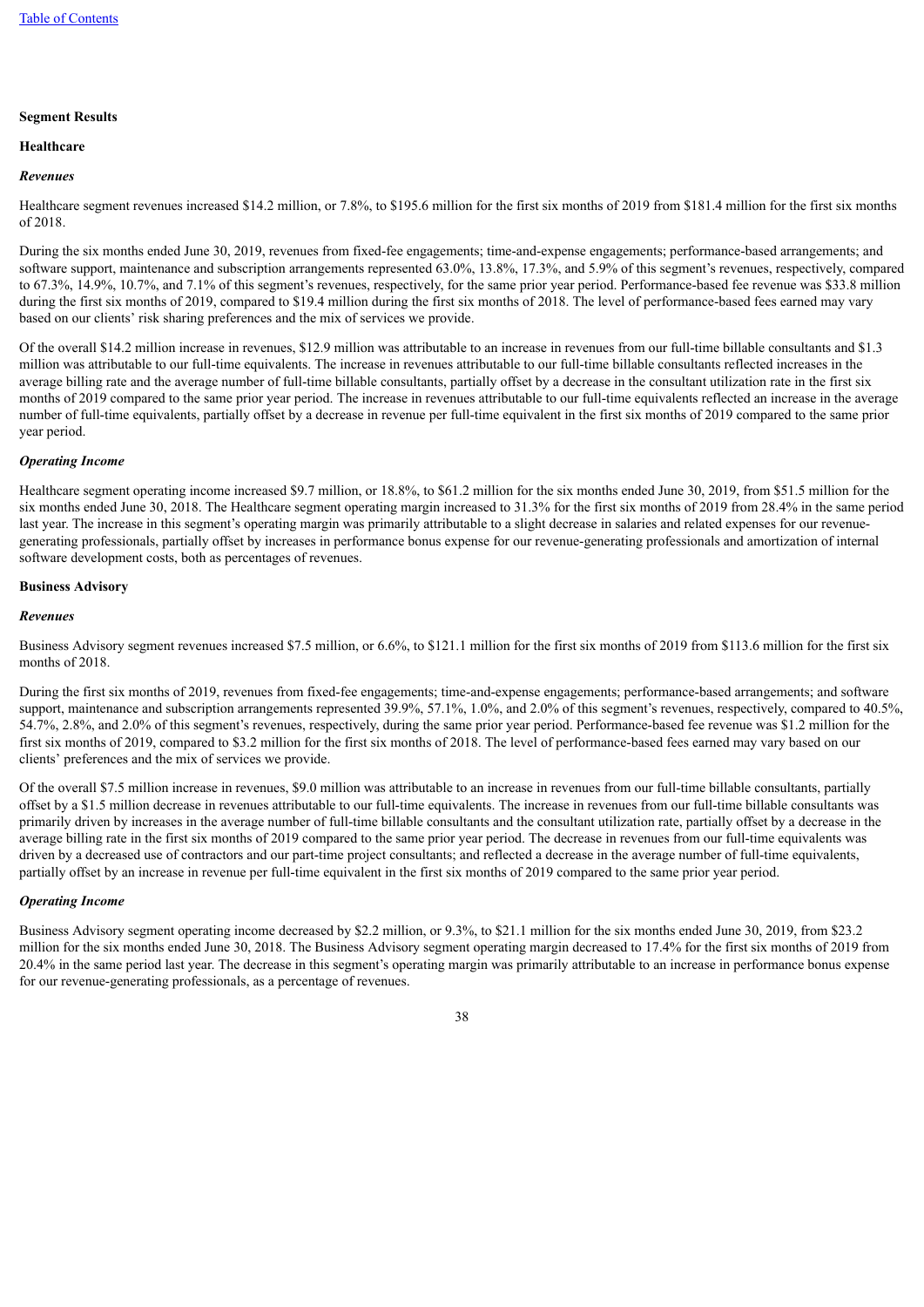# **Education**

### *Revenues*

Education segment revenues increased \$12.3 million, or 12.8%, to \$108.5 million for the first six months of 2019 from \$96.2 million for the first six months of 2018.

For the six months ended June 30, 2019, revenues from fixed-fee engagements; time-and-expense engagements; and software support, maintenance and subscription arrangements represented 23.5%, 68.6%, and 7.9% of this segment's revenues, respectively, compared to 20.2%, 73.1%, and 6.7% of this segment's revenues, respectively, during the same prior year period.

Of the overall \$12.3 million increase in revenues, \$11.9 million was attributable to revenues generated by our full-time billable consultants and \$0.4 million was attributable to revenues generated by our full-time equivalents. The increase in revenues from our full-time billable consultants reflected increases in the average number of full-time billable consultants and the consultant utilization rate in the first six months of 2019 compared to the same prior year period. The increase in revenues from our full-time equivalents was primarily driven by an increase in software and data hosting revenues; and reflected an increase in revenue per full-time equivalent, partially offset by a decrease in the average number of full-time equivalents in the first six months of 2019 compared to the same prior year period.

### *Operating Income*

Education segment operating income increased \$6.1 million, or 27.1%, to \$28.8 million for the six months ended June 30, 2019, from \$22.7 million for the six months ended June 30, 2018. The Education segment operating margin increased to 26.6% for the first six months of 2019 from 23.6% in the same period last year. The increase in this segment's operating margin was primarily attributable to revenue growth that outpaced the increase in salaries and related expenses for our revenue-generating professionals as well as decreases in practice administration and meetings expenses, promotion and marketing expenses, and share-based compensation expense for our revenue-generating professionals. These increases to the segment's operating margin were partially offset by an increase in contractor expense, as a percentage of revenue.

### **LIQUIDITY AND CAPITAL RESOURCES**

Cash and cash equivalents decreased \$23.9 million to \$9.2 million at June 30, 2019 from \$33.1 million at December 31, 2018. As of June 30, 2019, our primary sources of liquidity are cash on hand, cash flows from our U.S. operations, and borrowing capacity available under our credit facility.

|                                                     | <b>Six Months Ended</b><br><b>June 30,</b> |  |          |  |  |  |  |
|-----------------------------------------------------|--------------------------------------------|--|----------|--|--|--|--|
| Cash Flows (in thousands):                          | 2019                                       |  | 2018     |  |  |  |  |
| Net cash provided by (used in) operating activities | (6,207)                                    |  | 6.913    |  |  |  |  |
| Net cash used in investing activities               | (14,880)                                   |  | (10,006) |  |  |  |  |
| Net cash used in financing activities               | (2,921)                                    |  | (3,291)  |  |  |  |  |
| Effect of exchange rate changes on cash             | 78                                         |  | (73)     |  |  |  |  |
| Net decrease in cash and cash equivalents           | (23,930)                                   |  | (6, 457) |  |  |  |  |

### **Operating Activities**

Net cash used in operating activities totaled \$6.2 million for the six months ended June 30, 2019, compared to net cash provided by operating activities of \$6.9 million for the six months ended June 30, 2018, respectively. Our operating assets and liabilities consist primarily of receivables from billed and unbilled services, accounts payable and accrued expenses, accrued payroll and related benefits, and deferred revenues. The volume of services rendered and the related billings and timing of collections on those billings, as well as payments of our accounts payable and salaries, bonuses, and related benefits to employees affect these account balances.

The increase in cash used in operating activities for the first six months of 2019 compared to cash provided by operating activities in the same prior year period was primarily attributable to an increase in the amount paid for annual performance bonuses during the first quarter of 2019 compared to the first quarter of 2018, largely offset by an increase in cash collections from clients for the six months ended June 30, 2019 compared to the six months ended June 30, 2018.

#### **Investing Activities**

Net cash used in investing activities was \$14.9 million and \$10.0 million for the six months ended June 30, 2019 and 2018, respectively.

The use of cash in the first six months of 2019 primarily consisted of \$6.4 million for purchases of property and equipment, primarily related to purchases of computers and related equipment and leasehold improvements for new office spaces in certain locations; \$4.4 million for payments related to internally developed software; and \$4.1 million for contributions to our life insurance policies which fund our deferred compensation plan.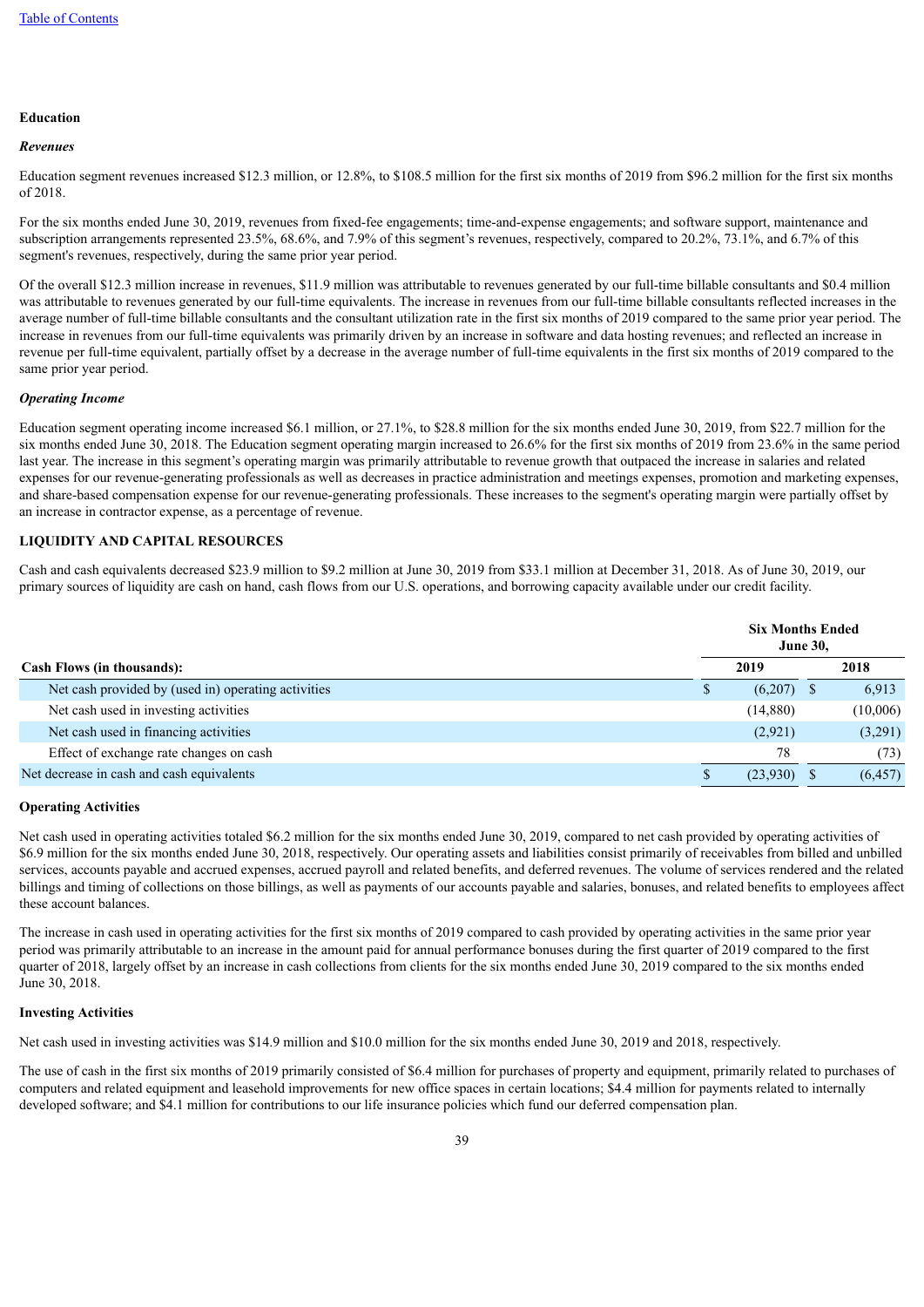The use of cash in the first six months of 2018 primarily consisted of \$5.1 million for purchases of property and equipment, primarily related to purchases of computers and related equipment; \$2.1 million for payments related to internally developed software; \$1.9 million for payments related to the divestiture of our Middle East practice within the Business Advisory segment; and \$1.7 million for contributions to our life insurance policies which fund our deferred compensation plan.

We estimate that cash utilized for purchases of property and equipment and software development in 2019 will be approximately \$18 million to \$22 million, primarily consisting of information technology related equipment to support our corporate infrastructure, leasehold improvements for certain office locations, and software development costs.

#### **Financing Activities**

Net cash used in financing activities was \$2.9 million for the six months ended June 30, 2019. During the first six months of 2019, we paid \$10.0 million to the sellers of certain business acquisitions for achieving specified financial performance targets in accordance with the related purchase agreements. Of the total \$10.0 million payments made, \$4.7 million is classified as a cash outflow from financing activities and represents the amount paid up to the fair value of the contingent consideration liability recorded as of the acquisition date. The remaining \$5.3 million is classified as a cash outflow from operating activities. During the first six months of 2019, we borrowed \$87.5 million under our credit facility, primarily to fund our annual performance bonus payment, and made repayments on our borrowings of \$81.8 million.

Net cash used in financing activities was \$3.3 million for the six months ended June 30, 2018. During the first six months of 2018, we borrowed \$139.3 million under our credit facility, primarily to fund our annual performance bonus payment, and made repayments on our borrowings of \$134.0 million. During the first six months of 2018, we paid \$7.8 million to the sellers of certain business acquisitions for achieving specified financial performance targets in accordance with the related purchase agreements. Of the total \$7.8 million payments made, \$4.9 million is classified as a cash outflow from financing activities and represents the amount paid up to the fair value of the contingent consideration liability recorded as of the acquisition date. The remaining \$2.9 million is classified as a cash outflow from operating activities.

### **Share Repurchase Program**

We currently have a share repurchase program permitting us to repurchase up to \$125 million of our common stock through October 31, 2019 (the "Share") Repurchase Program"). The amount and timing of the repurchases will be determined by management and will depend on a variety of factors, including the trading price of our common stock, capacity under our credit facility, general market and business conditions, and applicable legal requirements. No shares were repurchased in the first six months of 2019 or 2018. As of June 30, 2019, \$35.1 million remains available for share repurchases.

#### **Financing Arrangements**

At June 30, 2019, we had \$250.0 million principal amount of our 1.25% convertible senior notes outstanding, \$56.0 million outstanding under our senior secured credit facility, and \$4.1 million outstanding under a promissory note, as discussed below.

#### *1.25% Convertible Senior Notes*

In September 2014, we issued \$250.0 million principal amount of the Convertible Notes in a private offering. The Convertible Notes are senior unsecured obligations of the Company and will pay interest semi-annually on April 1 and October 1 of each year at an annual rate of 1.25%. The Convertible Notes will mature on October 1, 2019, unless earlier repurchased by the Company or converted in accordance with their terms. We expect to refinance the principal amount of the outstanding notes at maturity with the borrowing capacity available under our revolving credit facility.

Upon conversion, the Convertible Notes will be settled, at our election, in cash, shares of the Company's common stock, or a combination of cash and shares of the Company's common stock. Our current intent and policy is to settle conversions with a combination of cash and shares of common stock with the principal amount of the Convertible Notes paid in cash, in accordance with the settlement provisions of the Indenture.

The initial conversion rate for the Convertible Notes is 12.5170 shares of our common stock per \$1,000 principal amount of the Convertible Notes, which is equal to an initial conversion price of approximately \$79.89 per share of our common stock.

In connection with the issuance of the Convertible Notes, we entered into convertible note hedge transactions and warrant transactions. The convertible note hedge transactions are intended to reduce the potential future economic dilution associated with the conversion of the Convertible Notes and, combined with the warrants, effectively raise the price at which economic dilution would occur from the initial conversion price of approximately \$79.89 to approximately \$97.12 per share.

The carrying amount of our Convertible Notes as of June 30, 2019 and December 31, 2018, was \$247.5 million and \$242.6 million, respectively, which represented the \$250.0 million principal amount net of unamortized debt discount and issuance costs. The carrying amount of our Convertible Notes is included in current maturities of long-term debt on the consolidated balance sheet.

For further information, see Note 8 "Financing Arrangements" within the notes to our consolidated financial statements.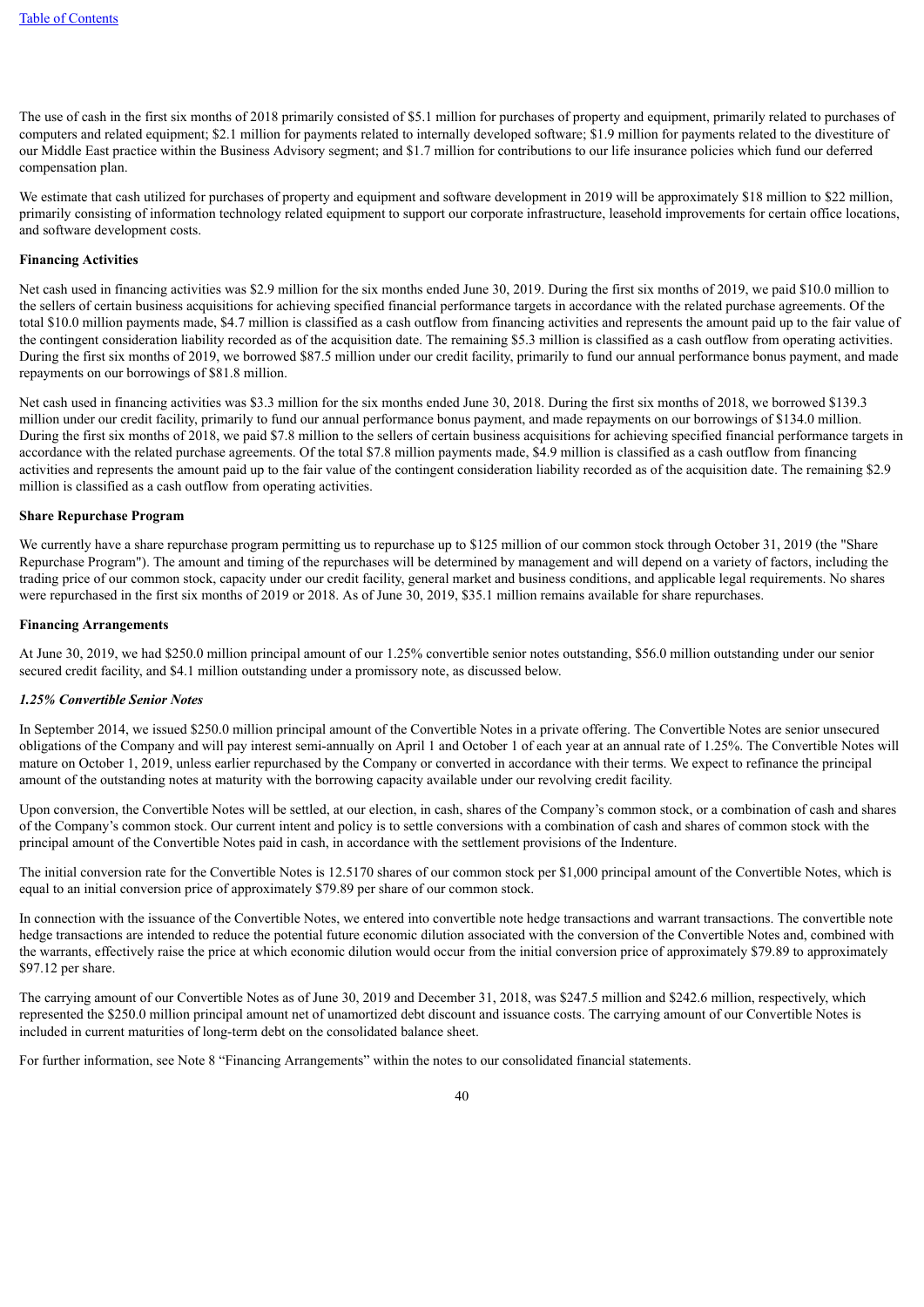# *Senior Secured Credit Facility*

The Company has a \$500 million senior secured revolving credit facility, subject to the terms of a Second Amended and Restated Credit Agreement dated as of March 31, 2015, as amended to date (as amended and modified the "Amended Credit Agreement"), that becomes due and payable in full upon maturity on March 23, 2023. The Amended Credit Agreement provides the option to increase the revolving credit facility or establish term loan facilities in an aggregate amount of up to \$150 million, subject to customary conditions and the approval of any lender whose commitment would be increased, resulting in a maximum available principal amount under the Amended Credit Agreement of \$650 million. The initial borrowings under the Amended Credit Agreement were used to refinance borrowings outstanding under a prior credit agreement, and future borrowings under the Amended Credit Agreement may be used for working capital, capital expenditures, acquisitions of businesses, share repurchases, and general corporate purposes.

Fees and interest on borrowings vary based on our Consolidated Leverage Ratio (as defined in the Amended Credit Agreement). At our option, borrowings under the Amended Credit Agreement will bear interest at one, two, three or six-month LIBOR or an alternate base rate, in each case plus the applicable margin. The applicable margin will fluctuate between 1.25% per annum and 2.00% per annum, in the case of LIBOR borrowings, or between 0.25% per annum and 1.00% per annum, in the case of base rate loans, based upon our Consolidated Leverage Ratio at such time.

Amounts borrowed under the Amended Credit Agreement may be prepaid at any time without premium or penalty. We are required to prepay the amounts outstanding under the Amended Credit Agreement in certain circumstances, including a requirement to pay all amounts outstanding under the Amended Credit Agreement 90 days prior to the Convertible Indebtedness Maturity Date (as defined in the Amended Credit Agreement) unless (1) the Convertible Indebtedness Maturity Date is waived or extended to a later date, (2) the Company can demonstrate (a) Liquidity (as defined in the Amended Credit Agreement) in an amount at least equal to the principal amount due on the Convertible Indebtedness Maturity Date, and (b) financial covenant compliance after giving effect to such payments and any additional indebtedness incurred on a pro forma basis, or (3) this requirement is waived by the Required Lenders (as defined in the Amended Credit Agreement). In addition, we have the right to permanently reduce or terminate the unused portion of the commitments provided under the Amended Credit Agreement at any time.

The Amended Credit Agreement contains usual and customary representations and warranties; affirmative and negative covenants, which include limitations on liens, investments, additional indebtedness, and restricted payments; and two quarterly financial covenants as follows: (i) a maximum Consolidated Leverage Ratio (defined as the ratio of debt to consolidated EBITDA) ranging from 3.50 to 1.00 to 4.00 to 1.00, depending on the measurement period, and (ii) a minimum Consolidated Interest Coverage Ratio (defined as the ratio of consolidated EBITDA to interest) of 3.50 to 1.00. Consolidated EBITDA for purposes of the financial covenants is calculated on a continuing operations basis and includes adjustments to add back non-cash goodwill impairment charges, share-based compensation costs, certain non-cash restructuring charges, pro forma historical EBITDA for businesses acquired, and other specified items in accordance with the Amended Credit Agreement. At June 30, 2019, we were in compliance with these financial covenants with a Consolidated Leverage Ratio of 2.63 to 1.00 and a Consolidated Interest Coverage Ratio of 13.82 to 1.00.

The Amended Credit Agreement contains restricted payment provisions, including a potential limit on the amount of dividends we may pay. Pursuant to the terms of the Amended Credit Agreement, if our Consolidated Leverage Ratio is greater than 3.00, the amount of dividends and other Restricted Payments (as defined in the Amended Credit Agreement) we may pay is limited to an amount up to \$75 million plus 50% of cumulative consolidated net income (as defined in the Amended Credit Agreement) from the closing date of the Amended Credit Agreement plus 50% of the net cash proceeds from equity issuances after the closing date of the Amended Credit Agreement.

Borrowings outstanding under the Amended Credit Agreement at June 30, 2019 totaled \$56.0 million. These borrowings carried a weighted average interest rate of 3.9%, including the impact of the interest rate swap in effect as of June 30, 2019 and described in Note 10 "Derivative Instrument and Hedging Activity" within the notes to the consolidated financial statements. Borrowings outstanding under the Amended Credit Agreement at December 31, 2018 were \$50.0 million and carried a weighted average interest rate of 3.7%, including the impact of the interest rate swap described in Note 10 "Derivative Instrument" and Hedging Activity" within the notes to the consolidated financial statements. The borrowing capacity under the revolving credit facility is reduced by any outstanding borrowings under the revolving credit facility and outstanding letters of credit. At June 30, 2019, we had outstanding letters of credit totaling \$1.6 million, which are primarily used as security deposits for our office facilities. As of June 30, 2019, the unused borrowing capacity under the revolving credit facility was \$442.4 million.

### *Promissory Note due 2024*

On June 30, 2017, in conjunction with our purchase of an aircraft related to the acquisition of Innosight, we assumed, from the sellers of the aircraft, a promissory note with an outstanding principal balance of \$5.1 million. The principal balance of the promissory note is subject to scheduled monthly principal payments until the maturity date of March 1, 2024, at which time a final payment of \$1.5 million, plus any accrued and unpaid interest, will be due. Under the terms of the promissory note, we will pay interest on the outstanding principal amount at a rate of one-month LIBOR plus 1.97% per annum. The obligations under the promissory note are secured pursuant to a Loan and Aircraft Security Agreement with Banc of America Leasing  $\&$  Capital, LLC, which grants the lender a first priority security interest in the aircraft. At June 30, 2019, the outstanding principal amount of the promissory note was \$4.1 million, and the aircraft had a carrying amount of \$5.4 million. At December 31, 2018, the outstanding principal amount of the promissory note was \$4.4 million, and the aircraft had a carrying amount of \$5.8 million.

For further information, see Note 8 "Financing Arrangements" within the notes to the consolidated financial statements.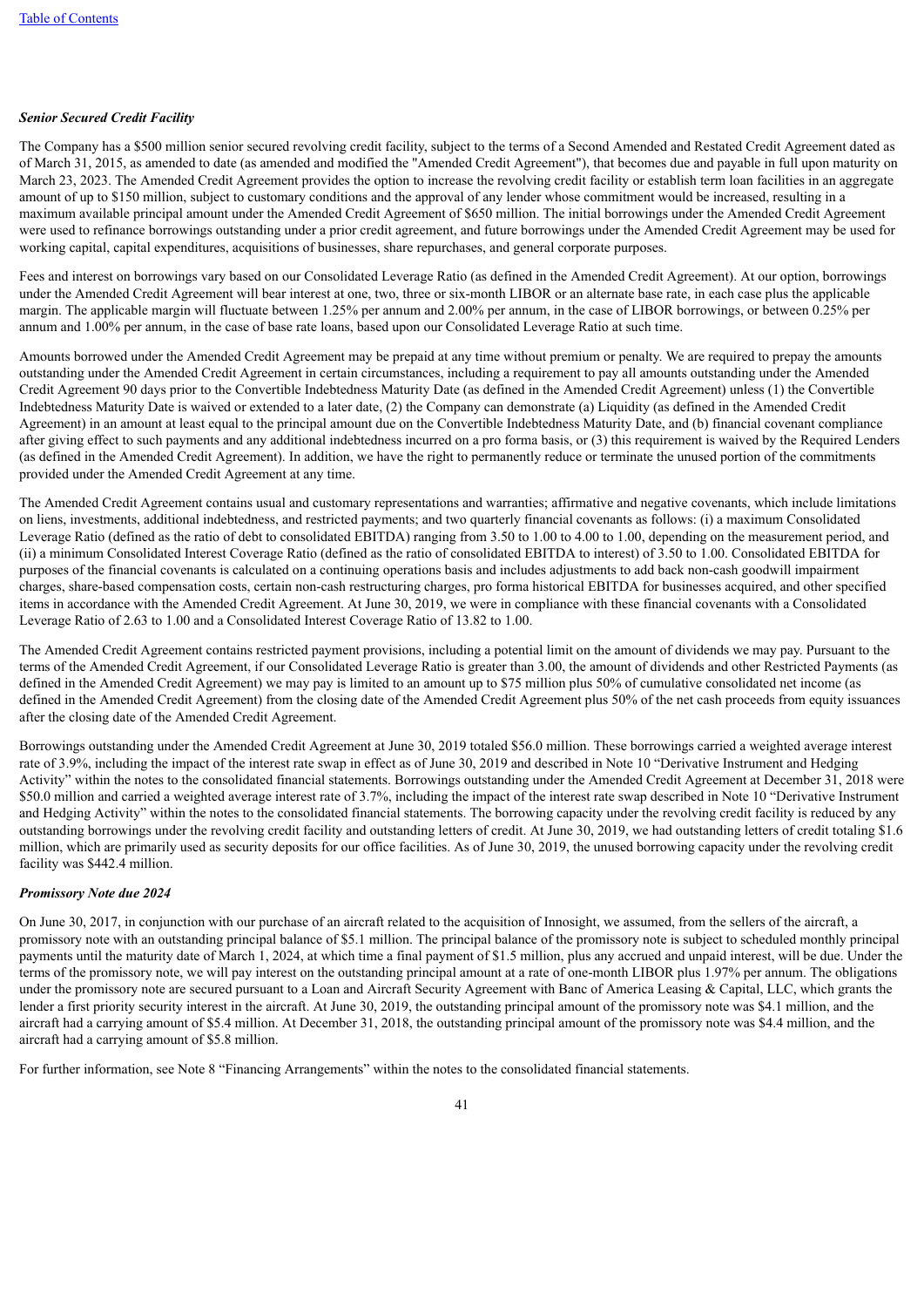## **Future Needs**

Our primary financing need has been to fund our growth. Our growth strategy is to expand our service offerings, which may require investments in new hires, acquisitions of complementary businesses, possible expansion into other geographic areas, and related capital expenditures. We believe our internally generated liquidity, together with our available cash, the borrowing capacity available under our revolving credit facility, and access to external capital resources will be adequate to fund our long-term growth and capital needs arising from cash commitments and debt service obligations. Our ability to secure short-term and long-term financing in the future will depend on several factors, including our future profitability, the quality of our accounts receivable and unbilled services, our relative levels of debt and equity, and the overall condition of the credit markets.

# **CONTRACTUAL OBLIGATIONS**

For a summary of our commitments to make future payments under contractual obligations, see Item 7. "Management's Discussion and Analysis of Financial Condition and Results of Operations – Contractual Obligations" in our Annual Report on Form 10-K for the year ended December 31, 2018. There have been no material changes to our contractual obligations since December 31, 2018. See Note 2 "Basis of Presentation and Significant Accounting Policies" and Note 3 "New Accounting Pronouncements" within the notes to our consolidated financial statements for information on our adoption of ASC 842, *Leases*. See Note 5 "Leases" within the notes to our consolidated financial statements for information on our future lease payments and a reconciliation of those lease payments to our operating lease liabilities recorded on our consolidated balance sheet.

# **OFF-BALANCE SHEET ARRANGEMENTS**

We are not a party to any material off-balance sheet arrangements.

# **CRITICAL ACCOUNTING POLICIES**

Management's discussion and analysis of financial condition and results of operations are based upon our consolidated financial statements, which have been prepared in accordance with GAAP. We regularly review our financial reporting and disclosure practices and accounting policies to ensure that our financial reporting and disclosures provide accurate information relative to the current economic and business environment. The preparation of financial statements in conformity with GAAP requires management to make assessments, estimates and assumptions that affect the reported amounts of assets and liabilities and disclosure of contingent assets and liabilities as of the date of the financial statements, as well as the reported amounts of revenues and expenses during the reporting period. Critical accounting policies are those policies that we believe present the most complex or subjective measurements and have the most potential to impact our financial position and operating results. While all decisions regarding accounting policies are important, we believe there are five accounting policies that could be considered critical: revenue recognition, allowances for doubtful accounts and unbilled services, business combinations, carrying values of goodwill and other intangible assets, and accounting for income taxes. For a detailed discussion of these critical accounting policies, see Item 7. "Management's Discussion and Analysis of Financial Condition and Results of Operations – Critical Accounting Policies" in our Annual Report on Form 10-K for the year ended December 31, 2018. There have been no material changes to our critical accounting policies during the first six months of 2019.

### **NEW ACCOUNTING PRONOUNCEMENTS**

Refer to Note 3 "New Accounting Pronouncements" within the notes to the consolidated financial statements for information on new accounting pronouncements.

# <span id="page-43-0"></span>**ITEM 3. QUANTITATIVE AND QUALITATIVE DISCLOSURES ABOUT MARKET RISK.**

We are exposed to market risks primarily from changes in interest rates and changes in the market value of our investments.

### **Market Risk and Interest Rate Risk**

The value of our Convertible Notes is exposed to interest rate risk. Generally, the fair value of our fixed interest rate Convertible Notes will increase as interest rates fall and decrease as interest rates rise. In addition, the fair value of our Convertible Notes is affected by our stock price. The carrying value of our Convertible Notes was \$247.5 million as of June 30, 2019, which represents the liability component of the \$250.0 million principal balance. The estimated fair value of our Convertible Notes at June 30, 2019 was \$247.7 million, and was determined based on the quoted bid price of the Convertible Notes in an over-the-counter market as of the last day of trading for the quarter ended June 30, 2019, which was \$99.073 per \$100 principal amount. At December 31, 2018, the carrying value of our Convertible Notes was \$242.6 million, and the estimated fair value of our Convertible Notes was \$242.9 million, which was determined based on the quoted bid price of the Convertible Notes in an over-the-counter market as of the last day of trading for the year ended December 31, 2018, which was \$97.176 per \$100 principal amount.

Concurrent with the issuance of the Convertible Notes, we entered into separate convertible note hedge and warrant transactions. The convertible note hedge transactions are intended to reduce the potential future economic dilution associated with the conversion of the Convertible Notes and, combined with the warrants, effectively raise the price at which economic dilution would occur from the initial conversion price of approximately \$79.89 to approximately \$97.12 per share. Under the convertible note hedge transactions, we have the option to purchase a total of approximately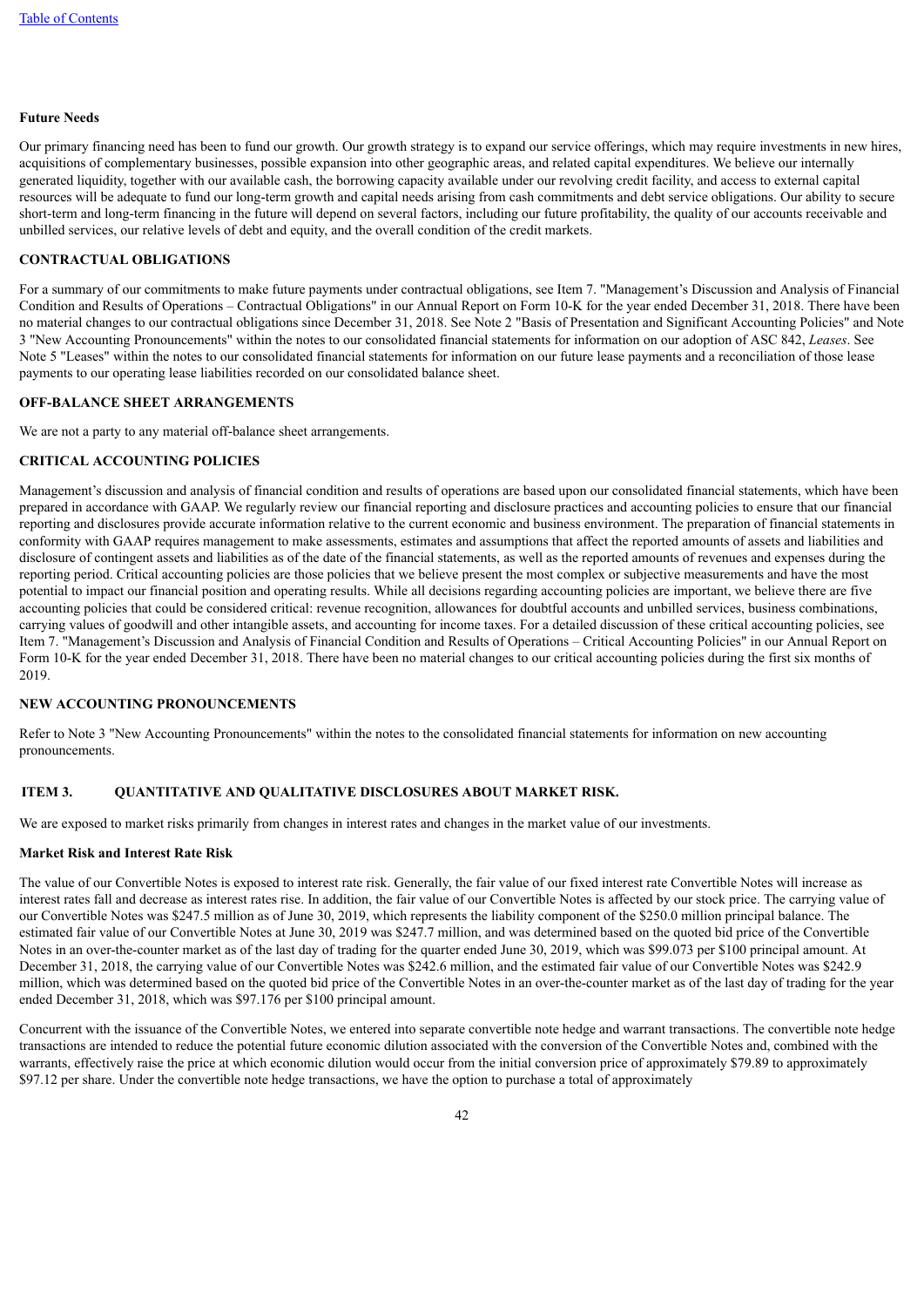3.1 million shares of our common stock, which is the number of shares initially issuable upon conversion of the Convertible Notes in full, at a price of approximately \$79.89, which corresponds to the initial conversion price of the Convertible Notes, subject to customary anti-dilution adjustments substantially similar to those in the Convertible Notes. Under the warrant transactions, the holders of the warrants have the option to purchase a total of approximately 3.1 million shares of our common stock at a price of approximately \$97.12. If the average market value per share of our common stock for the reporting period exceeds the strike price of the warrants, the warrants will have a dilutive effect on our earnings per share.

We have exposure to changes in interest rates associated with borrowings under our bank credit facility, which has variable interest rates tied to LIBOR or an alternate base rate, at our option. At June 30, 2019, we had borrowings outstanding under the credit facility totaling \$56.0 million that carried a weighted average interest rate of 3.9%, including the impact of the interest rate swap described below. A hypothetical 100 basis point change in this interest rate would have a \$0.1 million effect on our pretax income, on an annualized basis, including the effect of the interest rate swap. At December 31, 2018, we had borrowings outstanding under the credit facility totaling \$50.0 million that carried a weighted average interest rate of 3.7% including the impact of the interest rate swap described below. As of December 31, 2018, these variable rate borrowings were fully hedged against changes in interest rates by the interest rate swap, which had a notional amount of \$50.0 million. As our variable rate borrowings were fully hedged as of December 31, 2018, a change in the interest rate would have had no impact on our consolidated financial statements.

On June 22, 2017, we entered into a forward interest rate swap agreement effective August 31, 2017 and ending August 31, 2022, with a notional amount of \$50.0 million. We entered into this derivative instrument to hedge against the interest rate risks of our variable-rate borrowings. Under the terms of the interest rate swap agreement, we receive from the counterparty interest on the notional amount based on one-month LIBOR and we pay to the counterparty a fixed rate of 1.900%.

We also have exposure to changes in interest rates associated with the promissory note assumed on June 30, 2017 in connection with our purchase of an aircraft, which has variable interest rates tied to LIBOR. At June 30, 2019, the outstanding principal amount of the promissory note was \$4.1 million and carried an interest rate of 4.5%. A hypothetical 100 basis point change in this interest rate would not have a material effect on our pretax income. At December 31, 2018, the outstanding principal amount of the promissory note was \$4.4 million and carried an interest rate of 4.3%. A hypothetical 100 basis point change in the interest rate as of December 31, 2018 would not have had a material effect on our pretax income.

We do not use derivative instruments for trading or other speculative purposes. From time to time, we invest excess cash in short-term marketable securities. These investments principally consist of overnight sweep accounts. Due to the short maturity of these investments, we have concluded that we do not have material market risk exposure.

We have a non-interest bearing convertible debt investment in a privately-held company, which we account for as an available-for-sale debt security. As such, the investment is carried at fair value with unrealized holding gains and losses excluded from earnings and reported in other comprehensive income. As of June 30, 2019, the fair value of the investment was \$59.4 million, with a total cost basis of \$27.9 million. At December 31, 2018, the fair value of the investment was \$50.4 million, with a total cost basis of \$27.9 million.

# <span id="page-44-0"></span>**ITEM 4. CONTROLS AND PROCEDURES.**

#### **Evaluation of Disclosure Controls and Procedures**

Our management, with the participation of the Company's Chief Executive Officer and Chief Financial Officer, has evaluated the effectiveness of our disclosure controls and procedures (as such term is defined in Rules 13a-15(e) and 15d-15(e) under the Securities Exchange Act of 1934, as amended (the "Exchange Act")) as of June 30, 2019. Based on this evaluation, our Chief Executive Officer and Chief Financial Officer have concluded that, as of June 30, 2019, our disclosure controls and procedures were effective in recording, processing, summarizing and reporting, on a timely basis, information required to be disclosed by us in the reports we file or submit under the Exchange Act, and such information is accumulated and communicated to management as appropriate to allow timely decisions regarding required disclosure.

### **Changes in Internal Control over Financial Reporting**

<span id="page-44-1"></span>There has been no change in our internal control over financial reporting (as such term is defined in Rules 13a-15(f) and 15d-15(f) under the Exchange Act) during the three months ended June 30, 2019 that has materially affected, or is reasonably likely to materially affect, our internal control over financial reporting.

# **PART II—OTHER INFORMATION**

### <span id="page-44-2"></span>**ITEM 1. LEGAL PROCEEDINGS.**

The information required by this Item is incorporated by reference from Note 14 "Commitments, Contingencies and Guarantees" included in Part I, Item 1 of this Quarterly Report on Form 10-Q.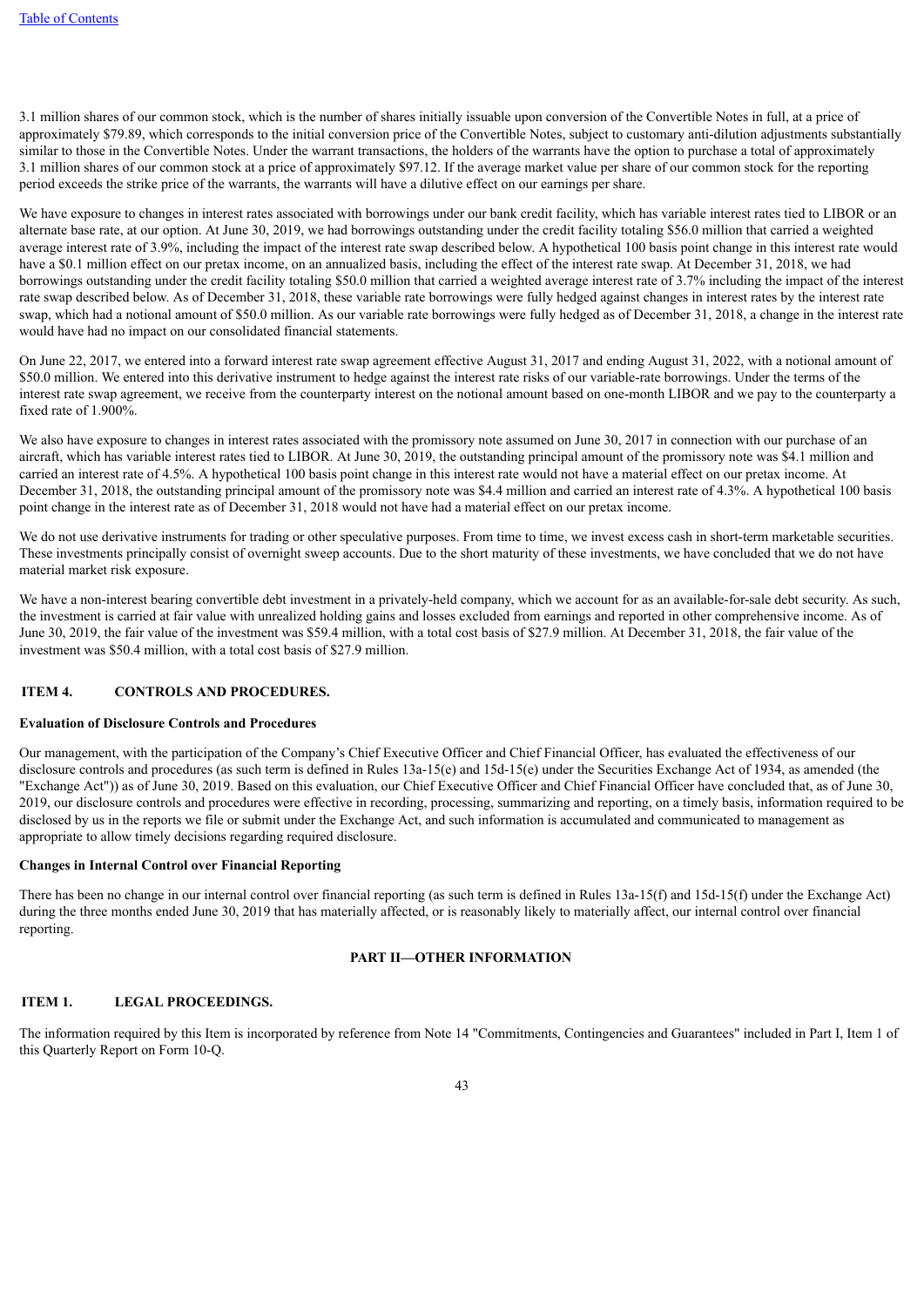From time to time, we are involved in legal proceedings and litigation arising in the ordinary course of business. As of the date of this Quarterly Report on Form 10-Q, we are not a party to any litigation or legal proceeding that, in the current opinion of management, could have a material adverse effect on our financial position or results of operations. However, due to the risks and uncertainties inherent in legal proceedings, actual results could differ from current expected results.

# <span id="page-45-0"></span>**ITEM 1A. RISK FACTORS.**

See Part 1, Item 1A, "Risk Factors" in our Annual Report on Form 10-K for the fiscal year ended December 31, 2018, which was filed with the Securities and Exchange Commission on February 27, 2019, for a complete description of the material risks we face.

## <span id="page-45-1"></span>**ITEM 2. UNREGISTERED SALES OF EQUITY SECURITIES AND USE OF PROCEEDS.**

Our Stock Ownership Participation Program, 2012 Omnibus Incentive Plan, and 2004 Omnibus Stock Plan, which was replaced by the 2012 Omnibus Incentive Plan, permit the netting of common stock upon vesting of restricted stock awards to satisfy individual tax withholding requirements. During the quarter ended June 30, 2019, we reacquired 1,538 shares of common stock with a weighted average fair market value of \$49.03 as a result of such tax withholdings.

In October 2014, our board of directors authorized a share repurchase program pursuant to which we may, from time to time, repurchase up to \$125 million of our common stock, which expires on October 31, 2019 (the "Share Repurchase Program"). The amount and timing of the repurchases will be determined by management and will depend on a variety of factors, including the trading price of our common stock, capacity under our line of credit, general market and business conditions, and applicable legal requirements. The following table provides information with respect to purchases we made of our common stock during the quarter ended June 30, 2019.

| Period                         | <b>Total Number of</b><br><b>Shares Purchased</b> <sup>(1)</sup> |               | <b>Average Price</b><br>Paid per Share | <b>Total Number of</b><br><b>Shares Purchased</b><br>as Part of Publicly<br><b>Announced Plans</b><br>or Programs |    | <b>Dollar Value of Shares</b><br>that may yet be<br>Purchased under the<br>Plans or Programs <sup>(2)</sup> |
|--------------------------------|------------------------------------------------------------------|---------------|----------------------------------------|-------------------------------------------------------------------------------------------------------------------|----|-------------------------------------------------------------------------------------------------------------|
| April 1, 2019 - April 30, 2019 | 264                                                              | <sup>\$</sup> | 47.22                                  | $\overline{\phantom{0}}$                                                                                          |    | 35, 143, 546                                                                                                |
| May 1, 2019 - May 31, 2019     | $-$ \$                                                           |               |                                        |                                                                                                                   | -S | 35, 143, 546                                                                                                |
| June 1, 2019 - June 30, 2019   | 1.274                                                            | <sup>S</sup>  | 49.41                                  | $\overline{\phantom{0}}$                                                                                          |    | 35,143,546                                                                                                  |
| Total                          | 1,538                                                            |               | 49.03                                  |                                                                                                                   |    |                                                                                                             |

(1) The number of shares repurchased for each period represents shares to satisfy employee tax withholding requirements. These shares do not reduce the repurchase authority under the Share Repurchase Program.

<span id="page-45-2"></span>(2) As of the end of the period.

#### **ITEM 3. DEFAULTS UPON SENIOR SECURITIES.**

<span id="page-45-3"></span>None.

#### **ITEM 4. MINE SAFETY DISCLOSURES.**

<span id="page-45-4"></span>Not applicable.

### **ITEM 5. OTHER INFORMATION.**

None.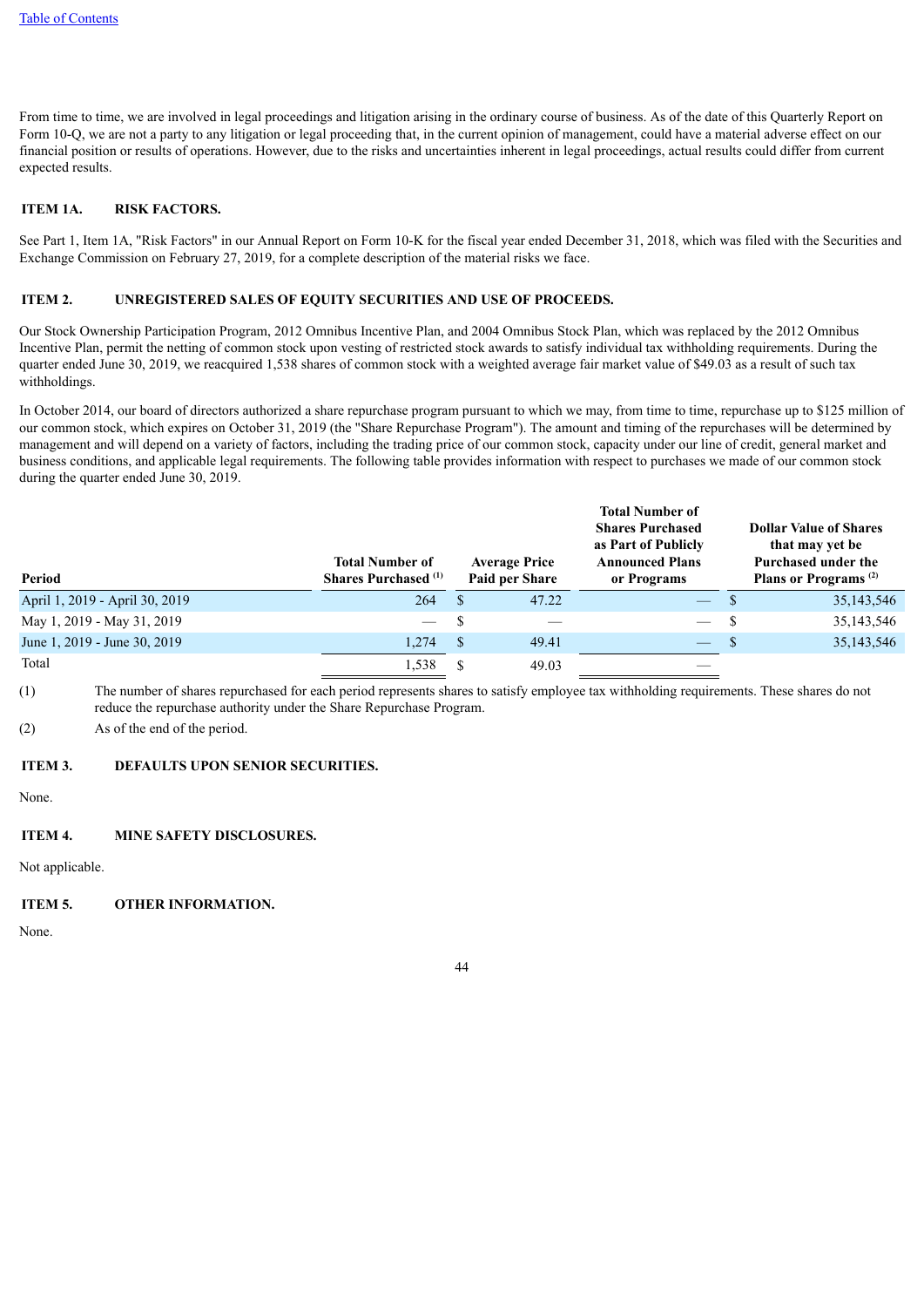# <span id="page-46-0"></span>**ITEM 6. EXHIBITS.**

(a) The following exhibits are filed as part of this Quarterly Report on Form 10-Q.

|                          |                                                                                                                                                                      |                   |                              |                     |                  | <b>Incorporated by Reference</b><br><b>Exhibit</b><br>Appendix A |                |  |  |  |  |
|--------------------------|----------------------------------------------------------------------------------------------------------------------------------------------------------------------|-------------------|------------------------------|---------------------|------------------|------------------------------------------------------------------|----------------|--|--|--|--|
| Exhibit<br><b>Number</b> | <b>Exhibit Description</b>                                                                                                                                           | Filed<br>herewith | <b>Furnished</b><br>herewith | Form                | Period<br>Ending |                                                                  | Filing<br>Date |  |  |  |  |
| 10.1                     | Amendment to the Huron Consulting Group Inc. Amended and Restated<br>2012 Omnibus Incentive Plan.                                                                    |                   |                              | DEF <sub>14</sub> A |                  |                                                                  | 3/22/2019      |  |  |  |  |
| 31.1                     | Certification of the Chief Executive Officer, pursuant to Rule 13a-<br>$14(a)/15d-14(a)$ , as adopted pursuant to Section 302 of the Sarbanes-<br>Oxley Act of 2002. | X                 |                              |                     |                  |                                                                  |                |  |  |  |  |
| 31.2                     | Certification of the Chief Financial Officer, pursuant to Rule 13a-<br>$14(a)/15d-14(a)$ , as adopted pursuant to Section 302 of the Sarbanes-<br>Oxley Act of 2002. | X                 |                              |                     |                  |                                                                  |                |  |  |  |  |
| 32.1                     | Certification of the Chief Executive Officer, pursuant to 18 U.S.C. Section<br>1350, as adopted pursuant to Section 906 of the Sarbanes-Oxley Act of<br>2002.        |                   | X                            |                     |                  |                                                                  |                |  |  |  |  |
| 32.2                     | Certification of the Chief Financial Officer, pursuant to 18 U.S.C. Section<br>1350, as adopted pursuant to Section 906 of the Sarbanes-Oxley Act of<br>2002.        |                   | X                            |                     |                  |                                                                  |                |  |  |  |  |
| 101.INS                  | XBRL Instance Document - the instance document does not appear in the<br>Interactive Data File because its XBRL tags are embedded within the<br>Inline XBRL document | X                 |                              |                     |                  |                                                                  |                |  |  |  |  |
| 101.SCH                  | XBRL Taxonomy Extension Schema Document                                                                                                                              | X                 |                              |                     |                  |                                                                  |                |  |  |  |  |
| 101.CAL                  | XBRL Taxonomy Extension Calculation Linkbase Document                                                                                                                | X                 |                              |                     |                  |                                                                  |                |  |  |  |  |
| 101.LAB                  | XBRL Taxonomy Extension Label Linkbase Document                                                                                                                      | X                 |                              |                     |                  |                                                                  |                |  |  |  |  |
| 101.PRE                  | XBRL Taxonomy Extension Presentation Linkbase Document                                                                                                               | X                 |                              |                     |                  |                                                                  |                |  |  |  |  |
| 101.DEF                  | XBRL Taxonomy Extension Definition Linkbase Document                                                                                                                 | X                 |                              |                     |                  |                                                                  |                |  |  |  |  |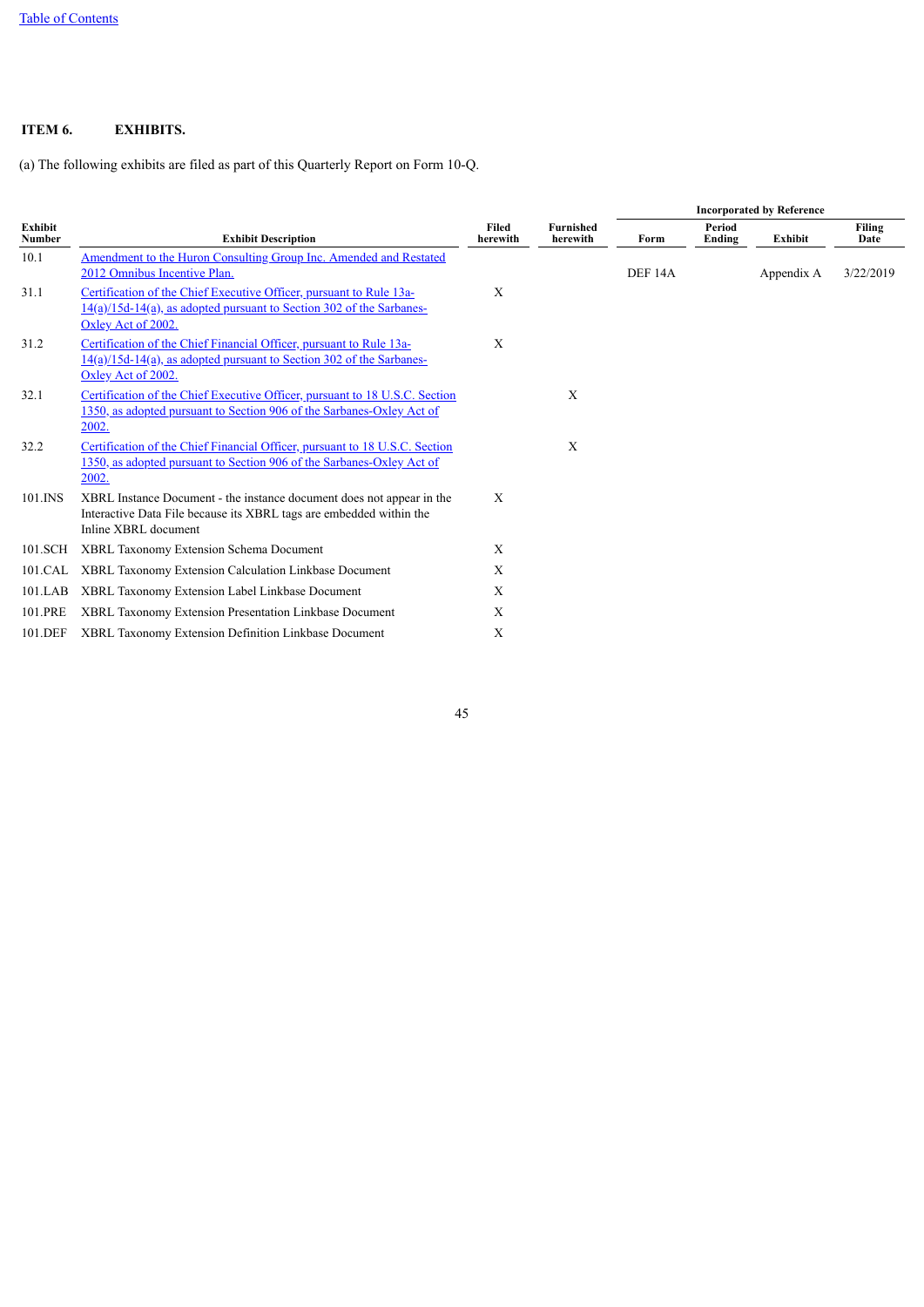# **SIGNATURE**

<span id="page-47-0"></span>Pursuant to the requirements of the Securities Exchange Act of 1934, the registrant has duly caused this report to be signed on its behalf by the undersigned thereunto duly authorized.

Huron Consulting Group Inc.

(Registrant)

Date: July 30, 2019 /S/ JOHN D. KELLY

John D. Kelly Executive Vice President, Chief Financial Officer and Treasurer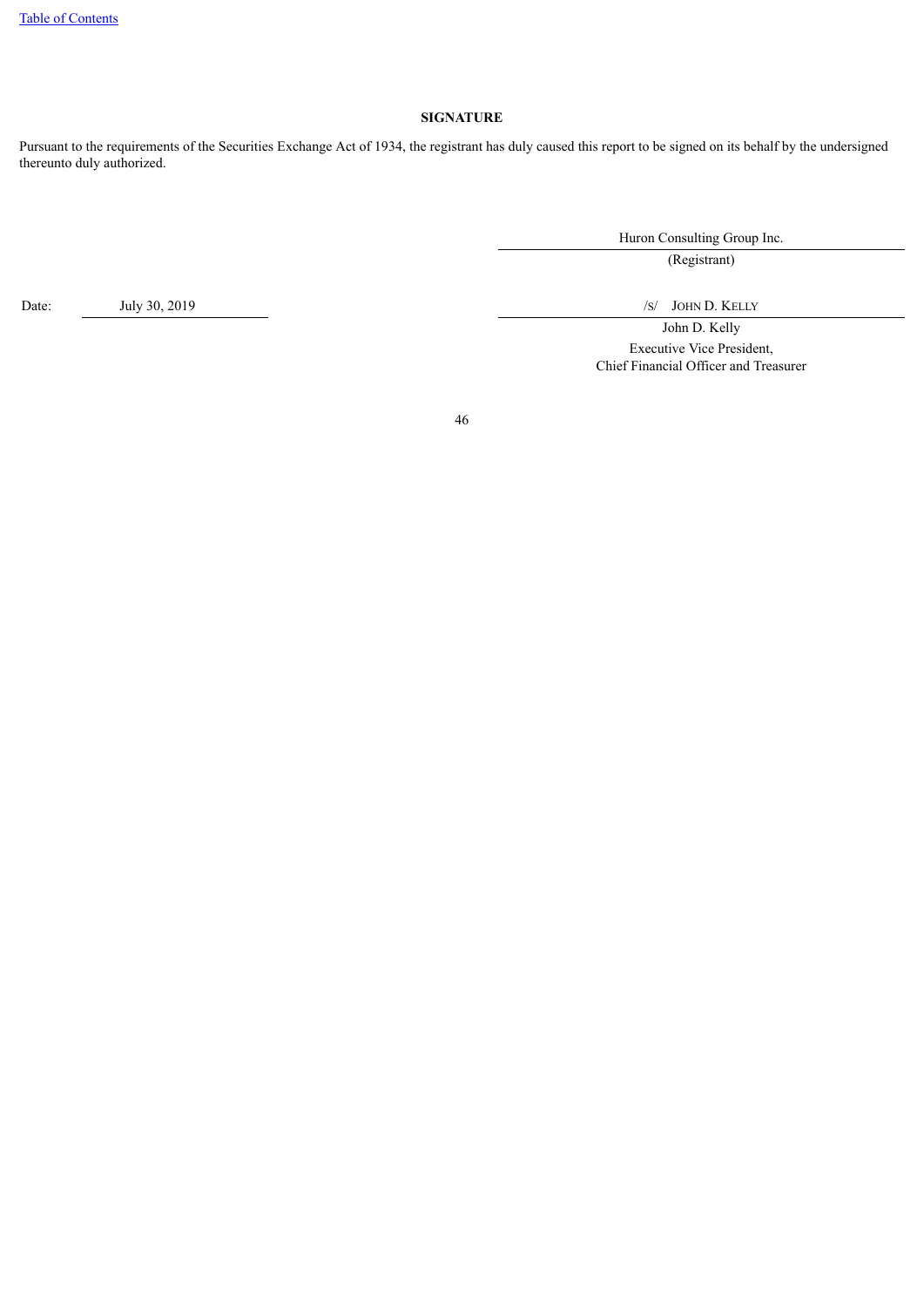# **CERTIFICATION OF THE CHIEF EXECUTIVE OFFICER, PURSUANT TO RULE 13a-14(a)/15d-14(a), AS ADOPTED PURSUANT TO SECTION 302 OF THE SARBANES-OXLEY ACT OF 2002**

<span id="page-48-0"></span>I, James H. Roth, certify that:

- 1. I have reviewed this Quarterly Report on Form 10-Q of Huron Consulting Group Inc.;
- 2. Based on my knowledge, this report does not contain any untrue statement of a material fact or omit to state a material fact necessary to make the statements made, in light of the circumstances under which such statements were made, not misleading with respect to the period covered by this report;
- 3. Based on my knowledge, the financial statements, and other financial information included in this report, fairly present in all material respects the financial condition, results of operations and cash flows of the registrant as of, and for, the periods presented in this report;
- 4. The registrant's other certifying officer and I are responsible for establishing and maintaining disclosure controls and procedures (as defined in Exchange Act Rules  $13a-15(e)$  and  $15d-15(e)$  and internal control over financial reporting (as defined in Exchange Act Rules  $13a-15(f)$  and  $15d-15(f)$ ) for the registrant and have:
	- a) Designed such disclosure controls and procedures, or caused such disclosure controls and procedures to be designed under our supervision, to ensure that material information relating to the registrant, including its consolidated subsidiaries, is made known to us by others within those entities, particularly during the period in which this report is being prepared;
	- b) Designed such internal control over financial reporting, or caused such internal control over financial reporting to be designed under our supervision, to provide reasonable assurance regarding the reliability of financial reporting and the preparation of financial statements for external purposes in accordance with generally accepted accounting principles;
	- c) Evaluated the effectiveness of the registrant's disclosure controls and procedures and presented in this report our conclusions about the effectiveness of the disclosure controls and procedures, as of the end of the period covered by this report based on such evaluation; and
	- d) Disclosed in this report any change in the registrant's internal control over financial reporting that occurred during the registrant's most recent fiscal quarter (the registrant's fourth fiscal quarter in the case of an annual report) that has materially affected, or is reasonably likely to materially affect, the registrant's internal control over financial reporting; and
- 5. The registrant's other certifying officer and I have disclosed, based on our most recent evaluation of internal control over financial reporting, to the registrant's auditors and the audit committee of the registrant's Board of Directors (or persons performing the equivalent functions):
	- a) All significant deficiencies and material weaknesses in the design or operation of internal control over financial reporting which are reasonably likely to adversely affect the registrant's ability to record, process, summarize and report financial information; and
	- b) Any fraud, whether or not material, that involves management or other employees who have a significant role in the registrant's internal control over financial reporting.

Date: July 30, 2019 July 30, 2019 July 30, 2019 By: */S/ JAMES H. ROTH* 

James H. Roth Chief Executive Officer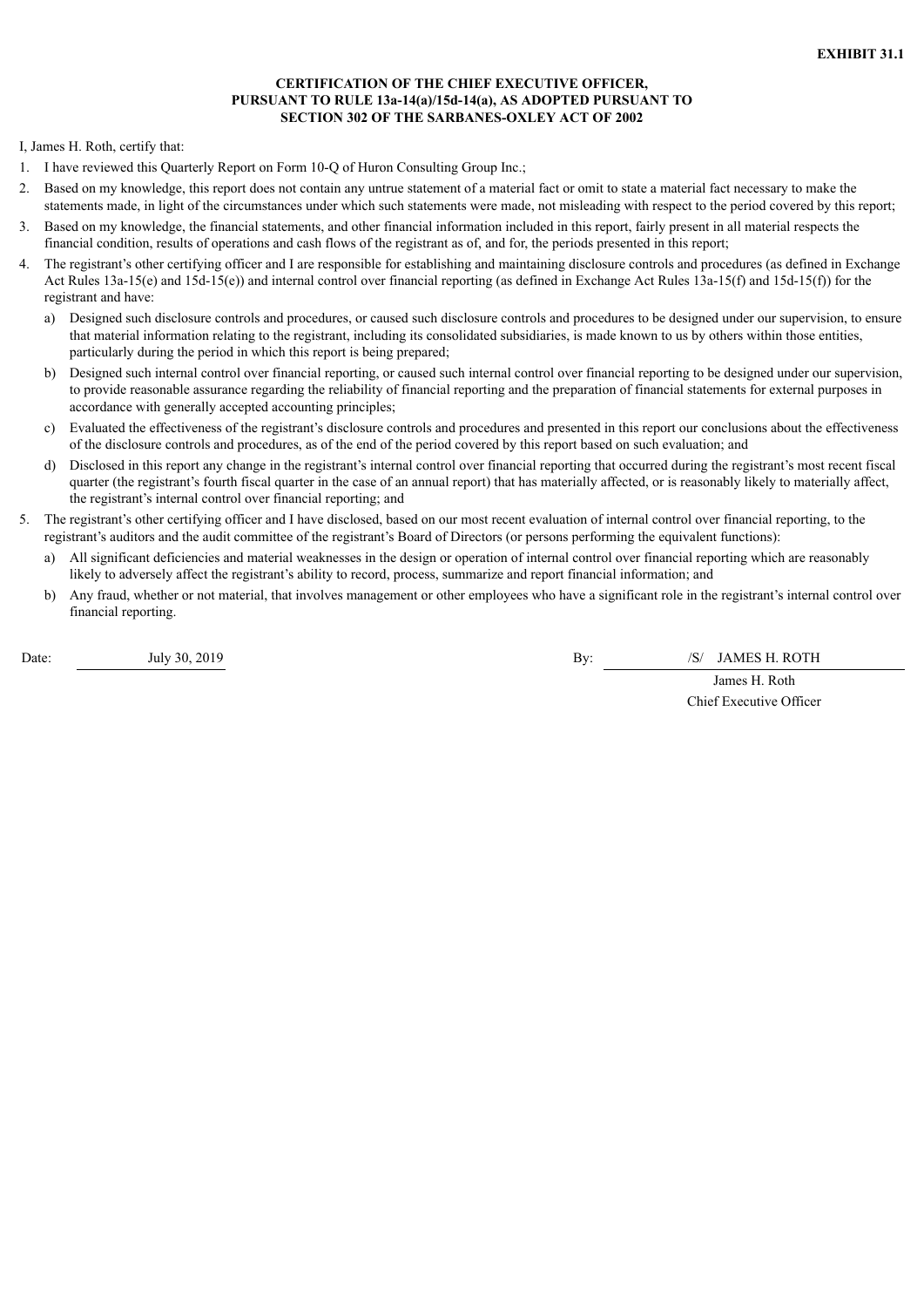# **CERTIFICATION OF THE CHIEF FINANCIAL OFFICER, PURSUANT TO RULE 13a-14(a)/15d-14(a), AS ADOPTED PURSUANT TO SECTION 302 OF THE SARBANES-OXLEY ACT OF 2002**

<span id="page-49-0"></span>I, John D. Kelly, certify that:

- 1. I have reviewed this Quarterly Report on Form 10-Q of Huron Consulting Group Inc.;
- 2. Based on my knowledge, this report does not contain any untrue statement of a material fact or omit to state a material fact necessary to make the statements made, in light of the circumstances under which such statements were made, not misleading with respect to the period covered by this report;
- 3. Based on my knowledge, the financial statements, and other financial information included in this report, fairly present in all material respects the financial condition, results of operations and cash flows of the registrant as of, and for, the periods presented in this report;
- 4. The registrant's other certifying officer and I are responsible for establishing and maintaining disclosure controls and procedures (as defined in Exchange Act Rules  $13a-15(e)$  and  $15d-15(e)$  and internal control over financial reporting (as defined in Exchange Act Rules  $13a-15(f)$  and  $15d-15(f)$ ) for the registrant and have:
	- a) Designed such disclosure controls and procedures, or caused such disclosure controls and procedures to be designed under our supervision, to ensure that material information relating to the registrant, including its consolidated subsidiaries, is made known to us by others within those entities, particularly during the period in which this report is being prepared;
	- b) Designed such internal control over financial reporting, or caused such internal control over financial reporting to be designed under our supervision, to provide reasonable assurance regarding the reliability of financial reporting and the preparation of financial statements for external purposes in accordance with generally accepted accounting principles;
	- c) Evaluated the effectiveness of the registrant's disclosure controls and procedures and presented in this report our conclusions about the effectiveness of the disclosure controls and procedures, as of the end of the period covered by this report based on such evaluation; and
	- d) Disclosed in this report any change in the registrant's internal control over financial reporting that occurred during the registrant's most recent fiscal quarter (the registrant's fourth fiscal quarter in the case of an annual report) that has materially affected, or is reasonably likely to materially affect, the registrant's internal control over financial reporting; and
- 5. The registrant's other certifying officer and I have disclosed, based on our most recent evaluation of internal control over financial reporting, to the registrant's auditors and the audit committee of the registrant's Board of Directors (or persons performing the equivalent functions):
	- a) All significant deficiencies and material weaknesses in the design or operation of internal control over financial reporting which are reasonably likely to adversely affect the registrant's ability to record, process, summarize and report financial information; and
	- b) Any fraud, whether or not material, that involves management or other employees who have a significant role in the registrant's internal control over financial reporting.

Date: July 30, 2019 **By:** /S/ JOHN D. KELLY

John D. Kelly Executive Vice President, Chief Financial Officer and Treasurer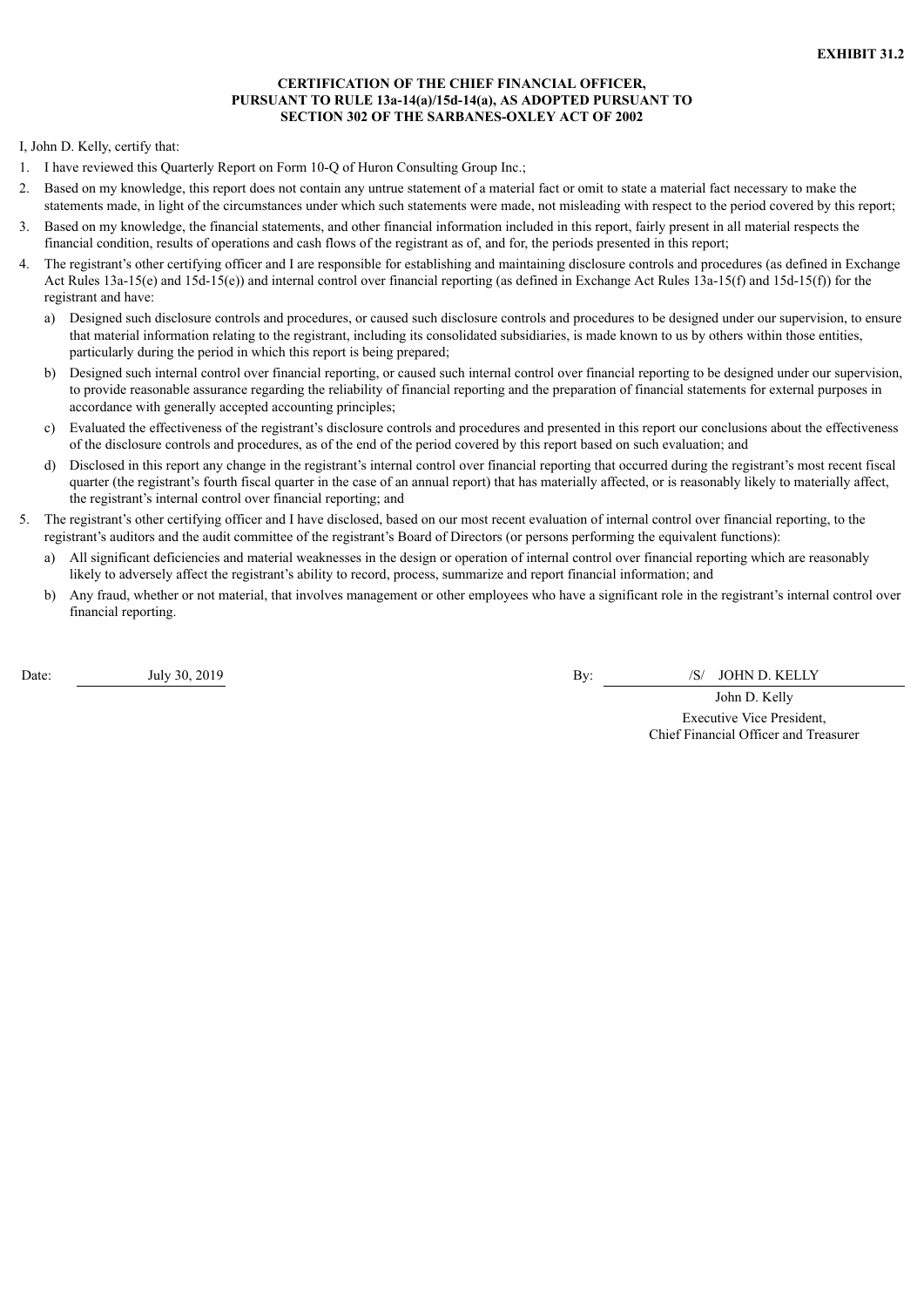# **CERTIFICATION OF THE CHIEF EXECUTIVE OFFICER, PURSUANT TO 18 U.S.C. SECTION 1350, AS ADOPTED PURSUANT TO SECTION 906 OF THE SARBANES-OXLEY ACT OF 2002**

<span id="page-50-0"></span>In connection with the Quarterly Report of Huron Consulting Group Inc. (the "Company") on Form 10-Q for the quarter ended June 30, 2019 as filed with the Securities and Exchange Commission on the date hereof (the "Report"), I, James H. Roth, Chief Executive Officer of the Company, hereby certify, pursuant to 18 U.S.C. Section 1350, as adopted pursuant to Section 906 of the Sarbanes-Oxley Act of 2002, that:

- 1. The Report fully complies with the requirements of Section 13(a) or 15(d) of the Securities Exchange Act of 1934; and
- 2. The information contained in the Report fairly presents, in all material respects, the financial condition and results of operations of the Company for the periods presented therein.

Date: July 30, 2019 July 30, 2019 July 30, 2019 By: /S/ JAMES H. ROTH

James H. Roth

Chief Executive Officer

A signed original of this written statement required by Section 906, or other document authenticating, acknowledging, or otherwise adopting the signature that appears in typed form within the electronic version of this written statement required by Section 906, has been provided to the Company and will be retained by the Company and furnished to the Securities and Exchange Commission or its staff upon request.

The foregoing certification is being furnished to the Securities and Exchange Commission as an exhibit to the Form 10-Q and shall not be considered filed as part of the Form 10-Q.